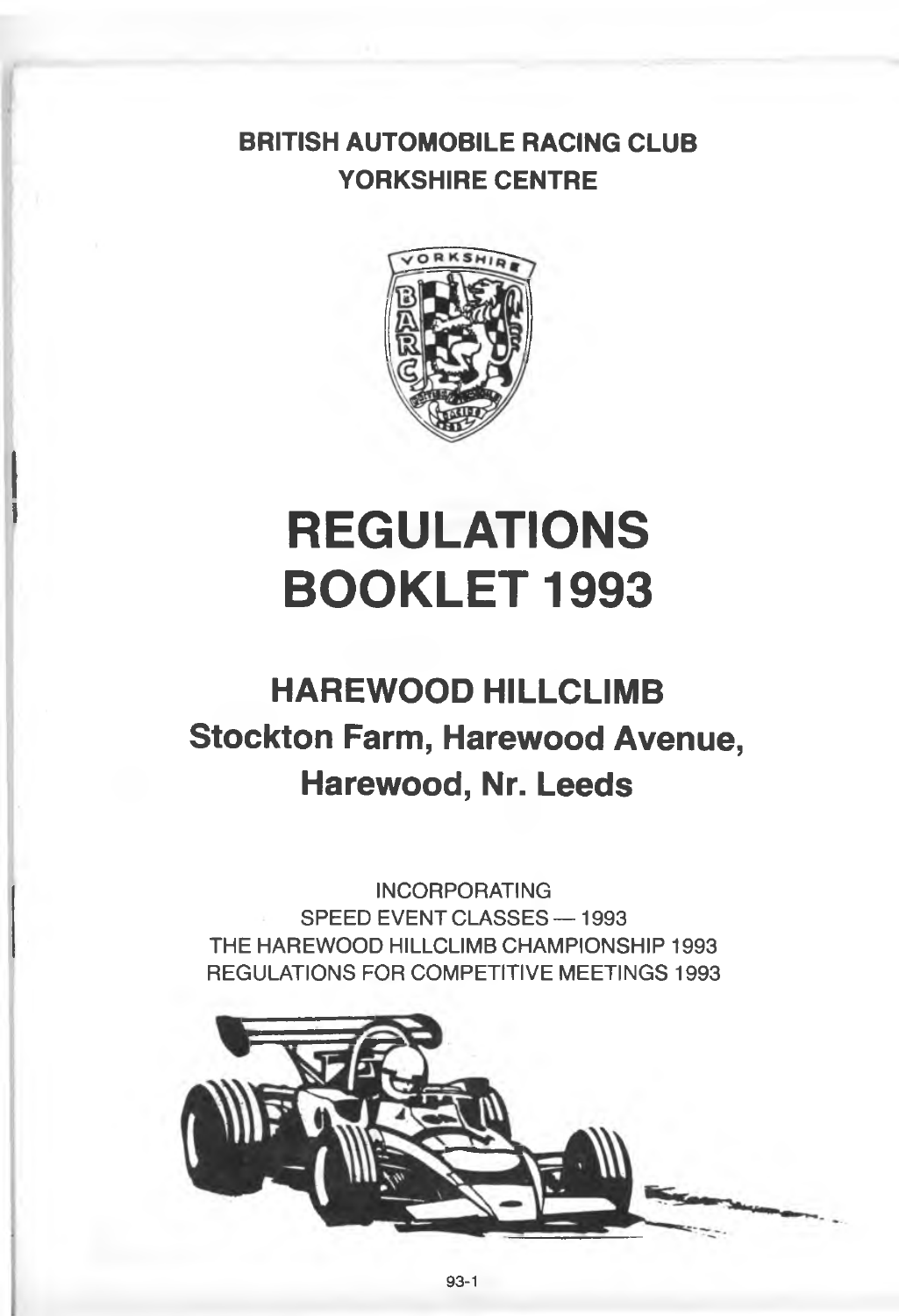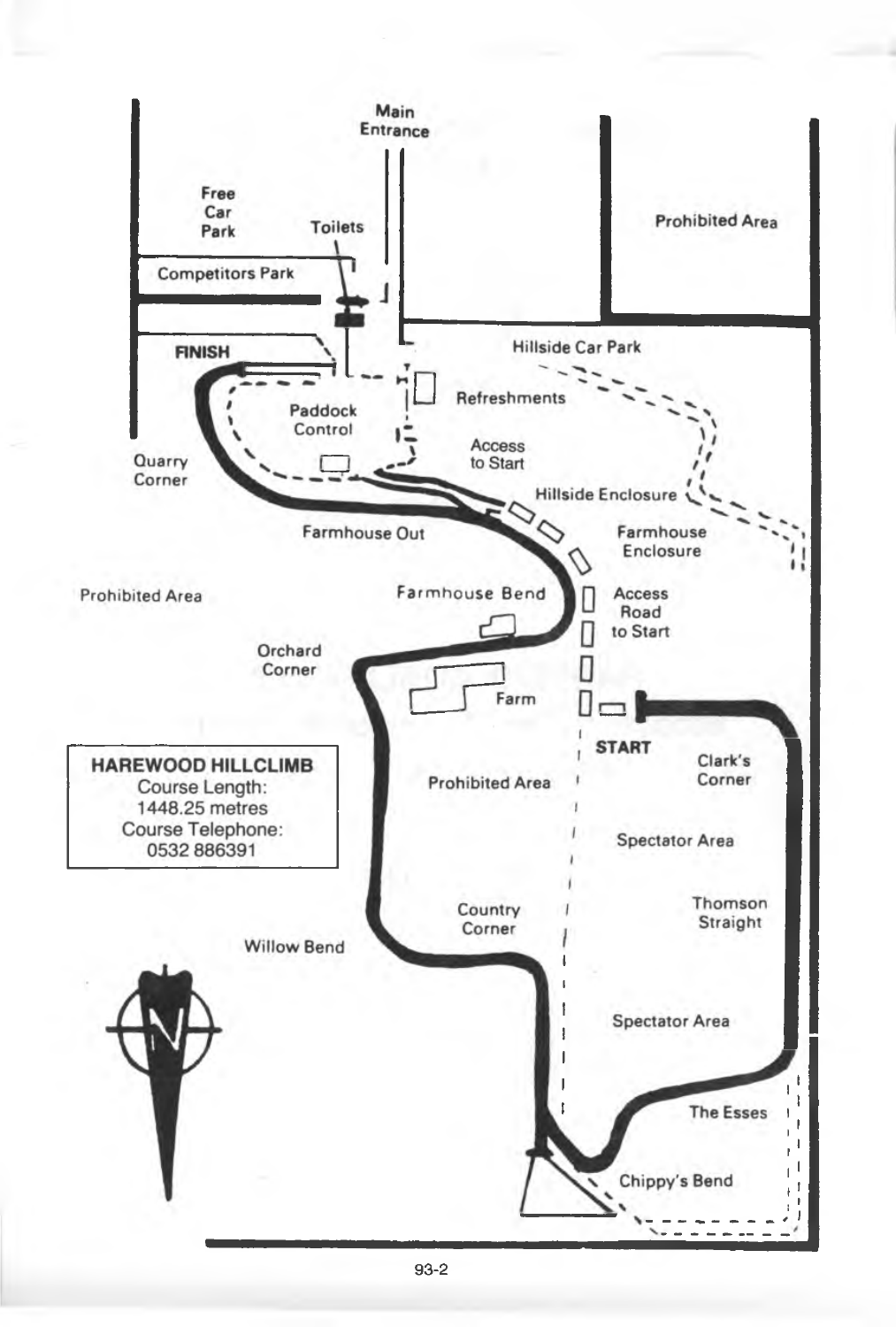

### **HAREWOOD HILLCLIMB Stockton Farm, Harewood Avenue, Harewood, Nr. Leeds**

### **WHO's WHO?**

**Senior Clerk of the Course:** Mr. J. R. Hardcastle, 8 Hunger Hills Avenue, Horsforth, Leeds, West Yorkshire LS18 5JS.

**Senior Secretary of the Meeting:**

Mr, I. Pashley, 14 Penny Piece Place, North Anston, Sheffield 831 7JZ. Tel: (Home) 0909 566184. **Chief Marshai:**

Mr. T. Bendelow, 3 West View, Ferrensby, Knaresborough HG5 OPZ.

**Class Eligibility Queries:**

Mr. C. G. Seaman, c/o Seaman Photographers Ltd., 193 London Road, Sheffield S2 4LJ. Tel/Fax; (Office) 0742 585695.

**Programme Advertising:**

Mr. S. Clark, Design & Fittings Ltd., Sandbeck Way, Wetherby, West Yorkshire LS22 4DN. **Course Telephone:** Harewood (0532) 886391.

**R.A.C. Motor Sports Association Limited:** Motor Sports House, Riverside Park, Colnbrook, Slough, SL3 OHO. Tel: 0753 681736.

### **FOR YOUR ASSISTANCE DURING THE SEASON**

Please use this table to record the dates you send your entries.

| <b>Meeting (1993)</b>        | Date       | <b>Entries Close</b> | <b>Date Entry Form Sent</b> |
|------------------------------|------------|----------------------|-----------------------------|
| <b>PRACTICE</b>              | 21 March   | 19 March             |                             |
| C.C.C./B.A.R.C. CHAMPIONSHIP | 24 April   | 2 April              |                             |
| <b>SPRING NATIONAL</b>       | 25 April   | 2 April              |                             |
| OPEN/NOVICE                  | 15 May     | 23 April             |                             |
| OPEN CHAMPIONSHIP            | 16 May     | 23 April             |                             |
| R.A.C. CHAMPIONSHIP          | 12/13 June | 21 May               |                             |
| <b>JIM THOMSON TROPHY</b>    | 17/18 July | 25 June              |                             |
| MONTAGUE BURTON TROPHY       | 8 August   | 15 July              |                             |
| <b>FINALS</b>                | 26 Sept.   | 3 Sept.              |                             |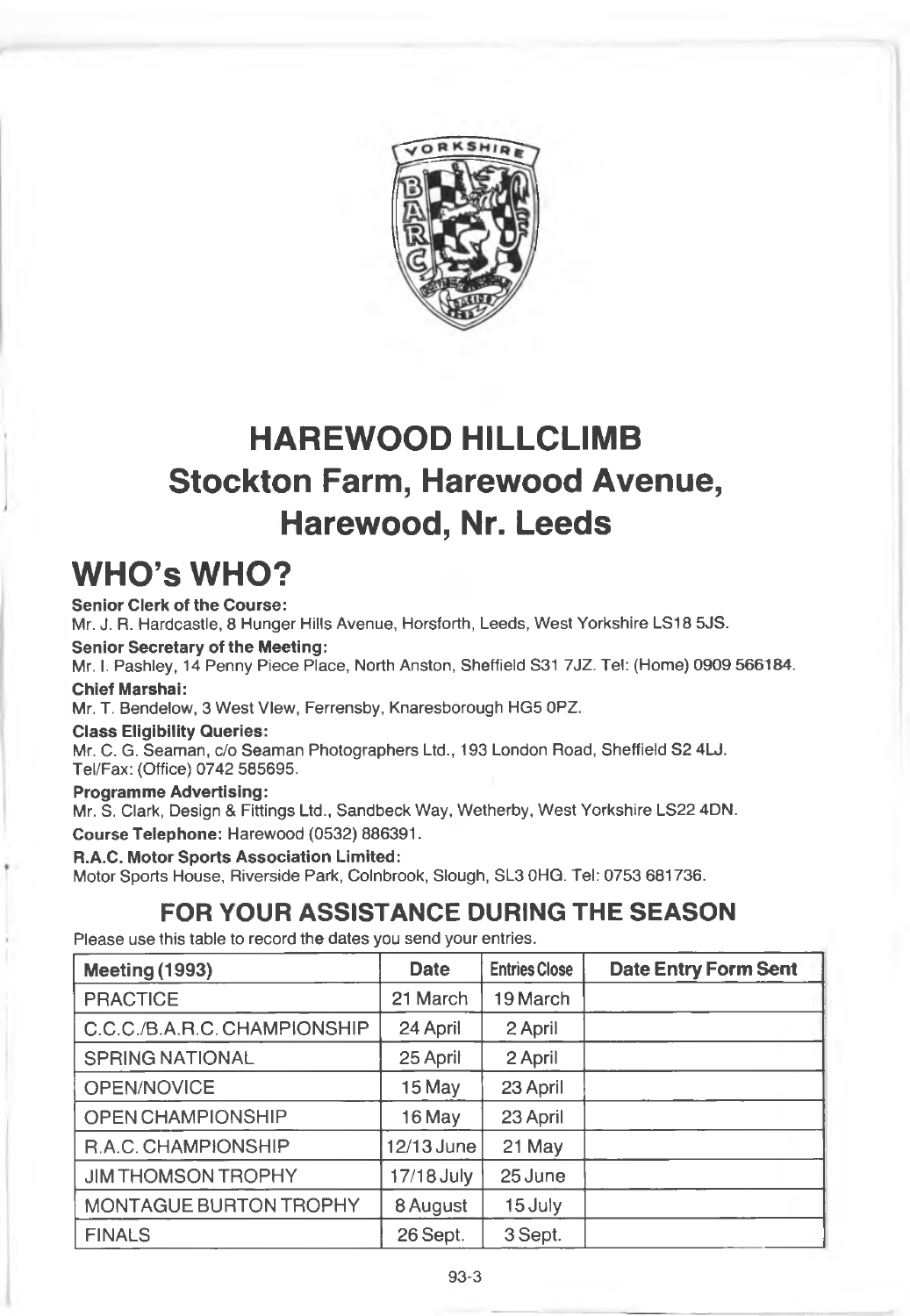

## **COURSE AND CLASS RECORDS AT 1st JANUARY 1993**

| Class  | Driver        | Car                      | Date | Time  |
|--------|---------------|--------------------------|------|-------|
| 1      | M. Holroyd    | Cooper S1300             | 1992 | 66.54 |
| 2      | P. Nutter     | <b>Ford Escort</b>       | 1992 | 68.56 |
| 3      | J. Garnett    | <b>Sapphire Cosworth</b> | 1992 | 61.41 |
| 4      | M. Brobyn     | <b>MG Midget</b>         | 1992 | 64.49 |
| 5      | <b>B.</b> Lee | Lotus Elan               | 1992 | 66.87 |
| 6      | M. Hall       | Morgan $+8$              | 1992 | 62.81 |
| 7      | R. Kilty      | Van Diemen RF85          | 1992 | 62.61 |
| A      | P. Herbert    | <b>Westfield SE</b>      | 1992 | 63.59 |
| В      | W. Bristow    | Caterham Super 7         | 1992 | 60.84 |
| C      | M. Kerr       | Westfield 7              | 1992 | 60.98 |
| D      | J. Ward       | Ward WD8M                | 1992 | 60.03 |
| E      | S. Owen       | OMS <sub>S/C</sub>       | 1992 | 62.23 |
| F      | R. Prest      | Mallock Mk20/27          | 1992 | 62.06 |
| G      | C. Mineeff    | Pilbeam MP43             | 1992 | 55.57 |
| Н      | J. Corbyn     | Jedi                     | 1992 | 59.65 |
|        | A. Tyson      | Royale Art 921           | 1992 | 59.98 |
| J      | P. Harper     | <b>Vision V1H</b>        | 1992 | 56.05 |
| K      | G. Hickman    | Pilbeam MP58             | 1992 | 56.07 |
|        | R. Lane       | Pilbeam MP58-08          | 1992 | 54.50 |
| Course | R. Lane       | Pilbeam MP58-08          | 1992 | 53.28 |
|        |               |                          |      |       |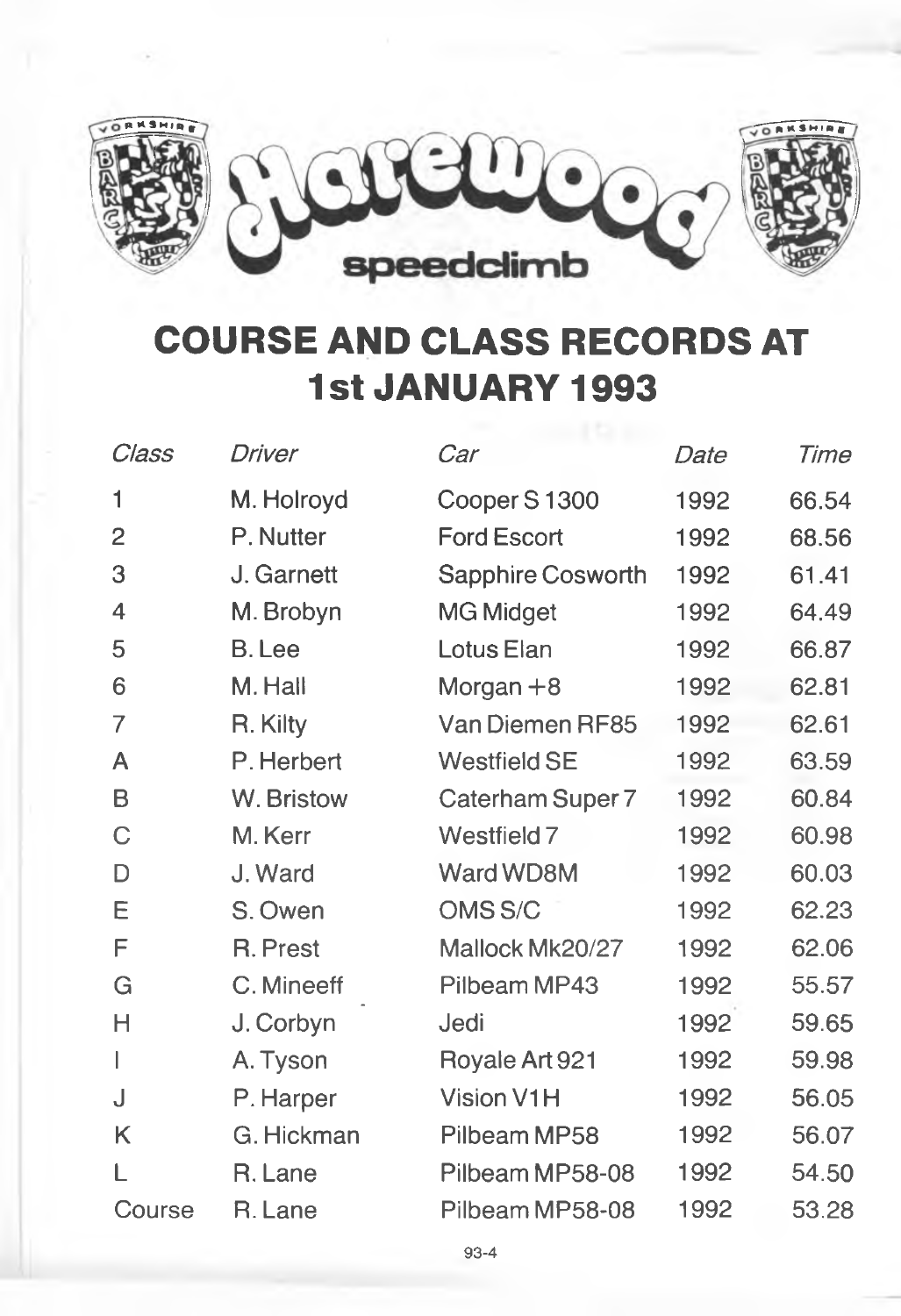### **GENERAL INFORMATION**

To be read in conjunction with the General Regulations of the R.A.C. Motor Sports Association Ltd. which are published in the "British Motor Sports Yearbook — 1993" together with the Supplementary Regulations Published in connection with each event and "B.A.R.C. Speed Event Classes — 1993" which are printed later in this booklet. Please note: All references to "R.A.C." in this booklet refer to the R.A.C. Motor Sports Association Ltd., G.R. refer to the General Regulations, T.R. to the Technical Regulations set out in the British Motor Sports Yearbook 1993. Yearbook to British Motor Sports Yearbook 1993 and Centre to the Yorkshire Centre of British Automobile Racing Club.

#### **1. STATUS**

All meetings will be governed by the General Regulations of The R.A.C. Motor Sports Association Ltd. (Incorporating the provisions of the International Sporting Code of the FIA), the Supplementary Regulations and any written instructions the B.A.R.C. Yorkshire Centre may issue for the event.

#### **2. VEHICLES ELIGIBLE**

**2.1** All vehicles must comply with the relevant sections of the R.A.C. British Motor Sports Yearbook 1993 and with the permitted additional requirements as the Supplementary Regulations for each event.

2.2 Karts are not eligible to compete at Harewood.

#### **3. THE COURSE**

3.1 The course is located at Stockton Farm, The Avenue, Harewood, Leeds LS17 9LA in West Yorkshire. The main gate is 1.6km East of Harewood village on the A659.

#### **4. AWARDS**

**4.1** The S.Rsfor each meeting will specify the awards to be presented for that meeting.

**4.2** Where awards are set out as cash awards. Any competitor may opt to receive a Souvenir Award to the same value in lieu. This option may only be taken by ticking the box on the entry form.

**4.3** Cash awards will be distributed at the prizegiving ceremony at the end of each'event. In the case of a competitor not present at the prizegiving, the award will be sent out as soon as possible after the event.

**4.4.1** Where a competitor chooses to take a souvenir award in place of a cash award this will be put on order with the supplier after the event and be sent out by post as soon as it is ready. Any Enquiries about souvenir awards should be addressed to Mrs. P. Kenyon, 4 Leslie Road, Sheffield S6 4RB.

**4.4.2** Competitors who take up the option offered in 4.4.1 above and who win more than one award during the season may, if they wish, opt to have their awards "totted up" and receive one higher value souvenir award at the end of the season. Requests of this kind must be made to Mrs. P. Kenyon as soon as the first award of the season has been won.

#### **5. CLASS RECORD PLAQUES**

5.1 Harewood Class Record Plaques will be awarded at the discretion of the Centre in 1993.

5.2 Any enquiries about Class Record Plaques should be addressed to C. G. Seaman, 193 London Road, Sheffield S24U.

#### **6. TROPHIES**

**6.1** In addition to a cash award, trophies may be offered to F.T.D. Winners. These trophies will nomnally be presented at the end of each meeting.

**6.2** All trophies are tenable from the time of presentation until 28 days before the next presentation when they must be returned, to the ' Centre.

6.3 There are a number of trophies which are awarded at the end of the season and which cover performances over the whole year. These trophies will normally be presented at the Centres Annual Dinner.

#### **6.4 The Yorkshire Post Trophy**

Presented to the competitor making the fastest time of the season.

#### **6.5 The Jack Farrar Trophy**

Presented to the competitor making the fastest time of the season and who is a member of the B.A.R.C. Yorkshire Centre resident in, or working in the County of Yorkshire,

#### **6.6 The Arnold Burton Trophy**

Presented to the competitor running in classes 7, D, E, F and G who is a member of the B.A.R.C. Yorkshire Centre and who, over the season, scores the most marks on the Bogey Time improvement scoring system without dropping marks.

#### **6.7 The Richard Sutherland Trophy**

Presented to the competitor running in classes 4, 5, 6, A, B, and C and who is a member of the B.A.R.C. Yorkshire Centre resident in, or working in, the County of Yorkshire and who, over the season scores the most marks on the Bogey Time improvement scoring system without dropping marks.

#### **6.8 The Guyson Sandblast Trophy**

Presented to the competitor recording the fastest time of the season in a Jaguar car.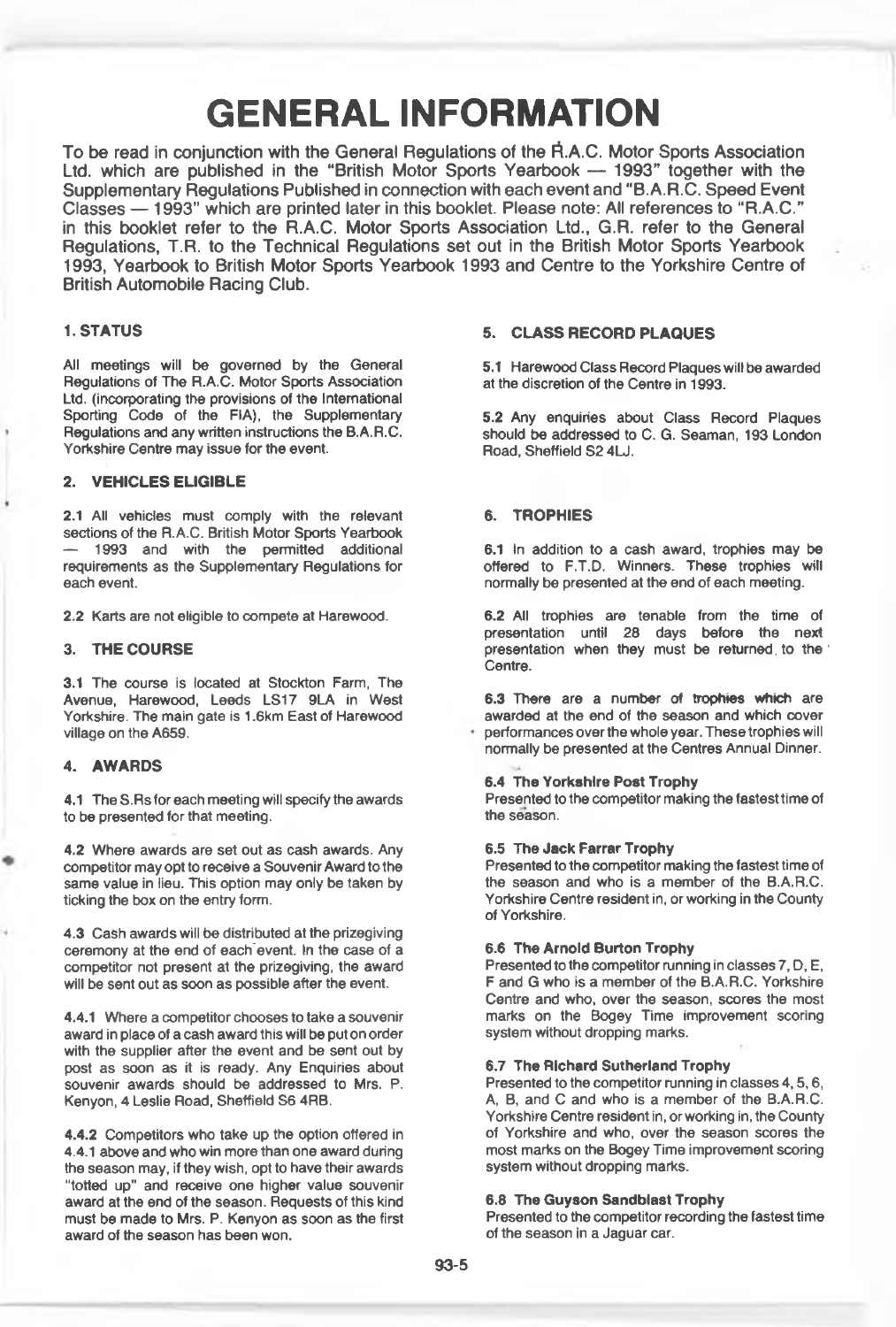#### **6.9 The Hadfield of Sheffield Jaguar Trophy**

Presented to the competitor who is a member of the B.A.R.C. Yorkshire Centre and who, over the season scores the most marks on the Bogey Time improvement scoring system without dropping marks in a Jaguar car.

#### 6.10 **The Ford Woodhead Trophy**

Presented to the competitor running in class 7 who records the fastest time of the season.

#### 6.11 **The Appleyard Group Trophy**

Presented to the competitor running in classes 4 to 6 inclusive who records the fastest time of the season in those classes.

#### **6.12 The Wallace Arnold Trophy**

Presented to the competitor running in classes 1 to 3 inclusive who records the fastest time of the season in those classes.

#### **6.13 The Wendy Wools Trophy**

Presented to the competitor who is a member of the Yorkshire Centre and who records the fastest time of the season in classes A, B and C.

#### **6.14 The Total Trophy**

Presented to the competitor running in classes 1 to 3 inclusive who over the year shows the greatest improvement over the record standing for their class at the start of the season.

#### **6.15 Brownlow Peabody Trophy**

Presented to the competitor putting up the most meritorious performance during the season in a "Historic" car.

#### **6.16 Scrutineers Trophy**

Presented at the discretion of the R.A.C. Scrutineers to the competitor who, in their opinion, regularly presents the best turned out car for scrutineering.

#### **6.17 The John Bindloss Trophy**

Presented at the discretion of the B. A.R.C. Committee to the new competitor who has, in their opinion, shown the greatest promise in hill climbing, or to the established competitor who, not having been a regular winner, shows the greatest improvement in the season.

#### **6.18 The Ronald Hudson Memorial Trophy**

Presented at the discretion of the B. A.R.C. Committee to the Marshal who has shown the greatest dedication to duty during the season.

#### **6.19 The Phllpott Marshals Trophy**

Presented at the discretion of the B.A.R.C. Committee to the Harewood Marshal who, in their opinion, has performed some specific task over and above the normal call of duty.

**6.20** Full details of the Bogey Time improvement scoring system used in calculation of some of the awards above are given in the Regulations for the Harewood Hill Climb Championships set out later in this booklet.

**6.21** All references to "The County of Yorkshire" above refer to the true County of the Three Ridings as it was before the Local Government reorganisation in 1973.

#### **7. PROCEDURE**

**7.1.1** At the Start a Traffic Light will indicate Red as cars come to the line. They will be positioned with the front edge of their Timing Struts 10cms. behind the centre of the Start timing beam. On a green light competitors may start in their own time.

**7.1.2** If for any reason the course is not clear and there is a delay, two flashing Amber lights will be displayed.

**7.1.3** If a competitor stalls the engine or makes an unsatisfactory start, they may be permitted to make a re-start provided that neither of the rear wheel centres have crossed the Start Line. If in such a case, a competitor is not ready to re-start immediately the run shall be considered failed and the car shall be returned slowly up the course to the Paddock without being timed.

**7.1.4** If a driver needs pushing, or use of an external battery to start their car, it is their own responsibility to arrange this. The Start Marshals can not be expected to push-start cars for competitors.

#### **7.2 APPROACH TO THE START**

**7.2.1** Competitors will be called forward by the Paddock Marshals to the Assembly Line at the bottom of the Paddock from where they will be despatched to the start area as required.

**7.2.2** Cars will remain in single file on the start approach road until called forward by the Start Line Marshals.

#### **8. EMERGENCY PROCEDURE**

**8.1** Cars will start singly, but as allowed by the Track Licence, there may be more than one car on the course at a time. For this reason it is vitally important that competitors observe the emergency procedures.

**8.2** If the course becomes blocked after a competitor has started a run, a waved Red Flag will be displayed at the post below where an incident has taken place. Normaliy this will not be repeated down the course except at Chippy's Bend, on the entry to Orchard Comer and on Quarry Straight where extra clearance is required for safety.

**8.3** When a competitor sees a Red Flag, the car must immediately be brought to a halt. The competitor will remain at the point where the car stops until the Observer from the nearest post gives instructions to proceed. The competitor will then drive slowly to the top of the hill and go straight to the Paddock Exit Lane for a re-run.

**8.4** Unless specific instructions are given, a competitor **MUST NOT** turn round on the course and return to the start.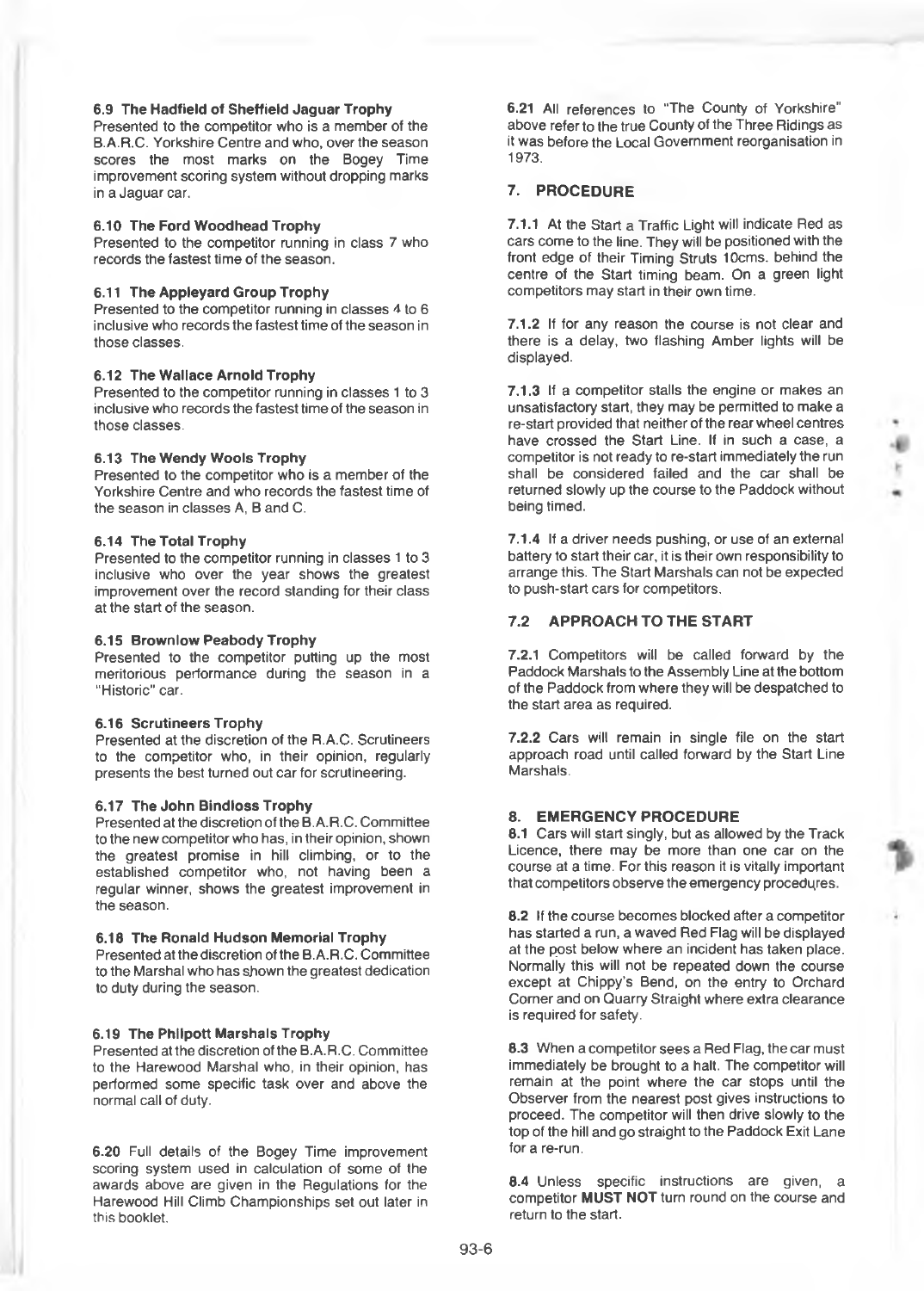8.5 If a car runs off the course and is not able to proceed immediately, it will be parked by the Observer from the nearest post in a safe place, clear of the track and will remain there until instructed to proceed.

#### **9. ARRIVAL AND SIGNING-ON**

9.1 Space in the Paddock is strictly limited and only competitors in Classes 7 and D to L inclusive are allowed a maximum of one Tender vehicle in the Paddock as well as their competing vehicle. Entrants to classes 7 and D to L inclusive will be issued with one label which must be displayed in the windscreen of this tender vehicle. All trailers, additional cars, etc. must be placed in the Competitors Car Park outside the Paddock.

9.2 On arrival competitors should position their competition car in their allocated positions in the Paddock. All trailers and non-authorised tenders should be removed to the Competitors car park as soon as unloading is complete.

9.3 The competitor should then report, on foot, to the Paddock Control at the bottom of the Paddock to signon. At signing-on, competition or entrants licences and club membership cards will be inspected. When competitors have signed on they will be given a programme and a Scrutineering Card.

9.4 Arrangements for scrutineering will be given in Final Instructions issued for the respective events.

9.5 When the oar has been passed, the R.A.C. Scrutineers will issue a "Passed by Scrutineer" label with "Practice Tickets" on the end. This label must be secured to the competing car and remain there throughout the meetings.

9.6 When a competitor goes forward for practice, one of the "Practice Tickets" has to be handed over to the marshals at the Paddock Exit gate each time the car enters the assembly line.

9.7 Enquiries about running order, request for practices etc. should be made to the Paddock office.

9.8 At two day meetings, competitors need only sign on and be scrutineered once.

#### **10. SCRUTINEERING**

10.1 If any change is made to a car after it has been passed by the scrutineers, it must be submitted for rescrutiny before being taken onto the course again. This also applies to any car which has been involved in an accident.

10.2 To assist competitors whose cars have to be rescrutineered in this way, a scrutineer will be on duty during the meeting at the Start and one in the Scrutineering Office.

10.3 At the discretion of the Clerk of the Course, vehicles may be called for a check by the Scrutineers at anytime during, or at the conclusion of the meeting.

10.4 Crash Helmets and Flame Resistant Overalls will be worn by all drivers at all times when driving on the course.

#### 11. **SHARED CARS**

11.1 In accordance with L9.4.4 the same car may not be entered to compete for the same award more than twice and then only provided that it is driven by different drivers.

11.2 Where a car is entered to be shared by two drivers, this must be signified by filling in the appropriate section on the entry form. The No. 1 driver will be allocated a competition number whilst the No. 2 driver will be indicated by a letter 'A' after the competition number.

11.3 During timed runs, the No. 2 drivers will run before their respective No. 1 drivers. To comply with L9.8.4(b) the period provided for cars in each dass shall be considered to be the batch of cars which contains the bulk of competitors in the class plus the batch immediately before and/or after.

11.4 Normally the No. 2 drivers will run in the batch which runs immediately before their own class whilst the No. 1 drivers will run in their own class batch.

11.5 The exception to this rule will be in the first batches of each class run where the No. 2 drivers will run in class order whilst the No. 1 drivers will follow in the second batch.

11.6 Under the provisions of R.A.C. L9.8.4.(b) timed runs taken outside the specified batches may not be counted for the results of the meeting. The only exception is, of course, if a re-run is ordered for any reason.

#### 12. **RESULTS**

12.1 During practice and timed runs, times recorded will be displayed on a scoreboard in the Control Office in the Paddock. They may also be announced on the P. A. system during the timed runs and may be shown on digital displays. These times are for information only.

12.2 At the conclusion of the meeting, the results will be issued from the Control Office as soon as possible after the final ascent of the meeting has been made.

12.3 Full result sheets will be posted out to all competitors as soon as possible after the meeting.

#### 13. **CHAMPIONSHIPS**

13.1 The club will hold rounds of the following championships during the season.

#### 13.2 **HAREWOOD HILLCLIMB CHAMPIONSHIP**

13.2.1 The Championship Regulations are in this booklet and the dates are as published.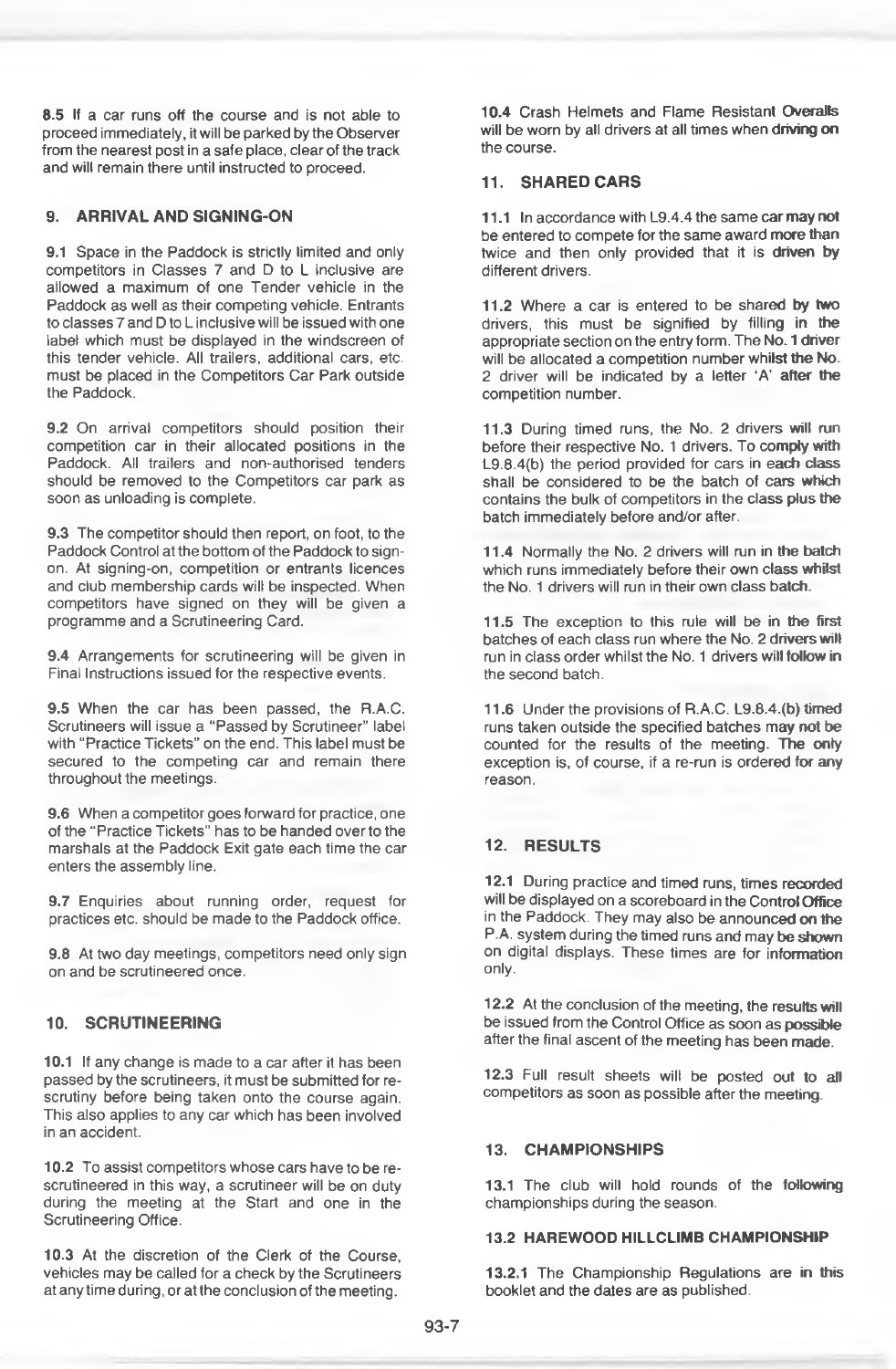**13.2.2** A Championship Entry Form is included in the entry form bookiet.

13.2.3 Entries for this Championship close on 17 May 1993.

#### **13.3 1993 R.A.C.M.S.A. BRITISH HILLCLIMB CHAMPIONSHIP**

12/13 June 1993 Details from the Yearbook page 325.

#### **13.4 1993 LEADERS HILLCLIMB CHAMPIONSHIP**

17/18 July 1993 Details from Mr. A. F. Fletcher, 5 Barrie Avenue, Offmore Farm, Kidderminster, DY10 3QN.

#### **13.5 LONGTON SPRINT AND HILLCLIMB CHAMPIONSHIP**

25 April 1993,17/18 July 1993, 26 September 1993 Details from Mr. D. Russell, 7 Fainways Avenue, Broughton, Preston PR3 5JP.

#### **13.6 N.S.C.C. HOOSIER CHAMPIONSHIP**

15 May, 1993,12/13 June 1993 and 8 August 1993. Details from Mr. C. Thompson, 24 Thirlmere Road, Barrow-on-Soar, Loughborough, LE12 8QQ.

#### **13.7 M.G. CAR CLUB "T" REGISTER DRIVERS CHAMPIONSHIP**

8 August 1993 Details from Mr. S. Penfound, 36 Carden Avenue, Brighton, East Sussex, BN1 SNA.

#### **13.8 MOTORSPORT CLASSICS 500 CHALLENGE**

25 April 1993 and 26 September 1993 Details from Mr. I. Blunt, 3 Freeman Way, Fineton Northants, NN9 6EY.

#### **13.9 MORGAN NORTHERN SPEED CHAMPIONSHIP**

15 May 1993 Details from Mr. D. Mason, 94 Bradley Road, Bradley, Huddersfield, West Yorks, HD2 1QY.

#### **13.10 M.G.C.C. (N.W.) MOSS NORWESTER SPEED CHAMPIONSHIP**

25 April 1993 and 15 May 1993 Details from Mr. J. Garvey, 18 Pear Tree Drive, Wincham, Northwich, Cheshire, CW9 6EZ.

#### **13.11 RYOBI I.D.C. MORGAN SPEED CHAMPIONSHIP**

8 August 1993 Details from Mr. G. Dunn, Tower House, Great Rollright, Chipping Norton, Oxford 0X7 5RX.

#### **13.12 T.R. REGISTER SPRINT AND HILLCLIMB CHAMPIONSHIP**

25 April 1993 and 26 September 1993 Details from Mr. M. Short, Elmcroft, Wyke, Gillingham, Dorset, SP8 4NG.

#### **13.13 M.G.C.C. SPRINT AND HILLCLIMB CHAMPIONSHIP**

24 April 1993 and 8 August 1993 Details from Mrs. J. Hayter, 48 Breach Avenue, Southbourne, Emsworth, Hants, P010 8NB.

#### **13.14 CARS AND CAR CONVERSIONS/B.A.R.C. SPEED CHAMPIONSHIP**

24 April 1993 and 8 August 1993 Details from Mr. I. Bax, 34 Norfolk Farm Road, Pyrford, Surrey, GU22 8LF.

#### **13.15 MID CHESHIRE SPRINT AND HILLCLIMB CHAMPIONSHIP**

24 April 1993 and 26 September 1993 Details from Mr. G. 8. Keen, 3 Riddings Road, Timperley, Altrincham, Cheshire, WA15 6BW.

#### **14. FACILITIES**

#### **14.1 Water and Fuel**

**14.1.1** Fuel is not available at the course but there is a Petrol Station in Harewood Village approx. 1.6km from the course to the West and one in Collingham 5km to the East of the main gate.

**14.1.2** Water is available in the toilet block and from external taps, one located on the Cattle Grid end of the toilet block and the other on the fence near the main catering tent.

#### **14.2 Toilets**

The main toilet block with flush toilets and washing facilities will be open from the Friday evening to Sunday night of meeting weekends.

#### **14.3 Competition Numbers**

Black competition numbers are on sale in the Secretary's office in the Control Bus at all meetings.

#### **15. AMENITIES**

#### **15.1 Catering**

**15.1.1** A catering service operates in a tent in the Hillside enclosure. Hot and cold drinks, snacks, etc. are available from 10.30 a.m. on Saturdays and from 09.30 a.m. on Sundays.

**15.1.2** A licensed bar is usually available during the event.

**15.1.3** In addition assorted mobile Hot Dog, Ice Cream and Sweet Kiosks may be available on Sundays.

#### **15.2 Camping**

**15.2.1** Camping is possible at Harewood. Tents and Caravans should be placed in the Competitors Car Park against a hedge behind the Finish Straight.

**15.2.2** Motor Homes should be placed on the hard standing at the rear of the Hillside enclosure to the left of the entry road.

#### **16. DATA PROTECTION ACT 1985**

**16.1** Entrants are informed that information submitted on entry forms for all events together with results may be stored by B.A.R.C. (Yorkshire Centre) or by its officials in computer systems for the purpose of administration of both The Harewood Hill Climb and the Club.

#### **17. ACKNOWLEDGEMENT**

**17.1** The B.A.R.C. Yorkshire Centre would like to thank our landlords Harewood Hill Ltd., for making the course available. We also wish to thank St. John Ambulance Brigade and the Medical Officers Group (Yorkshire) for first aid cover at our meetings.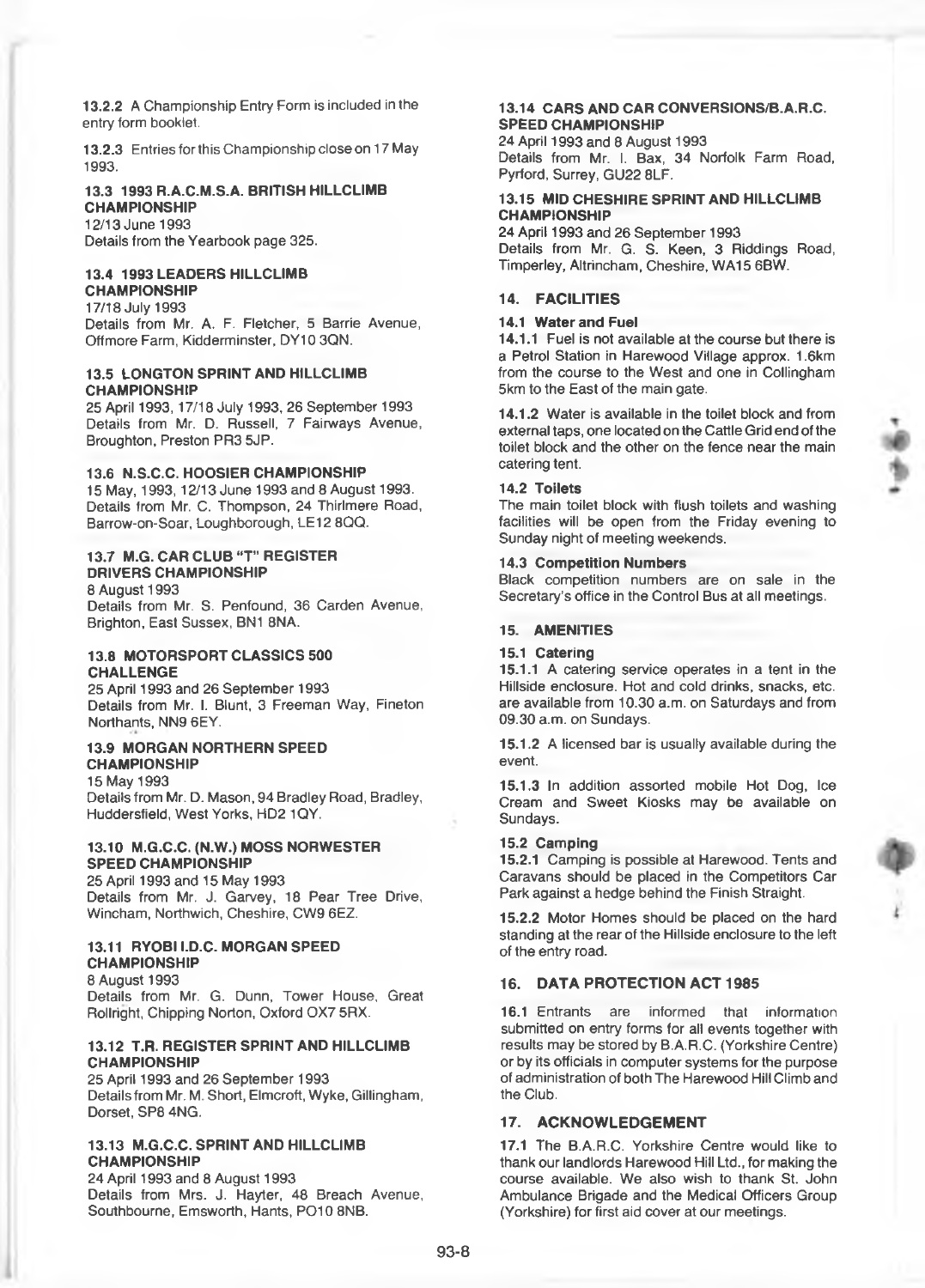### **SPEED EVENT CLASSES 1993 CONDITIONS OF ELIGIBILITY**

#### **1.1.1 CLASSIFICATION**

- Class 1 Touring Cars up to 1400 cc.
- Class 2 Touring Cars over 1400 cc and up to 2000 cc.
- Class 3 Touring Cars over 2000 cc.
- Class 4 "Marque" Sports Cars up to 1400 cc.
- Class 5 "Marque" Sports Cars over 1400 cc and up to 2000 cc.
- Class 6 "Marque" Sports Cars over 2000 cc.
- Class 7 Formula Ford pre 1988 1600 cc.
- Class A Modified Production Cars up to 1400 cc.
- Class B Modified Production Cars over 1400 cc and up to 2000 cc.
- Class C Modified Production Cars over 2000 cc.
- Class D Clubmans Sports Cars.
- Class E Sports Libre Cars up to 1300 cc.
- Class F Sports Libre Cars over 1300 cc and up to 1600 cc.
- Class G Sports Libre Cars over 1600 cc.
- Class H Racing Cars up to 500 cc.
- Class I Racing Cars over 500 cc and up to 1100 cc.
- Class J Racing Cars over 1100 cc and up to 1600 cc.
- Class K Racing Cars over 1600 cc and up to 2000 cc.
- Class L Racing Cars over 2000 cc..

#### **1.2 Additional classification**

At certain meetings Additional Classes may be added for period defined vehicles, individual "Marque's" or models as follows:-

- Class 8 M.G. Cars
- Class 9 Morgan Cars
- Class 10 Ferrari Cars (excluding Ferrari Dino 246GT and 246GTS)
- Class 11 Ferrari Dino 246GT and 246GTS
- Class 12 M.G. "T" Register Cars
- Class 13 Triumph T.R. Cars.

#### **2. DEFINITIONS**

**2.1** All vehicles will comply with the R.A.C.M.S.A. Technical Regulations E.13 and, except as modified in these regulations, L. 10 to L. 12 as published in 1993 edition of the R.A.C. Motor Sports Association Yearbook and any subsequent revisions issued by R.A.C.M.S.A.

2.2.1 Vehicles in classes A,8,C,D,E,F,G,H,I,J,K, and L must comply to L 10 to L 12.

**2.2.2** Vehicles in classes 1,2 and 3 must comply with para. 2.4.1, para. 2.5.1 and 2.5.7 below.

**2.2.3** Vehicles in classes 4,5 and 6 must comply with para. 2.4.2, para. 2.5.1 to 2.5.7 and 2.6 below.

Vehicles in class 7 must comply with Formula Ford 1600 Regulations 5.26 except as modified in para. 2.7.1 to 2.7.2 below.

**2.3** In the case of Touring cars and Marque Sports cars, the definitions are at the sole discretion of the B.A.R.C. Yorkshire Centre committee. The fact that a vehicle is open or closed has no effect on the category to which it is allocated.

**2.4.1** Touring cars are series produced vehicles, usually equipped with a minimum of four seats and fully equipped for road use and are deemed to be models manufactured in quantities of 2,000 or more. Subject to acceptance by the classes committee, other models may be eligible. Note. Cars built in short production runs which are intended for competition in rallying and/or racing are not accepted as Touring cars.

**2.4.2** Marque Sports Cars are production sports cars included in a list maintained by the B.A.R.C. Yorkshire Centre committee. The list of eligible vehicles as at the 31 December 1992 is as follows:-

| A.C.               | Ace, Ace Bristol, Aceca Bristol,                          |
|--------------------|-----------------------------------------------------------|
|                    | Ace Zephyr, 428, Cobra 4727cc,                            |
|                    | ME3000                                                    |
| <b>ALFA ROMEO</b>  | 1750 Spyder, 2000<br>1300GT,                              |
|                    | Spyder, Veloce                                            |
|                    | <b>ASTON MARTIN</b> Vantage, Volante,<br>Vantage          |
|                    | Volante, Lagonda,<br>Volante                              |
|                    | Zagato, Virage                                            |
|                    | <b>AUSTIN HEALEY</b> Sprite (all models), 100 (all except |
|                    | S), 100 Six, 3000                                         |
| <b>BRISTOL</b>     | <b>B'fighter Turbo Convertible</b>                        |
| <b>CLAN</b>        | Crusader (875cc)                                          |
| <b>DATSUN</b>      | 240Z, 260Z, 260Z 2+2                                      |
| <b>DE TOMASO</b>   | Pantera                                                   |
| <b>FERRARI</b>     | 246 Dino, 308. Mondial, 348,                              |
|                    | Testarossa                                                |
| <b>FIAT</b>        | 1500S, 2300S, 124 Spyder Sport,                           |
|                    | X1/9                                                      |
| <b>GILBERN</b>     | All models                                                |
| <b>GINETTA G15</b> | (875cc), G21, G32                                         |
| <b>HONDA</b>       | S800                                                      |
| <b>JAGUAR</b>      | All XK and E Types, XJ-S, XJR-S                           |
| <b>JENSON</b>      | Jenson Healey                                             |
| <b>LAMBORGHINI</b> | Countach                                                  |
| <b>LOTUS</b>       | Elan, Elan +2, Europa, Elite, Eclat,                      |
|                    | Esprit, Esprit Turbo, Excel                               |
| MATRA SIMCA        | Bagherra 1442                                             |
| <b>MARCOS</b>      | Ford GT 1500 and 1600 (Push                               |
|                    | Rod), 2 Litre (V4), 3 Litre, Mantis,                      |
|                    | Mantula                                                   |
| <b>MASERATI</b>    | <b>Biturbo Spyder</b>                                     |
| <b>MAZDA</b>       | RX7 2.4 Litre, 2.6 Turbo and MX5                          |
|                    | MERCEDES BENZ 230SL, 250SL, 280SL, 350SL,                 |
|                    | 450SL                                                     |
| M.G.               | "T" Type, MGA, MGB, MGC, MGB                              |
|                    | V8, Costello B, Midget (all models)                       |
| <b>MORGAN</b>      | 4/4, Plus 4, Plus 8                                       |
| <b>NISSAN</b>      | 200SX, 300SX, 300ZX                                       |
| <b>PANTHER</b>     | Lima, Kallista, 1.6, 2.8 and 2.9                          |
|                    | Solo                                                      |
| <b>PORSCHE</b>     | 1500, 1600, 911, 912, 924, 928,                           |
|                    | 944 - all road versions.                                  |
| <b>RELIANT</b>     | Scimitar GTE, GTC,<br>Sabre.                              |
|                    | Scimitar 1.4, 1.6 and 1.8                                 |
| <b>RENAULT</b>     | GTA 2.8, GTA 2.5 Turbo                                    |
| <b>SUNBEAM</b>     | Alpine Tiger                                              |
| ΤΟΥΟΤΑ             | MR2, Supra                                                |
| <b>TRIDENT</b>     | Venturer, Clipper Typhoon                                 |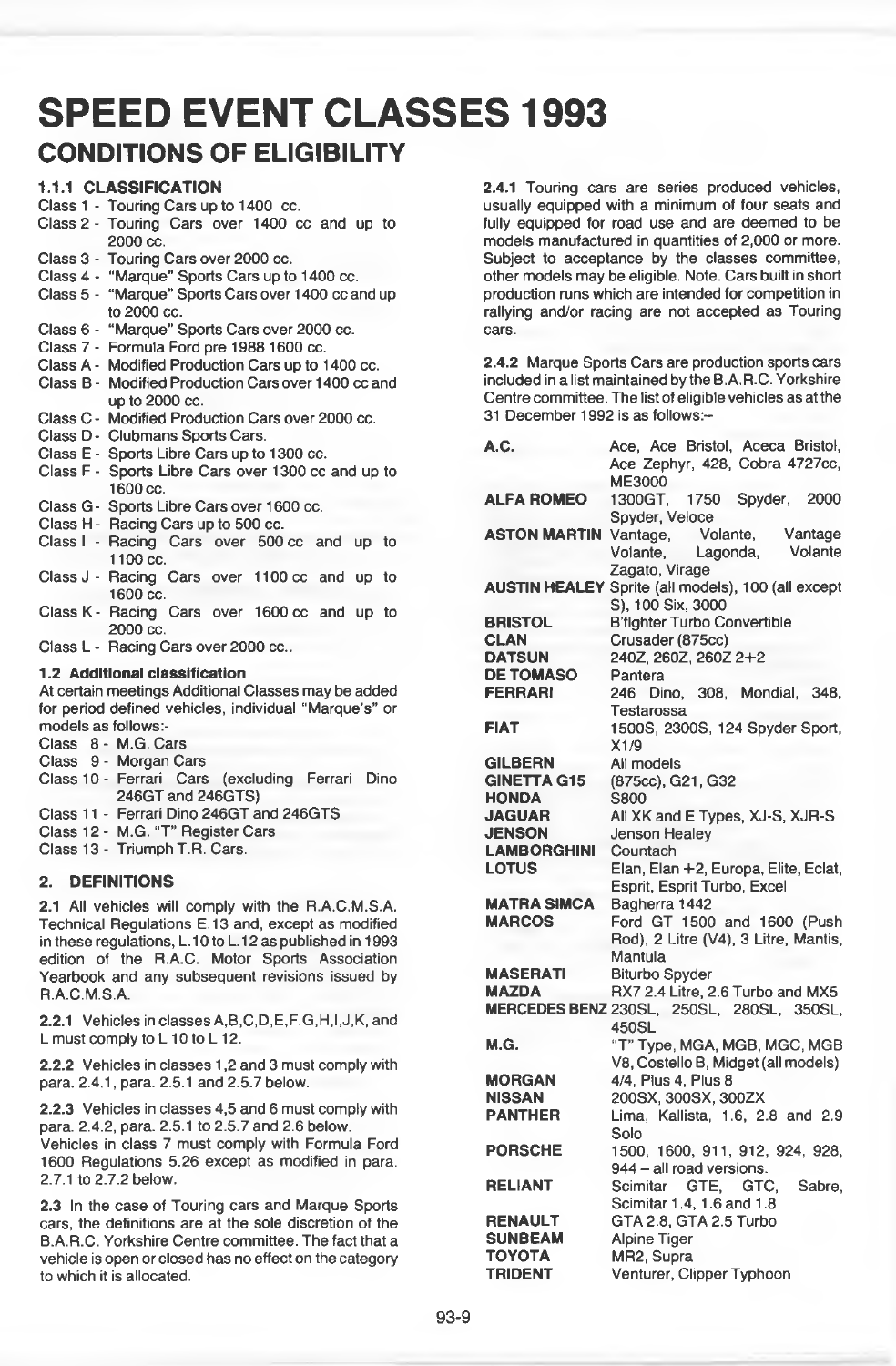| <b>TRIUMPH</b>           | Spitfire, GT6, All TR models   |
|--------------------------|--------------------------------|
|                          | including V8                   |
| <b>TVR</b>               | Grantura, Vixen, Tuscan, 1300, |
|                          | 2500, 2500M, 3000M, 3000ML,    |
|                          | 3000 Turbo, Tasmin, S, 350/450 |
| <b>VOLVO</b>             | P1800S. P1800ES                |
| VOLKSWAGEN Porsche 914/6 |                                |

\*\* Competition lightweight models from any manufacturer are excluded from this list. \*\* Vehicles that are not seen during the 1992 season

may be deleted in future. **For any enquiries regarding this list, or to receive an updated copy please contact; Chris Seaman**

**Seaman Photographer Limited 193 London Road Sheffield South Yorkshire S2 4LJ Telephone/Fax: (0742) 585695**

2.5.1 Engine modifications and tuning are permitted with no limit, save that the original cylinder block will be retained, the bore will not be increased by more than 60 thou., the stroke will not be changed, the method of valve operation will remain the same, the number of ports or valves in the cylinder head will not be changed, nitrous oxide injection will not be permitted, and the engine will not be relocated in the chassis. The original gearbox casing must be retained but its internals are free. The original axle casing and nose-piece must be retained. Water radiators may be changed from original equipment. Alternators/ Dynamos may be removed. The standard fuel tank must be retained. An auxiliary fuel tank is permitted.

2.5.2 Any modification may be made to the braking system and wheels. Suspension modifications are allowed as long as the layout, the method of operation and the suspension pick-up points on the chassis remain unchanged from standard. So far as the bodywork is concerned cars in these classes will run with all standard equipment, a full complement of seats (although seats of a proprietory nature may be used in the front only). Cars in Classes 1 to 6 are to have either the original passenger seat or to have one to match the driver's seat if this has been changed. The fitting of additional aerodynamic devices is prohibited.

2.5.3 Coachwork may not be lightened and must include all bumpers, fitting and trim supplied as standard with the exception that overriders may be removed, number plates and number plate backing plates need not be carried and as a safety measure, combustible sound insulation, trim and carpets may be removed from the interiors of boot and engine compartments only. The interior carpets in the front only may be removed. The interior trim may be adjusted but not removed for the fixing of safety equipment. The battery may be repositioned.

2.5.4 Additional accessory equipment will be permitted, but in cases where this has to be substituted for the original equipment, e.g. dash panels, light units, etc. the construction of the new items must be at least as massive as the components removed with the exception that non-standard steering wheels of smaller diameter and/or lighter construction are allowed. Where installation of a roll cage displaces some of the interior fittings, trim etc., the item removed must be carried in the car.

**2.5.5** Air intakes and carburettor blisters etc. may be fitted. To enable the use of wider section wheels and tyres, wheel arch extensions not exceeding 75mm. projection on each side may be fitted. Attention is drawn to E 13.2.7.

**2.5.6** Spare wheels, fan belt and tools may be removed.

**2.5.7** No equipment will be allowed in the passenger compartment other than on specific grounds of safety, i.e. no catch tanks, servos etc.

**2.6** The standard windscreen will be used in the upright position.

**2.7.1** Cars in Class **7** must have been manufactured prior to 1 January 1989 to be eligible for this class.

**2.7.2** Any tyre that is or has been accepted by the R.A.C. as a controlled tyre for this class may be used.

#### **3.1 GENERAL CONDITIONS OF ELIGIBILITY**

**3.1.1** In all classes the capacity of a car will be the actual measured capacity.

3.1**.2** The use by cars in classes 1,2,3,4,5,6 and 7 of standard pump fuel, as defined on page 208 of the Yearbook, is mandatory. Only air may be mixed with the fuel as an oxident. Nitrous Oxide or similar oxygen producing injection systems are not allowed.

**3.1.3** All vehicles must be fitted with Timing Struts as laid down in R.A.C. M.S.A. Regulation L10.12.1. Competitors are reminded that under R.A.C. M.S.A. Regulations, Timekeepers are forbidden to record a time for any car not fitted with a Timing Strut.

**3.1.4** Each car may only be entered in its own correct category and capacity class.

#### **4.1 SCRUTINEERING**

**4.1.1** Scrutineering will be divided into two sections, in addition to the normal examination for race worthiness, there will be a separate examination for eligibility. At certain events additional checks for eligibility may be made during and after a meeting.

#### **5. WARNING**

The questions on entry forms with regard to capacity, etc. must be answered accurately. Any false statements discovered at scrutineering, or subsequently, will result in the exclusion of the competitor from the event concerned, and possibly, from subsequent events promoted by the club.

6. It is the intention that classes remain unaltered until 1995 in accordance with R.A.C. M.S.A. proposals.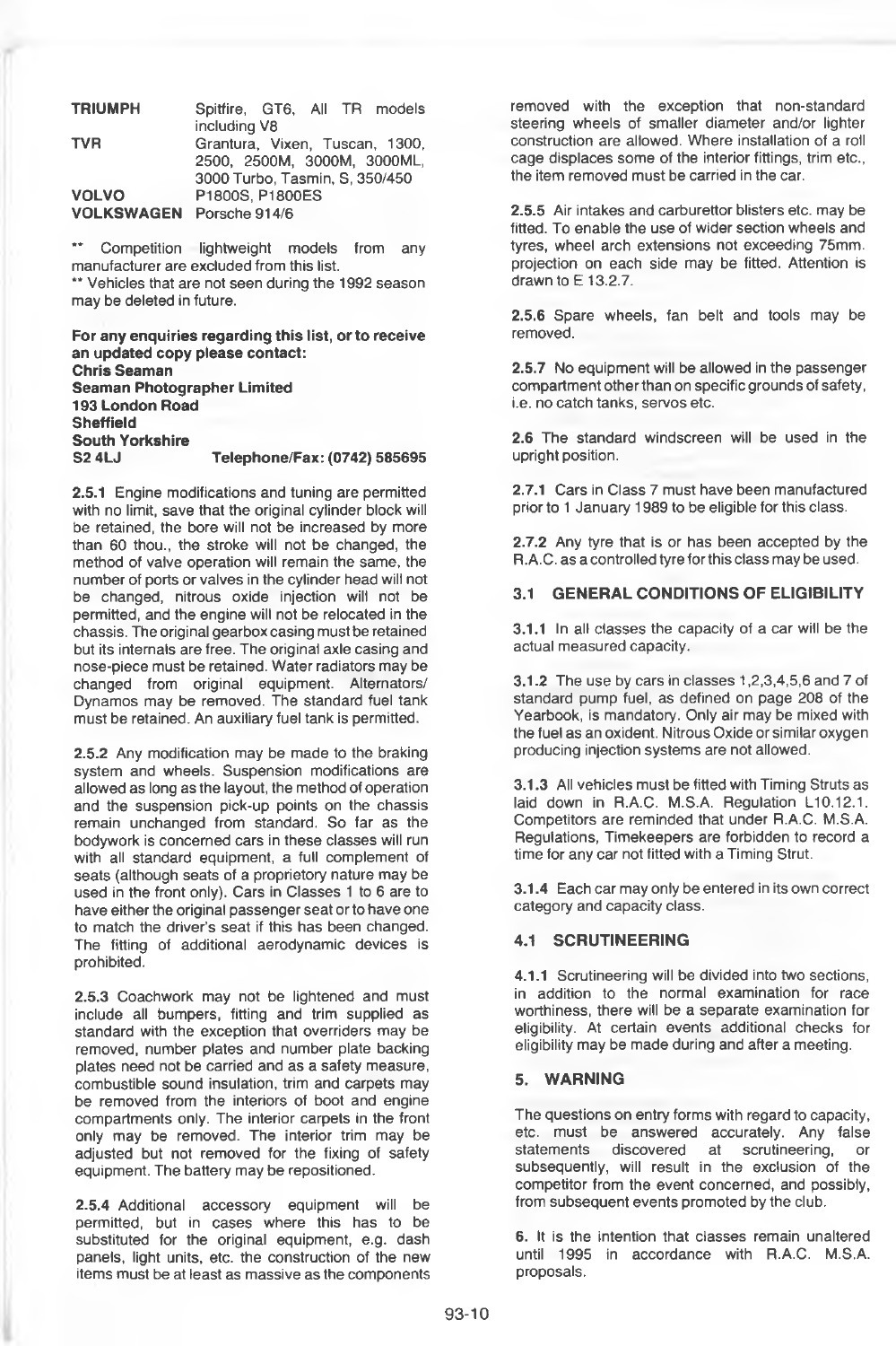## **B.A.R.C. HAREWOOD HILL CLIMB CHAMPIONSHIP SUPPLEMENTARY REGULATIONS**

1. The British Automobile Racing Club Ltd., (Yorkshire Centre) will promote the B.A.R.C. Harewood Hill Climb Championship based upon Harewood Hill Climb Meetings to be held on:-

Sunday 25 April 1993 Sunday 16 May 1993 Sunday 13 June 1993 Sunday 18 July 1993 Sunday 8 August 1993 Sunday 26 September 1993

2. The Championship will be governed by the General Regulations of the R.A.C. Motor Sports Association Ltd. (incorporating the provisions of the International Sporting Code of the F.I.A.), these Supplementary Regulations and any written instructions the Yorkshire Centre may issue for the Championship.

3. R.A.C. M.S.A. Permit No. issued.

has been

4.1 The Championship is open to all current Registered Yorkshire B.A.R C, members.

4.2 The registration fee for this championship is £5. Competitors wishing to enter the championship must do so on the form in the Entry Form Booklet. Entries close on 17 May 1993.

4.3 Entries received after the end of practice will not be eligible for markings for that days event.

4.4 No markings will be made retrospectively.

4.5 Entrants are reminded that being a registered championship contender in no way guarantees an entry to any meeting in particular those which have oversubscribed entry lists.

5.1 To be eligible for marking, all cars must display Championship and Club Decals, where supplied, on both sides of the car clearly visible, but not on the boot, lid or roof.

5.2 Failure to display these decals throughout a qualifying event will mean that no points will be credited for that event.

6. Cars will be divided into classes as laid down in 1993 Harewood Speed Event Classes leaflet for marking purposes

7.1 Marking will be within classes on a Bogey Time improvement basis. The Bogey Times for the 1993 season are:

| Class 1            | 84.54 |
|--------------------|-------|
| Class 2            | 82.66 |
| Class 3            | 7941  |
| Class 4            | 82.49 |
| Class 5            | 82.33 |
| Class 6            | 80.74 |
| Class <sub>7</sub> | 80.24 |
| Class A            | 79.55 |
| Class B            | 77.43 |
| Class C            | 76.68 |
| Class D            | 73.77 |
| Class E            | 76 12 |
| Class F            | 75.21 |
| Class G            | 71.69 |
| Class H            | 77.23 |
| Class I            | 75.67 |
| Class J            | 73.20 |
| Class K            | 71.33 |
| Class L            | 70 19 |
|                    |       |

8.1 Championship marks will be gained at the rate of .01 mark for each .01 of a second by which a driver beats the Bogey Time for his/her class.

8.2 There is a maximum limit of 20 marks which can be gained at any meeting.

8.3 Any competitor that does not beat the Bogey Time will gain no marks for that meeting. Marks can only be gained in the two class mns on the meeting 12/13 June 1993. At the remaining five rounds of the Harewood Championship Marks can only be gained in the three class runs.

9. Marks gained in five of the six qualifying rounds will be counted for the Championship results. If any of the six meetings does not take place, the qualifying number of events will be reduced so that it is always one less than the total number of meetings which do take place.

10. Only one marking per meeting can count. Where a competitor has entered more than one car at a meeting, the car which is to *be* credited with Championship marks must be nominated to the Secretary of the Meeting before the start of the class runs.

11.1 In the event of a tie in the final marking, this will be decided in favour of the competitor who has gained the marks in the fewest number of qualifying rounds, including discarded rounds.

11.2 If the tie then remains, it will be decided in favour of the competitor who scores most marks in the final round on 26th September 1993.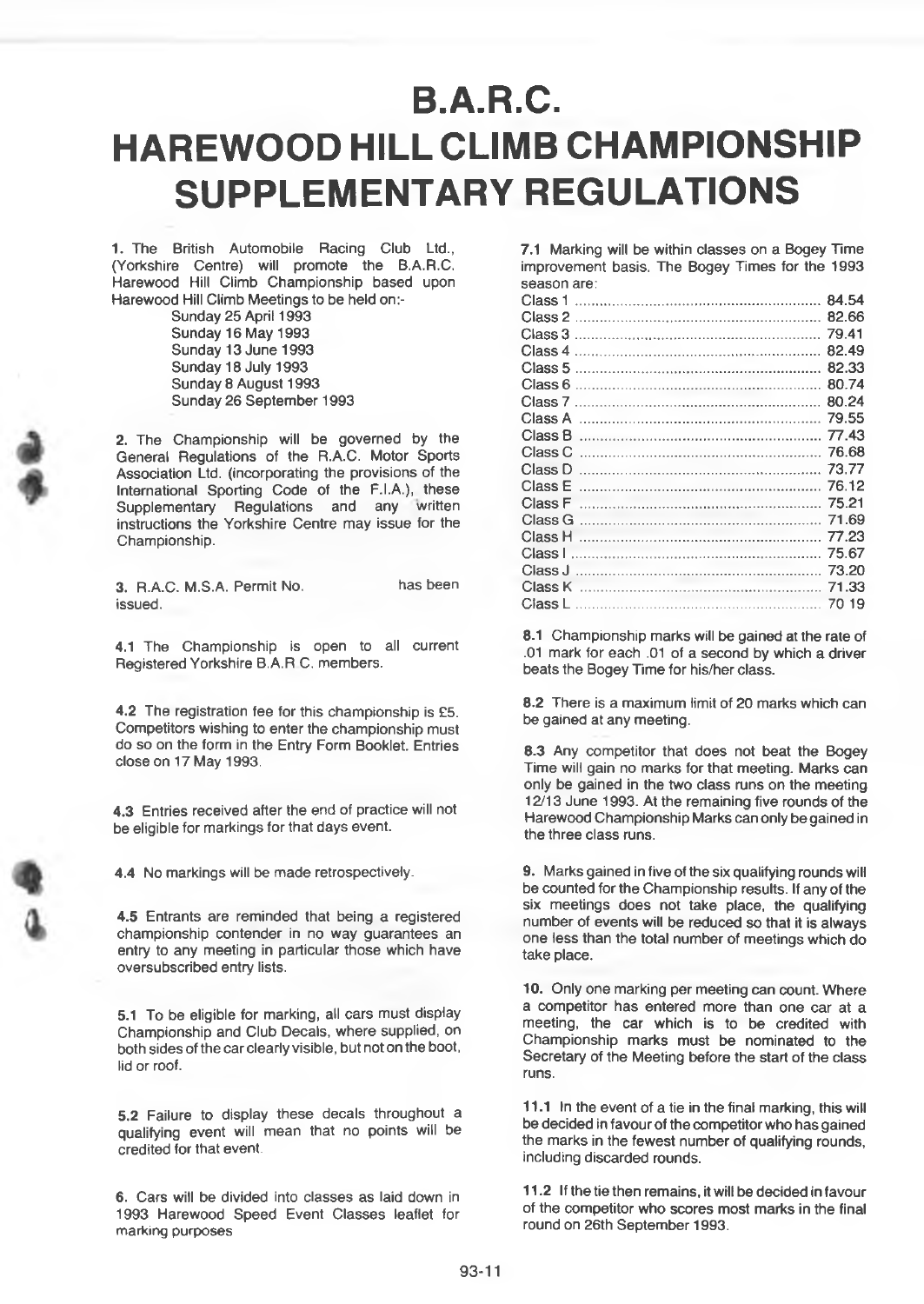12. Any competitor who ceases to be a member of the B.A.R.C. Yorkshire Centre during the season will no longer be eligible tor the Championship.

13. The awards for the Championship will be:

| The Harewood Ladies Trophy and £50<br>(to be held for 12 months) |  |
|------------------------------------------------------------------|--|

14. Marking records will be maintained by the Championship Co-ordinator who is T. Bendelow, 3 West View, Ferrensby, Knaresborough NG50PZ. Tel: (Home) 0423-340594. Points scored will be shown on the results for each meeting. Bulletins with current markings will be sent out with event results from time to time and published in the Yorkshire Centre Times.

15. The eligibility scrutineer for the championships will be D. G. Tarbett (Group 1).

## **B.A.R.C. HAREWOOD F.T.D. AWARDS**

1. All competitors in the B.A.R.C. Harewood Hill Climb Championship are automatically eligible to take part in a second competition known as the B.A.R.C. Harewood F.T.D. Awards Series.

2. At each meeting marks will be awarded to the championship competitors who have recorded the ten fastest times of the day in the class runs.

3. Marks will be awarded on the scale 10,9,8,7,6,5, 4,3,2 and 1 to the fastest competitor down to the 10th the fastest competitor.

4. There will also be a 1 bonus mark for any competitor(s) who break the course record standing at the commencement of the meeting.

5. Paragraphs 9, 10, 11, 12, 14 and 15 of the Regulations for the B.A.R.C. Harewood Hill Climb Championship also apply to the Harewood F.T.D. Awards Series.

*%*

**I**

*&*

6.1 The awards for the F.T.D. Series will be:

| (To be held for 12 months) |  |
|----------------------------|--|
|                            |  |
|                            |  |

6.2 These awards are additional to the Harewood Hill Climb Championship Awards.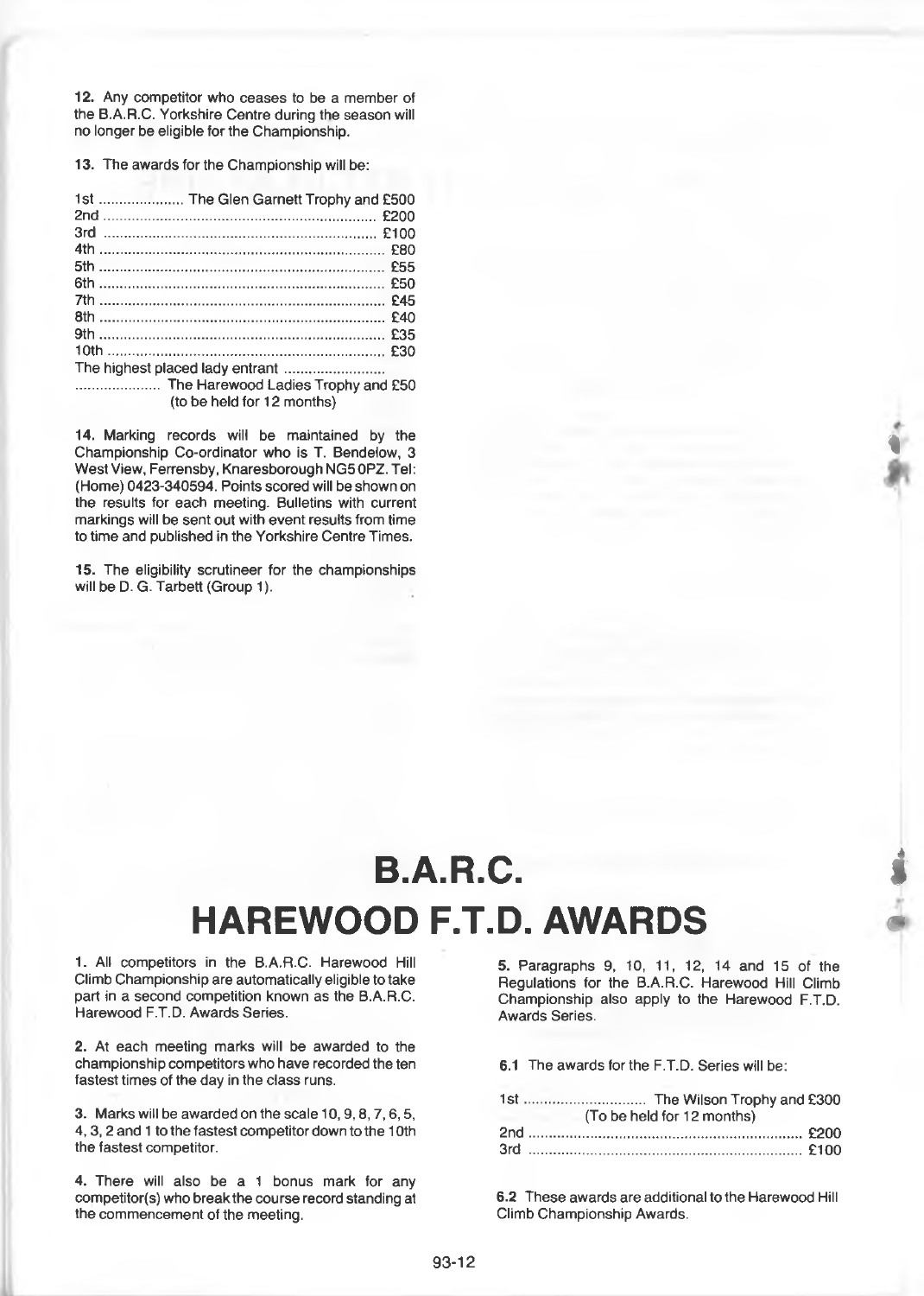## **HAREWOOD HILL CLIMB 1993 SEASON**

The schedules 1, 2 and 3 printed on pages 16 to 18 of this booklet form part of these Supplementary Regulations and are referred to therein.

### **TITLE OF EVENT** — As Schedule 1 **SUPPLEMENTARY REGULATIONS**

1. The British Automobile Racing Club Yorkshire Centre will organise Hillclimbs at Stockton Farm, Harewood near Leeds. The status and the dates are shown in Schedule 1.

2. The Meeting will be governed by the General Regulations of the R.A.C. Motor Sports Association Ltd., (incorporating the provisions of the International Sporting Code of the FIA), these Supplementary Regulations and any written instructions that the organising club may issue for the event.

3. R.A.C.M.S.A. Permit Numbers will be shown in the Final Instructions and in the programme for the respective event.

4. The events are open to Members of clubs and licence holders set out in schedule 1.

5. All competitors and drivers must produce a valid competition licence, and for National 'B' and Clubman events their club membership card. Entrants licences will be inspected.

6. The events are rounds of the championships set out in Schedule 1.

7. The programme of the meetings will be:-

7.1 Saturday Meetings with same day Practice.

7.1.1 Scrutineering starts at 10.00 hours.

7.1.2 Any competitor not signed on by 13.30 hours may be excluded.

7.1.3 Practice starts at 11.00 hours.

7.2 Sunday Meetings with same day Practice.

7.2.1 Scrutineering starts at 08.30 hours.

7.2.2 Any competitor not signed on by 11.30 hours may be excluded.

7.2.3 Practice starts at 09.15 hours.

7.3 Two Day Meeting with Sunday Practice.

7.3.1 Scrutineering starts at 09.00 hours on the Saturday.

**7.3.2** There will be no general practice on Sunday morning, but a strictly limited number of competitors who have obtained prior permission in writing, will be allowed to practice on Sunday. Scrutineering for these competitors starts at 09.15 hours on Sunday.

**7.3.3** Any competitor not signed on by 13.30 hours Saturday and 09.00 hours Sunday when allocated Sunday practice may be excluded.

**7.3.4** Practice starts at 11.00 hours on Saturday.

**7.3.5** For those competitors who have been granted Sunday Practice, it starts at 09.30 hours on Sunday.

**7.4** At the meeting on 17/18 July 1993, Sunday Practice will not be allowed to any competitor registered for the Leaders Hillclimb Championship.

8. The length of the course is 1448.25 metres, it rises 76 metres, varies between 3.65 and 5.5 metres in width, and consists of 7 right hand and 4 left hand corners.

9.1 The events, except 24 April, will consist of classes as set out below:-

Class 1 - Touring Cars up to 1400 cc.

- Class 2 Touring Cars over 1400 cc and up to 2000 cc.
- Class 3 Touring Cars over 2000 cc.
- Class 4 "Marque" Sports Cars up to 1400 cc.
- Class 5 "Marque" Sports Cars over 1400 cc and up to 2000 cc.
- Class 6 "Marque" Sports Cars over 2000 cc.
- Class? Formula Ford pre 1988 1600 cc.
- Class A Modified Production Cars up to 1400 cc.
- Class B Modified Production Cars over 1400 cc and up to 2000 cc.
- Class C Modified Production Cars over 2000 cc.
- Class D Clubmans Sports Cars.
- Class E Sports Libre Cars up to 1300 cc.
- Class F Sports Libre Cars over 1300 cc and up to 1600 cc.
- Class G Sports Libre Cars over 1600 cc.
- Class H Racing Cars up to 500 cc.
- Class I Racing Cars over 500 cc and up to 1100 cc.
- Class J Racing Cars over 1100 cc and up to 1600 cc.
- Class  $K -$  Racing Cars over 1600 cc and up to 2000 cc.
- Class L Racing Cars over 2000 cc.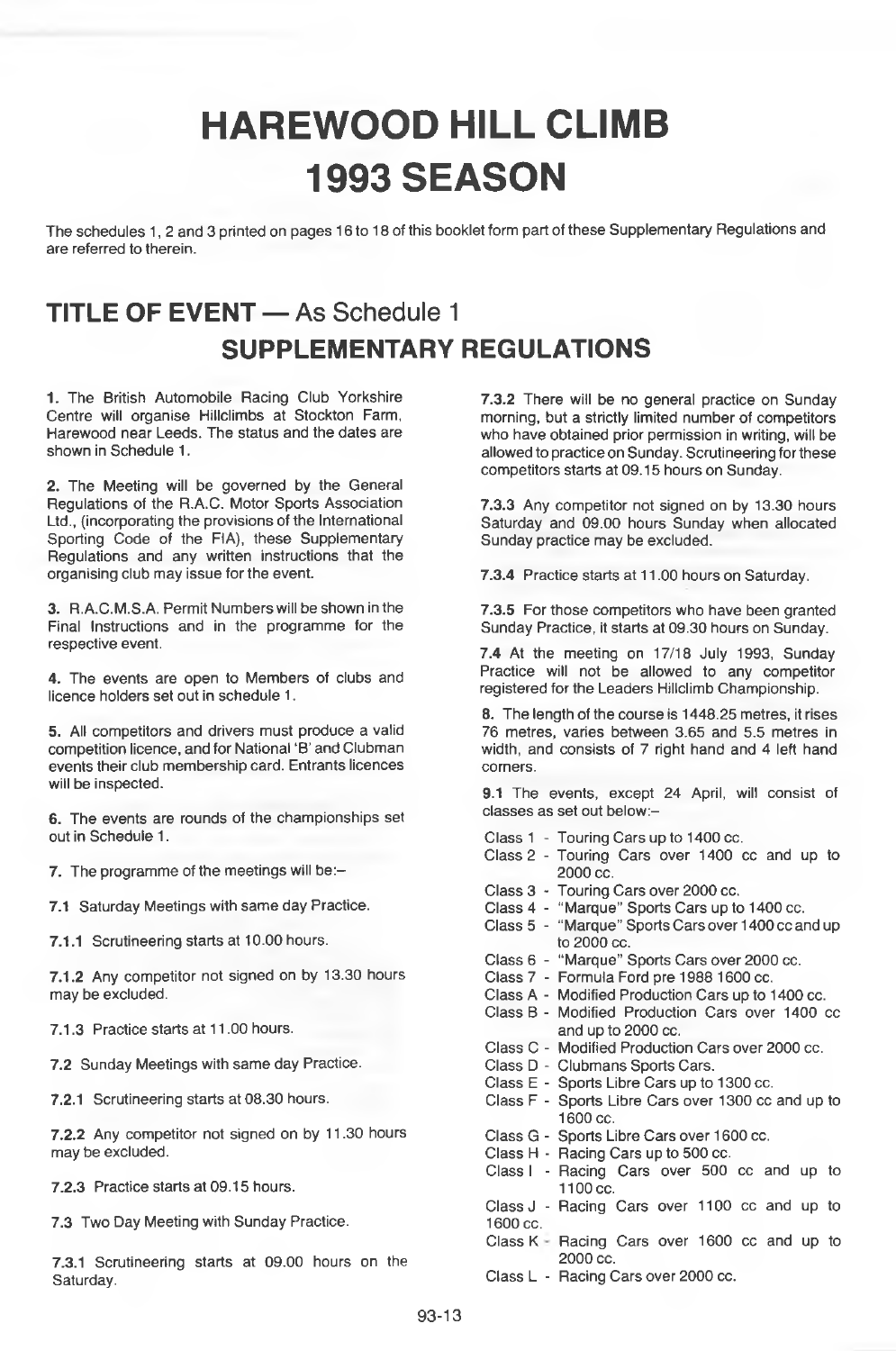Additional Classes for period defined vehicles, individual "Marque" or models may be added. At the following meetings additional classes are as follows:-

24 April 1993 Class 8 - M.G. Cars

25 April 1993 Class 8 - M.G. Cars Class 13 - Triumph TR Cars

15 May 1993

Class 8 - M.G. Cars Class 10 - Ferrari Cars (excluding Ferrari Dino 246GT and 246GTS) Class 11 - Ferrari Dino 246GT and 246GTS Class 9 - Morgan Cars

8 August 1993 Class 8 - M.G. Cars Class 9 - Morgan Cars Class 12 - M.G. "T" Register Cars

26 September 1993 Class 13 - Triumph TR Cars

#### **Classes for the meeting on 24 April, 1993 — a round of the Cars and Car Conversions/BARC Speed Championship.**

- Class 1 Standard Production Cars up to 1600 cc.
- Class 2 Standard Production Cars over 1600 cc and up to 2000 cc.

Class 3 - Standard Production Cars over 2000 cc.

- Class 4 Road-Going Production Cars up to 1300 cc.
- Class 5 Road-Going Production Cars over 1300 ccand up to 1600 cc.
- Class 6 Road-Going Production Cars over 1601 cc and up to 2000 cc.
- Class 7 Road-Going Production Cars over 2000 cc.
- Class 8 Road-Going Kit Cars and Replica Cars up to 1700 cc.
- Class 9 Road-Going Kit Cars and Replica Cars over 1700cc.
- Class 10 Clubmans Sports 1600.
- Class 11 Formula Ford 1600 pre 1988
- Class 12 Marque Sports and Touring Cars up to 1400 cc.
- Class 13 Marque Sports and Touring Cars over 1400 CC and up to 2000 cc.
- Class 14 Marque Sports and Touring Cars over 2000 cc.
- Class A Modified Production Cars up to 1400 cc.
- Class B Modified Production Cars over 1400 cc
- and up to 2000 cc.
- Class C Modified Production Cars over 2000 cc.
- Class D Clubmans Sports Cars
- Class E Sports Libre Cars up to 1300 cc.
- Class F Sports Libre Cars over 1300 cc and up to 1600 cc.
- Class G Sports Libre Cars over 1600 cc.
- Class H Racing Cars up to 500 cc.
- Class I Racing Cars over 500 cc and up to 1100 cc.
- Class J Racing Cars over 1100 cc and up to 1600 cc.
- Class K Racing Cars over 1600 cc and up to 2000 cc.
- Class L Racing Cars over 2000 cc.

**9.2** Vehicles will be divided into classes and categories as laid down in "B.A.R.C. Speed Event Classes - 1993". Note: Some of these classes impose conditions of eligibility additional to the basic R.A.C. Technical Regulations as is allowed in E5.1.8.

**9.3** At the R.A.C. Championship Meeting vehicles will be divided into classes as laid down in R.A.C. Technical Regulations L10.1. These classes may be made up of sub-classes by amalgamation of classes as defined above.

**9.4.1** Where in any class the number of entries is less than 4, then the organisers reserve the right to amalgamate the class as appropriate.

**9.4.2** Classes will be merged as follows: 1 with 2; 2 with 3; 3 with C; 4 with 5; 5 with 6; 6 with C; 7 with J; A with B; B with C; C with G; D with G; E with F; F with G; G with L; H with I; I with J; J with K; K with L. A class will always merge UP in time - never down.

9.5 All vehicles must comply with R.A.C.M.S.A. Technical Regulations E.13.19.4 and L10.3.10 have been modified.

**10.1** Awards will be presented as set out in Schedule 2.

**10.1.1** Where awards are set out as cash awards. Any competitor may opt to receive a Souvenir Award to the same value in lieu. This option may only be taken by ticking the box on the entry form.

**10.1.2** A second-in-class award will only be given when there are six or more entries in the class, a thirdin-class award where there are ten or more entries in the class, and a fourth-in-class award where there are sixteen or more entries in the class.

**10.1.3** The number of entries in a class for award purposes will be the number of paid entries at the start of the meeting. Any entry who has had their fees refunded, in whole or in part as set out in paragraph **13.6** below will not be counted.

**10.1.4** Class and F.T.D. Awards at meetings held on 24 April 1993 and 15 May 1993 will be presented on the times recorded in the two class runs only. Class and F.T.D. Awards at meetings held on 25 April 1993, 16 May 1993,17/18 July 1993,8 August 1993 and 26 September 1993 will be presented on the times recorded in the three class runs only.

*i*

4.

Class awards at the meeting held on 12/13 June 1993 will be presented on the times recorded in the two class runs only. F.T.D. awards will be based on the times recorded in both the class runs and any run offs. At the meeting held on 17/18 July 1993 the points scored towards the Leaders Hillclimb Championship will be allocated on the basis of the times of the first two timed runs.

**10.2** No entrant may win more than one meeting award with one car. Competitors who win one of the Fastest Time of the Day awards will receive this in place of their Class awards and the remaining competitors in that class will receive the awards which are appropriate to their actual placing in the class.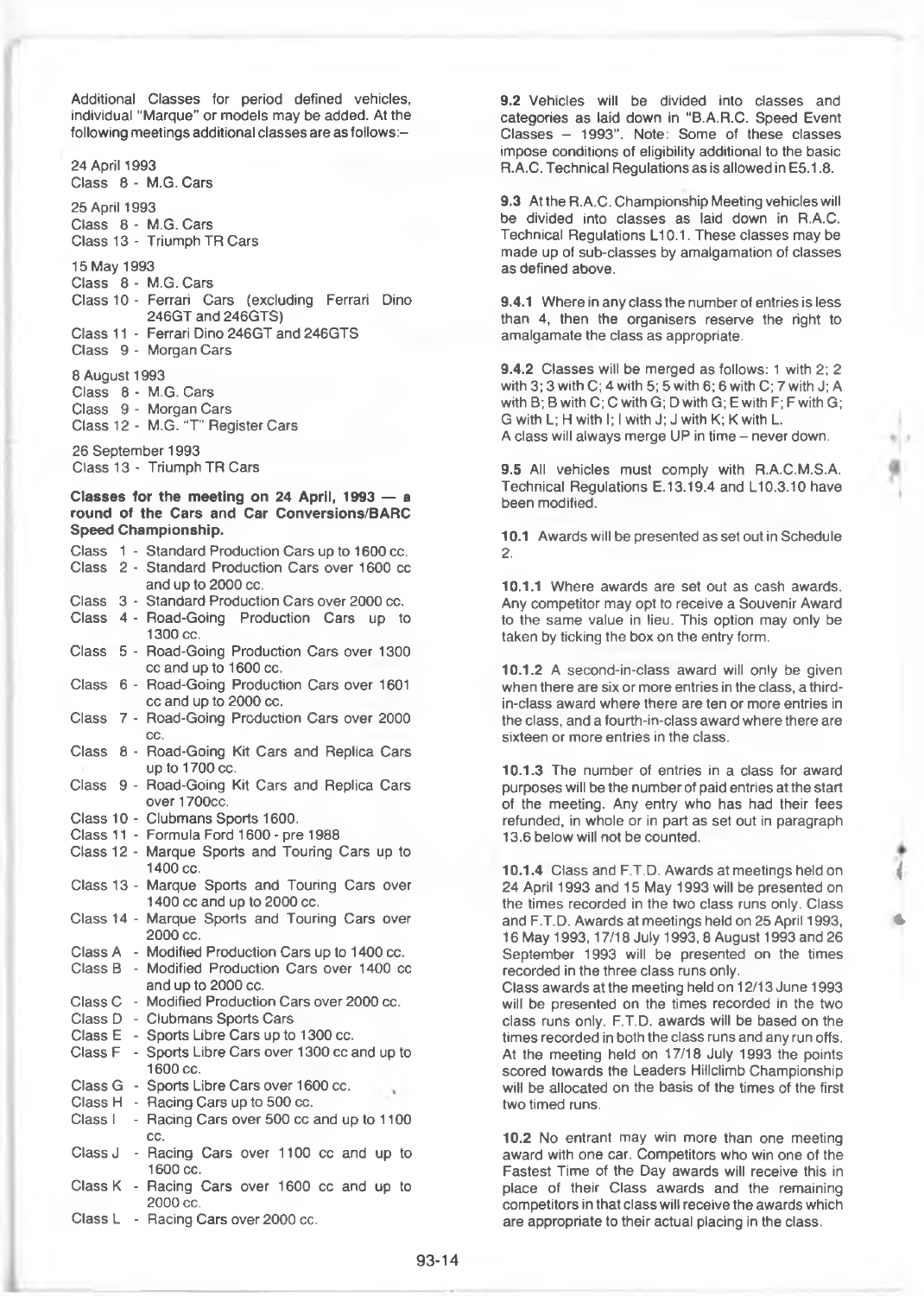10.3 In addition the following awards will be given:-<br>14 Other officials are:<br>15 R.A.C. Steward -

10.3.1 A Harewood Course Record Plaque to the competitor holding a new record at the conclusion of the meeting.

11.1.1 The entry list opens on the publication of these regulations and closes finally on the date stated in Schedule 1.

11.1.2 The organisers at their discretion may accept an entry after the closing date, but such entries will be subject to an additional entry fee of £10 to cover administration costs.

11.2 The entry fee is as set out in Schedule 1.

11.3 All entries must be made on the official entry forms or on a photocopy thereof and must be accompanied by the appropriate fee. Only one entry may be made on each form,

11.4 All details requested on the entry form must be completed where applicable

12 The Secretary of the meeting to whom all enquiries must be sent is as per respective entry forms.

13.1 The maximum entry for each meeting is as shown in Schedule 1.

13.2 The minimum for each meeting is 80.

13.3 The minimum for each class is 4.

13.4 Should any of the above minimum figures not be reached, the organisers have the right to either cancel the meeting or amalgamate classes as neccessary as set out in 9.4.2.

13.5.1 Entries will be selected as follows:- By selection committee.

13.5.2 All entries will be held in abeyance for consideration by the Selection Committee.

13.6 Entry fees may be refunded in full to those entrants who withdraw before 5.00pm on the relevant closing dale. A refund of the entry fee less an administration charge of £10 may be refunded if notification of withdrawal is received by the secretary of the meeting by 5.00pm on the Wednesday before the meeting. The R.A.C.M.S.A. insurance per capita fee will be refunded to entrants who withdraw before 10.00pm on the Friday preceeding the meeting.

13.7 Up to two entries for the same vehicle are permitted but separate entry forms must be submitted for each driver.

13.8.1 Post dated cheques are not acceptable and will be returned to the entrant along with the entry form.

13.8.2 A charge of 50% of the entry fee will be made for any cheque that is returned by the bank for any reason whatsoever. This charge is to cover our administration costs and bank charges.

To be advised by R.A.C.M.S.A.<br>as Schedule 1. Clerk of the Course -<br>Chief Scrutineer -Chief Scrutineer - G. A. Harrison (Group 1)<br>Chief Timekeeper - D. Staveley (Group 2) D. Staveley (Group 2)<br>Mr. F. T. De Dombal Chief Medical Officer -

15 Provisional results will be published as soon as possible following the end of the event.

16 Any protests must be lodged in accordance with EB.1.6.

17.1 Starting order will be determined by Class Order.

17.2 Cars will start singly.

17.3 The starting signal will be a green light. Method of timing is Electronic - class E.

17.4 The finish line will be indicated by a line across the road.

17.5.1 A driver is under starters orders as soon as he/ she is called forward to the Start Line by the Start Marshal. Any driver who is not ready to proceed within two minutes after being called forward will forfeit the run.

17.5.2 Competitors will only be allowed to make one approach to the start line. If the engine stalls the car will be pushed away, restarted and then pushed up to the line. No additional tyre warm ups will be allowed. Any competitor who does not comply with this regulation will be excluded. The Chief Start Marshal will be a judge of fact to adjudicate on this regulation.

17.5.3 L9.8.4(a) requires that a car must have all its wheels on the road when crossing the finish line for its time to be allowed. For the purpose of this rule, a yellow line is painted along the top of the concrete banking on the left handside of the road at the finish line, and this yellow line will be considered to be the edge of the road. Any competitor who crosses the finish line with one or more wheel(s) outside this line will be given a failed run. The observer at Quarry Corner is deemed to be a judge of fact to observe this rule.

17.5.4 Under the provisions of L9.8.4(b) timed runs taken outside the specified batches may not be counted for the results of the meeting. The only exception is if a re-run is ordered for any reason.

17.5.5 The artificial heating of tyres and/or wheels and special covers to retain heat are not permitted.

18 Competitors will have the opportunity of taking three practice runs except for the meetings on 24 April 1993 and 15 May 1993 when two practice runs will be taken after walking the course.

18.1 Practice will be taken in class order.

18.2 Practice periods will conclude promptly. The last batch tor practice will close thirty minutes before the published time for conclusion of practice.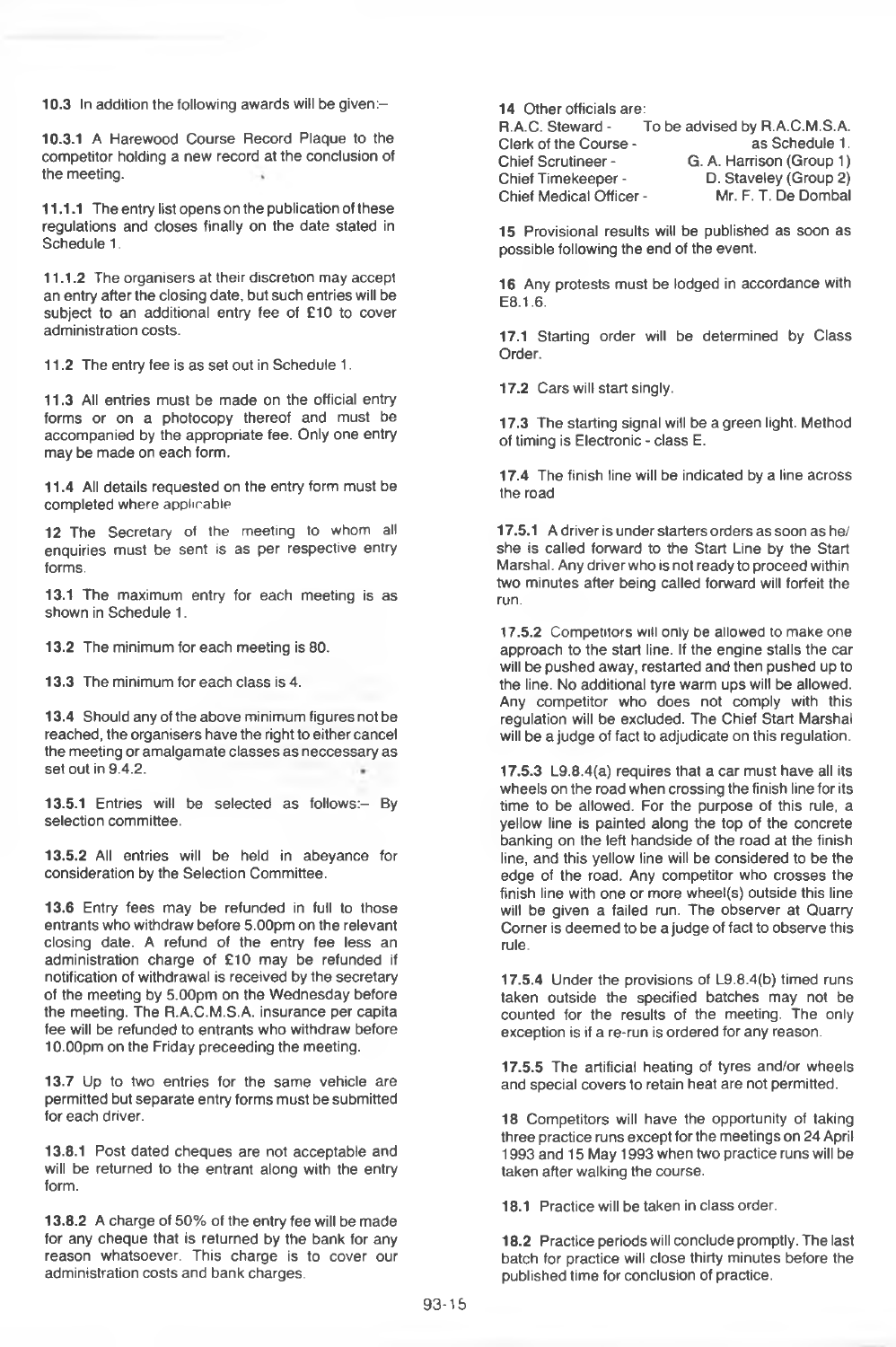18.3 A competitor who does not present himself in time for a practice run may forfeit that run. A competitor who takes only one practice run will have to count their first class run as their second practice run unless (i) they have competed at Harewood within the previous four weeks or (ii) they are granted a waiver from practice by the stewards at the Meeting in accordance with L9.7.9.

19.1 Competitors will be identified by Competition numbers which will not be provided by the organisers, but will be available to purchase at signing on.

19.2 When two drivers compete in the same car the number two driver will be identified by a letter 'A' after the number one driver's Competition Number.

19.3.1 The letter 'A' MUST be covered when the number one driver is competing.

19.3.2 It will be the responsibility of competitors sharing a car to see that their car is ready, carrying the correct identification, to comply with these instructions.

20 Marking and Penalties will be as printed in the appropriate section of the R.A.C.M.S.A. General Regulations.

21 All other General Regulations of the R.A.C.M.S.A. apply as written except the following which are modified as above:- E4.3.1,5.1.8,8.1.4, L9.1.5,9.4.3, 9.74,9.8.1.

22.1 If any change is made to a car after it has been passed by the scrutineers, it must be submitted for rescrutiny before being taken onto the course again.

22.2 Crash Helmets and Flame Resistant Overalls will be worn by all drivers at all times when driving on the course.

22.3 At the discretion of the Clerk of the Course, vehicles may be called for a check by the scrutineers at any time during, or at the conclusion of the meeting.

#### **SCHEDULE 1.**

Supplementary Regulations applicable to individual **meetings.**

#### **24April1993**

Title of Event - Cars and Conversions/B.A.R.C. Speed Championship Hillclimb.

Status-Clubman.

Date 24 April 1993.

Event open to  $-$  All fully elected members of the promoting club, members of the Mid Cheshire MRC, M.G.C.C., Swavesey C.C. and registered competitors in the Cars and Car Conversions/B.A.R.C. Speed Championship.

The event is a Round of the Cars and Car Conversions/B.A.R.C. Speed Championship, Mid Cheshire MRC Hillclimb and Speed Championship and M.G.C.C. Sprint and Hillclimb Championship. Closing Date - 2 April 1993.

Entry fee E42.50 B.A.R.C. Yorkshire Centre Members  $-$  £47.50 Others.

Maximum number of entries  $-130$ .

Clerk of the Course - J. R. Hardcastle.

#### **25 April 1993**

Title of Event - Spring National Meeting. Status - National 'A' with Clubman. Date 25 April 1993.

Event open to  $-$  All competitors holding a R.A.C.M.S.A. Competition Licence valid for the event. The event is a Round of the B.A.R.C. Harewood Hillclimb Championship and the Longton Sprint and Hillclimb, M.G.C.C. (NW) Moss Norwester Speed, and the T.R. Register Sprint and Hillclimb Championship, the Motor Sports Classic's 500 Championships.

Closing Date - 2 April 1993.

Entry fee £47.50 B.A.R.C. Yorkshire Centre Members  $-$ £52.50 Others. Maximum number of entries - 130.

Clerk of the Course - J. R. Hardcastle

#### **15 May 1993**

Title of Event - Open and Newcomers Meeting. Status - National 'B' with Clubman. Date 15 May 1993.

Event open to  $-$  All fully elected members of the organising club, A.N.C.C., M.G.C.C., Ferrari O.C., Morgan S.C.C., Nottingham Sports Car Club and Swavesey C.C. who hold a R.A.C.M.S.A. Competition Licence valid for the event.

The Event is a Round of the M.G.C.C. (NW) Moss Norwester Speed, Morgan Northern Speed, and the Nottingham Sports Car Club Hoosier Championships. Closing Date - 23 April 1993.

Entry fee £47.50 B.A.R.C. Yorkshire Centre Members  $-$ £52.50 Others.

Maximum number of entries - 130.

Clerk of the Course - R. Hooper.

All NOVICE competitors must sign the Novice declaration on the entry form to be able to compete for the Novice Award. For the purpose of the meeting a Novice is defined as "Any competitor who has not won a 1 st in class or higher award in any Hillclimb or Sprint since 1st January 1990 and before the receipt of the entry by the Secretary of the Meeting." The award for the Best Improvement in Class Bogie Time will be decided by one run off of the class winners.

#### **16 May 1993**

Title of Event - Open Championship Meeting. Status - National 'B' with Clubman. Date 16 May 1993.

Event open to  $-$  All fully elected members of the organising club, A.N.C.C., Swavesey C.C. who hold a R.A:C.M.S.A. Competition Licence valid for the event, and registered competitors in the R.A.C.M.S.A. British Hillclimb Championship and the Leaders Hillclimb Championship. The event is a Round of the Harewood Hillclimb Championship.

Closing Date - 23 April 1993.

Entry fee £47.50 B.A.R.C. Yorkshire Centre Members  $-$ £52.50 Others.

Maximum number of entries - 130.

Clerk of the Course - R. Hooper.

#### **12/13 June 1993**

Title of Event - R.A.C. Championship Meeting. Status - National 'A' with Clubman. Dates 12/13 June 1993. Event is open to  $-$  All competitors holding a R.A.C.M.S.A. Competition Licence valid for the event.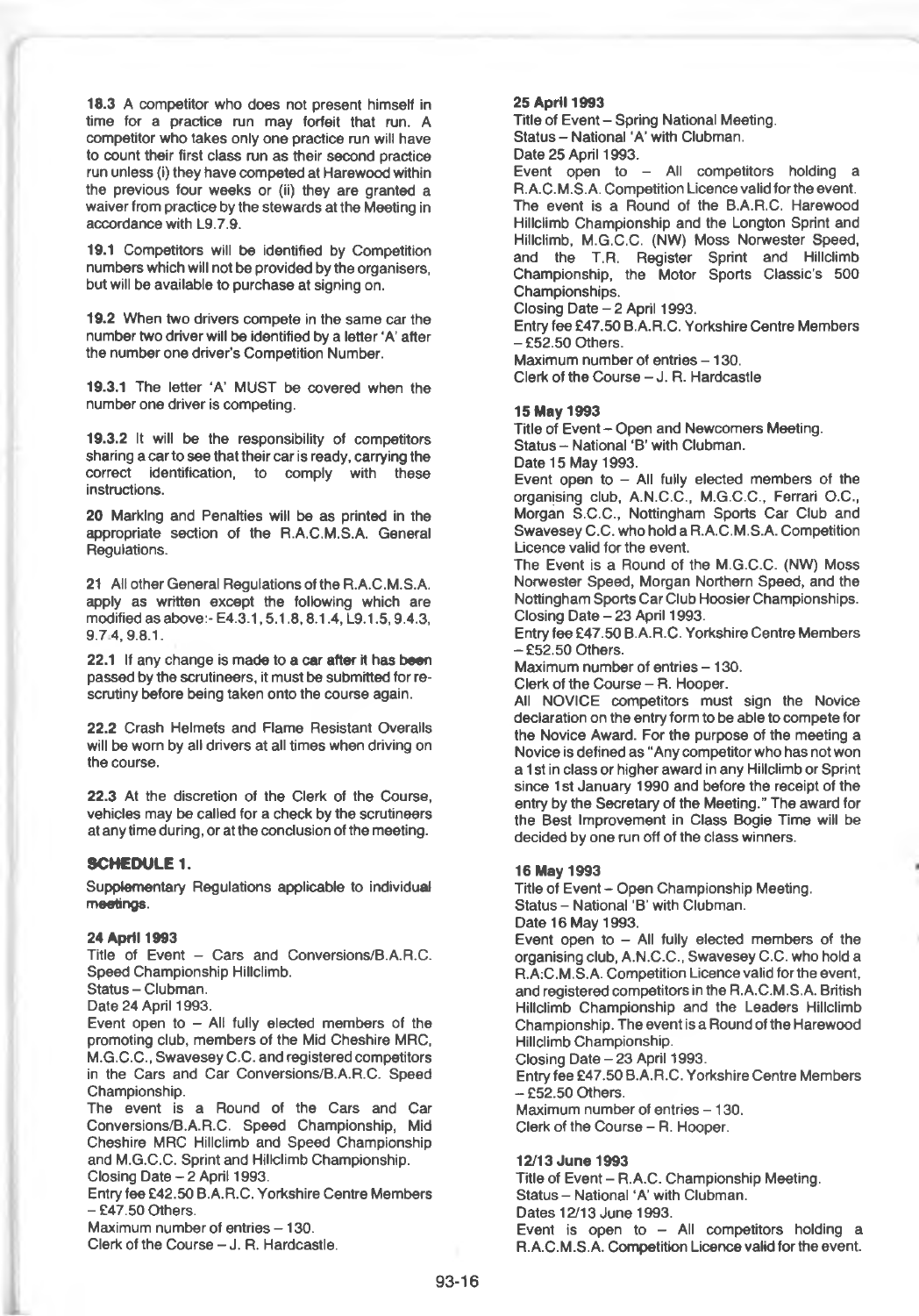The event is a round of the R.A.C.M.S.A. British Hillclimb Championship, The Hillclimb Championship, The Harewood Hillclimb Championship and the Nottingham Sports Car Club Hoosier Championship. Closing Date - 21 May 1993.

Entry fee £47.50 B.A.R.C. Yorkshire Members - E52.50 Others.

Maximum number of entries - 180.

Clerk of the Course - J. R. Hardcastle.

17/18 July 1993

Title of Event - Jim Thomson Trophy/Leaders Championship Meeting.

Status - National 'A' with Clubman.

Date 17/18 July, 1993.

Events open to - All competitors holding a R.A.C.M.S.A. Competiton Licence valid for the event. The event is a round of the Leaders Hillclimb Championship, Harewood Hillclimb Championship and the Longton Sprint and Hillclimb Championship. Closing Date - 25 June 1993.

Entry fee £47.50 B.A.R.C. Yorkshire Centre Members  $-$  £52.50 Others.

Maximum number of entries - 180. Clerk of the Course - J. R. Hardcastle.

#### **a** August **1993**

Title of Event - Montague Burton Trophy Meeting. Status - National 'B' with Clubman.

Date 8 August 1993.

Event open to – All fully elected members of the<br>promoting club, A.N.C.C., M.G.C.C., Nottingham Sports Car Club and Morgan S.C.C.

The event is a Round of the Harewood Hillclimb Championship, M.G.C.C. T Register Drivers Championship, Nottingham Sports Car Club Hoosier Ryobi-I.D.C. Morgan Championship and M.G.C.C. Sprint and Hillclimb Championships.

Closing Date - 15 July 1993.

Entry fee £47.50 B.A.R.C. Yorkshire Centre Members  $-$  £52.50 Others.

Maximum number of entries  $-130$ .

Clerk of the Course - A. J. Hodgetts.

#### 26 September 1993

Title of Event - Harewood Championship Finals Meeting.

Status - National 'A' with Clubmans.

Date 26 September 1993.

Event open to  $-$  All competitors holding a R.A.C.M.S.A. Competition Licence valid for the event. The event is a Round of the Harewood Hillclimb Championship, the Longton Sprint and Hillclimb Championship, the Motor Sport Classic's 500 Championship, the Mid Cheshire M.R.C. Hillclimb and Speed Championship and the T.R. Register Sprint and Hillclimb Championship.

Closing Date - 3 September 1993.

Entry Fee - £47.50 B.A.R.C. Yorkshire Centre Members - £52.50 Others.

Maximum number of entries 130.

Clerk of the Course - J. Johnson.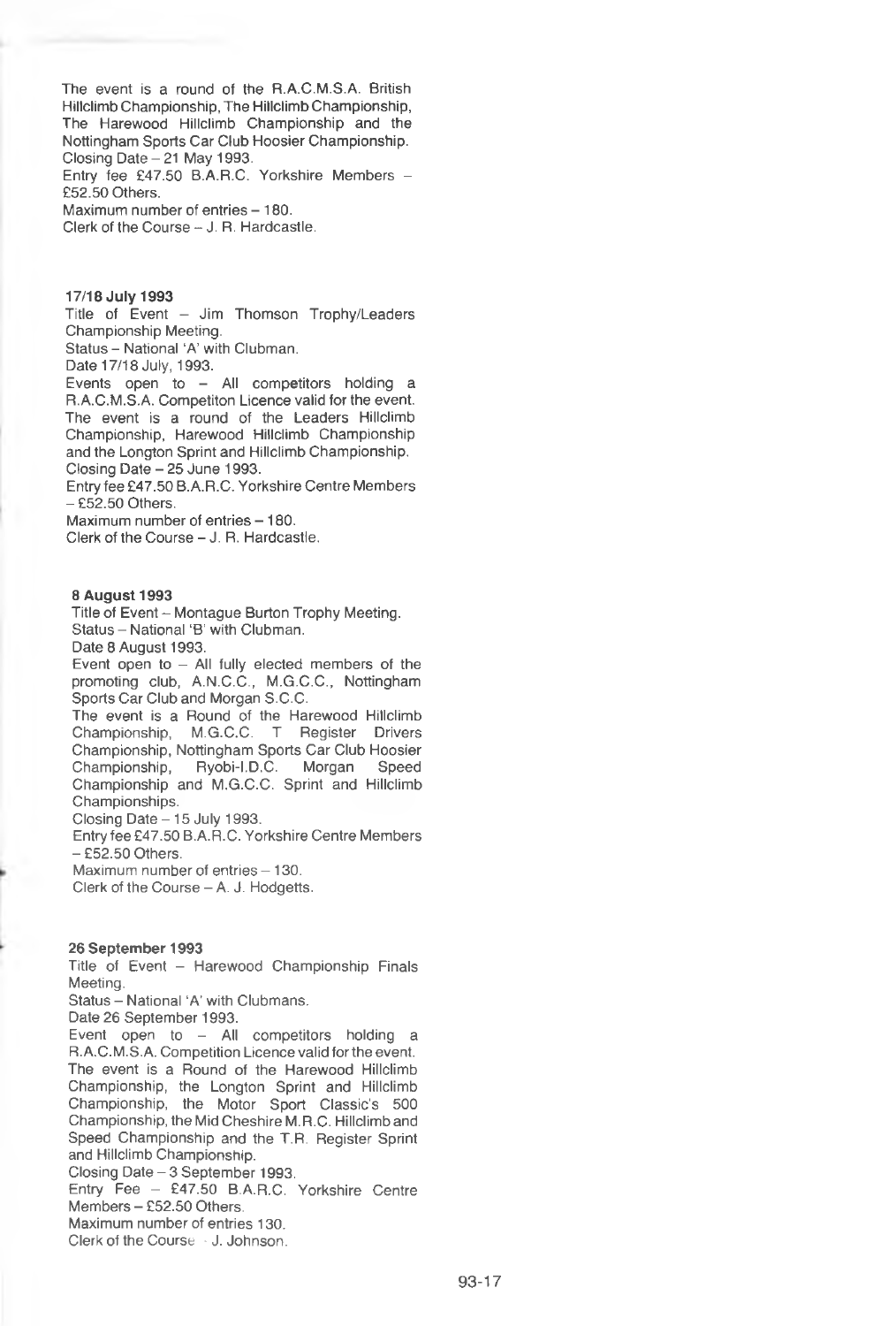#### **SCHEDULE 2**

Supplementary Regulations applicable to individual meetings.

#### **AWARDS**

|                                 | Fastest Time of the Day              |                     | Second Fastest  | Third Fastest   |
|---------------------------------|--------------------------------------|---------------------|-----------------|-----------------|
|                                 | Meeting Trophy (held for 12 Months)  | Cash                | Time of the Day | Time of the Day |
|                                 |                                      | £                   | £               | £               |
| 24 April 1993                   |                                      | 50                  |                 |                 |
| 25 April 1993                   | The Andrews Bros Trophy and          | 100                 | 70              | 50              |
| 15 May 1993                     | F.T.D. by a Novice Driver            |                     |                 |                 |
|                                 | The Travelleads Trophy and           | 50                  |                 |                 |
|                                 | F.T.D. (Excluding Novice Driver)     |                     |                 |                 |
|                                 | The Mike Wilson Trophy and           | 50                  |                 |                 |
|                                 | Best Improvement in Class Bogie Time |                     |                 |                 |
|                                 | in Classes 1 to 7 and A to L.        |                     |                 |                 |
|                                 | The Castrol Trophy and               | 50                  |                 |                 |
| 16 May 1993                     | The Houseman and Falshaw Trophy and  | 100                 | 70              | 50              |
| 12/13 June 1993                 | The Double Twelve Trophy and         | 100                 | 70              | 50              |
| 17/18 July 1993                 | The Jim Thomson Trophy and           | 100                 | 70              | 50              |
| 8 August 1993                   | The Montague Burton Trophy and       | 100                 | 70              | 50              |
| 26 September 1993               | The Massingberd Trophy and           | 100                 | 70              | 50              |
| <b>CLASS AWARDS</b>             |                                      |                     |                 |                 |
| <b>Fastest in Class</b>         | First                                | Second              | Third           | Fourth          |
| Subject to a minimum of entries | 4                                    | 6                   | 10              | 16              |
| 24 April 1993                   | 45                                   | Souven <sub>r</sub> | Souvenir        |                 |
| 25 April 1993                   | 50                                   | 30                  | Souvenir        | Souvenir        |
| 15 May 1993                     | 50                                   | 30                  | Souvenir        | Souvenir        |
| 16 May 1993                     | 50                                   | 30                  | Souvenir        | Souvenir        |
| 12/13 June 1993                 | 50                                   | 30                  | Souvenir        | Souvenir        |
| 17/18 July 1993                 | 50                                   | 30                  | Souvenir        | Souvenir        |
| 8 August 1993                   | 50                                   | 30                  | Souvenir        | Souvenir        |

#### **SCHEDULE 3**

Supplementary Regulations applicable to all meetings.

#### **LICENCES AND PERMITS**

The Track Licence issued by the RACMSA for Harewood Hillclimb is number 31.

The Permit for the Harewood Hillclimb Championship and the Harewood F.T.D. Series is number: T.B.A.

26 September 1993 50 30 Souvenir Souvenir

The Event Permit Numbers for the 1993 season are as follows:-

| 24 April 1993     | T.B.A. |
|-------------------|--------|
| 25 April 1993     | T.B.A. |
| 15 May 1993       | T.B.A. |
| 16 May 1993       | T.B.A. |
| 12/13 June 1993   | T.B.A. |
| 17/18 July 1993   | T.B.A. |
| 8 August 1993     | T.B.A. |
| 26 September 1993 | T.B.A. |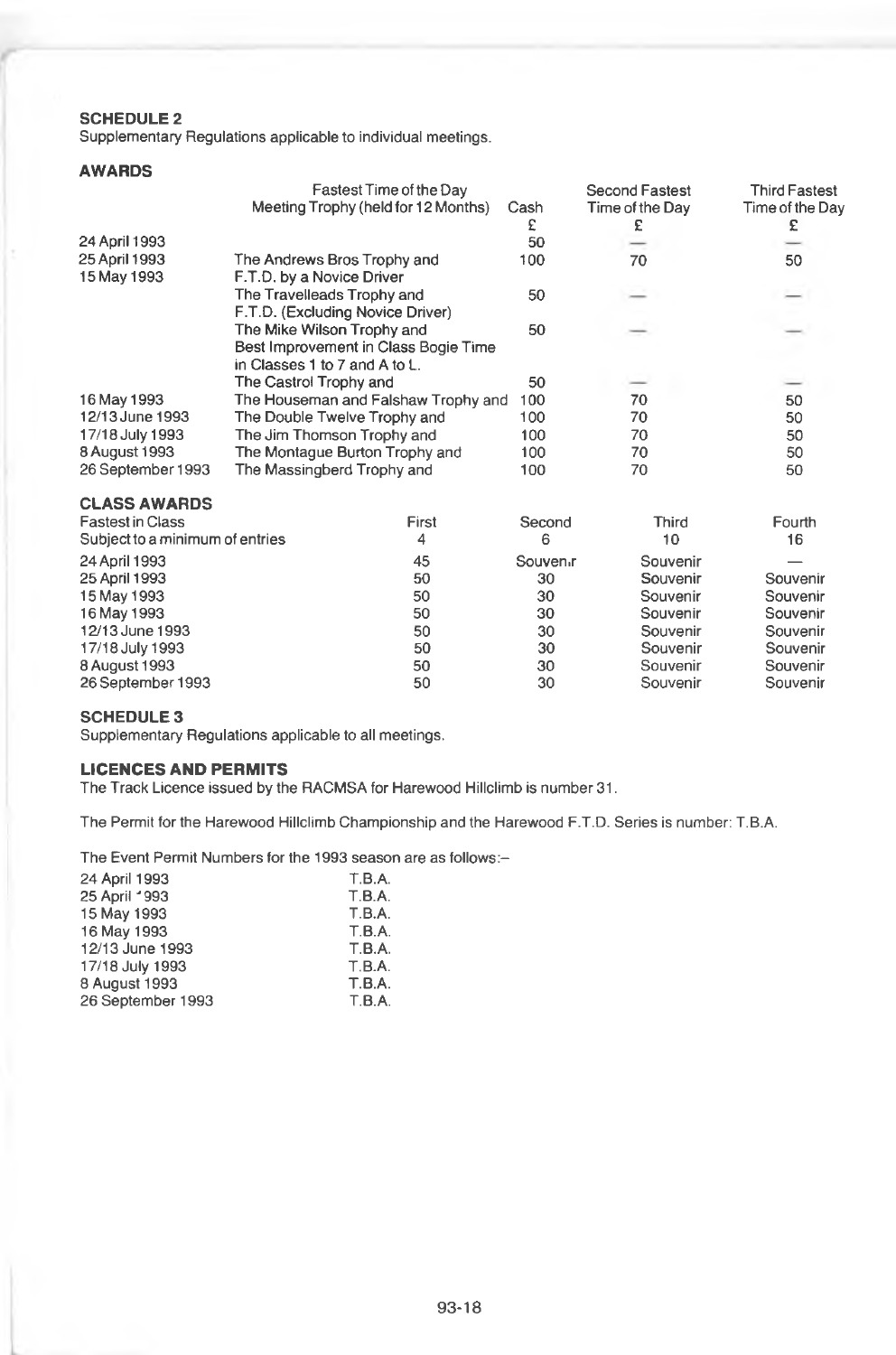**BRITISH AUTOMOBILE RACING CLUB YORKSHIRE CENTRE**



# **ENTRY FORMS 1993**

## **HAREWOOD HILLCLIMB Stockton Farm, Harewood Avenue, Harewood, Nr. Leeds**

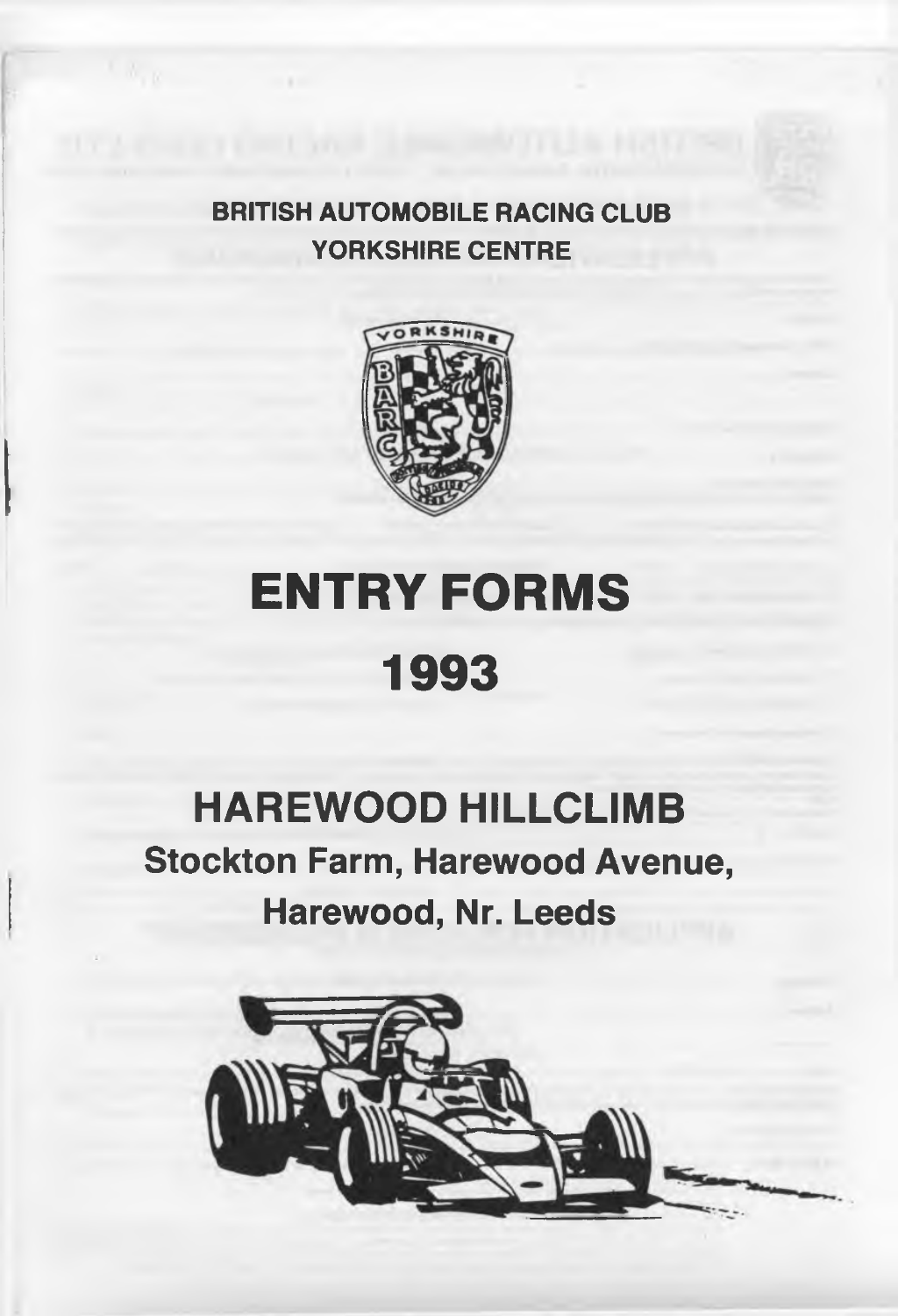

### **BRITISH AUTOMOBILE RACING CLUB LTD.**

**THRUXTON MOTOR RACING CIRCUIT, THRUXTON, ANDOVER. HANTS. SP11 8PN**

### **MEMBERSHIP APPLICATION FORM**

Your membership runs for a full 12 months from the 1st day of the month you join-not from January to December as with some other clubs.

### **APPLICATION FOR FULL MEMBERSHIP**

| I desire to be nominated for election by the Council of the British Automobile Racing Club as a member, and, if elected, I undertake to |
|-----------------------------------------------------------------------------------------------------------------------------------------|
| abide by the Memorandum and Articles of Association and Rules of the Company.                                                           |

| Please enrol me for the following categories of membership (tick boxes as required).                                                                                                                                                                   |                                                                                          |                                   |                                                     |       |
|--------------------------------------------------------------------------------------------------------------------------------------------------------------------------------------------------------------------------------------------------------|------------------------------------------------------------------------------------------|-----------------------------------|-----------------------------------------------------|-------|
| □ Annual Membership (UK) £19.50<br>All members require either UK or Overseas Membership plus the £3.00 enrolment fee. The items listed below are extra to the basic fees.                                                                              | $\Box$ Overseas Membership £19.50                                                        |                                   | $\Box$ Entrance Fee £3.00 (payable on joining only) |       |
| Racing Membership<br>£24.00                                                                                                                                                                                                                            | Joint Membership                                                                         | £3.50                             | $\Box$ Junior Member                                | £5.00 |
| $\Box$ Centre Membership<br>£7.00                                                                                                                                                                                                                      | Joint Centre Membership £3.50                                                            |                                   |                                                     |       |
| If applying for Centre Membership please tick the centre(s) of your choice.                                                                                                                                                                            |                                                                                          |                                   |                                                     |       |
| $\Box$ North West (based on Liverpool)                                                                                                                                                                                                                 |                                                                                          | South West (based on Southampton) |                                                     |       |
| $\Box$ Yorkshire (based on Leeds)                                                                                                                                                                                                                      |                                                                                          |                                   | London & Home Counties (based on London)            |       |
| Midlands (based on Leicester)                                                                                                                                                                                                                          | East Anglia (based on Norwich)                                                           |                                   |                                                     |       |
| $\Box$ Wales (based on Pembrey)                                                                                                                                                                                                                        |                                                                                          |                                   |                                                     |       |
| I enclose my remittance/Direct Debit Mandate for the total amount as above - all cheques should be made payable to British<br>Automobile Racing Club Ltd. and crossed.<br>ΩR<br>Please debit my Access/Visa for the total amount as above.<br>Card No: |                                                                                          |                                   |                                                     |       |
|                                                                                                                                                                                                                                                        |                                                                                          |                                   |                                                     |       |
|                                                                                                                                                                                                                                                        |                                                                                          |                                   |                                                     |       |
|                                                                                                                                                                                                                                                        | <b>APPLICATION FOR JUNIOR MEMBERSHIP</b><br>(Applicable between ages of 10 and 17 years) |                                   |                                                     |       |
|                                                                                                                                                                                                                                                        |                                                                                          |                                   |                                                     |       |
|                                                                                                                                                                                                                                                        |                                                                                          |                                   |                                                     |       |
|                                                                                                                                                                                                                                                        |                                                                                          |                                   |                                                     |       |
|                                                                                                                                                                                                                                                        |                                                                                          |                                   |                                                     |       |
| Parents declaration: I am willing that my son/daughter should become a Junior Member of the British Automobile Racing Club and I<br>undertake responsibility for the payment of £5.00 for the first year's subscription.                               |                                                                                          |                                   |                                                     |       |
|                                                                                                                                                                                                                                                        |                                                                                          |                                   |                                                     |       |

- **Membership. 2. The Club reserves the right to require the return of badges at any time.**
- 
- 

3. Badges are not transferable to any other person.<br>A. Clause 6 of the Company's Memorandum of Association is as follows:<br>Every Member of the Club undertakes to contribute to the assets of the Club in the event of its bei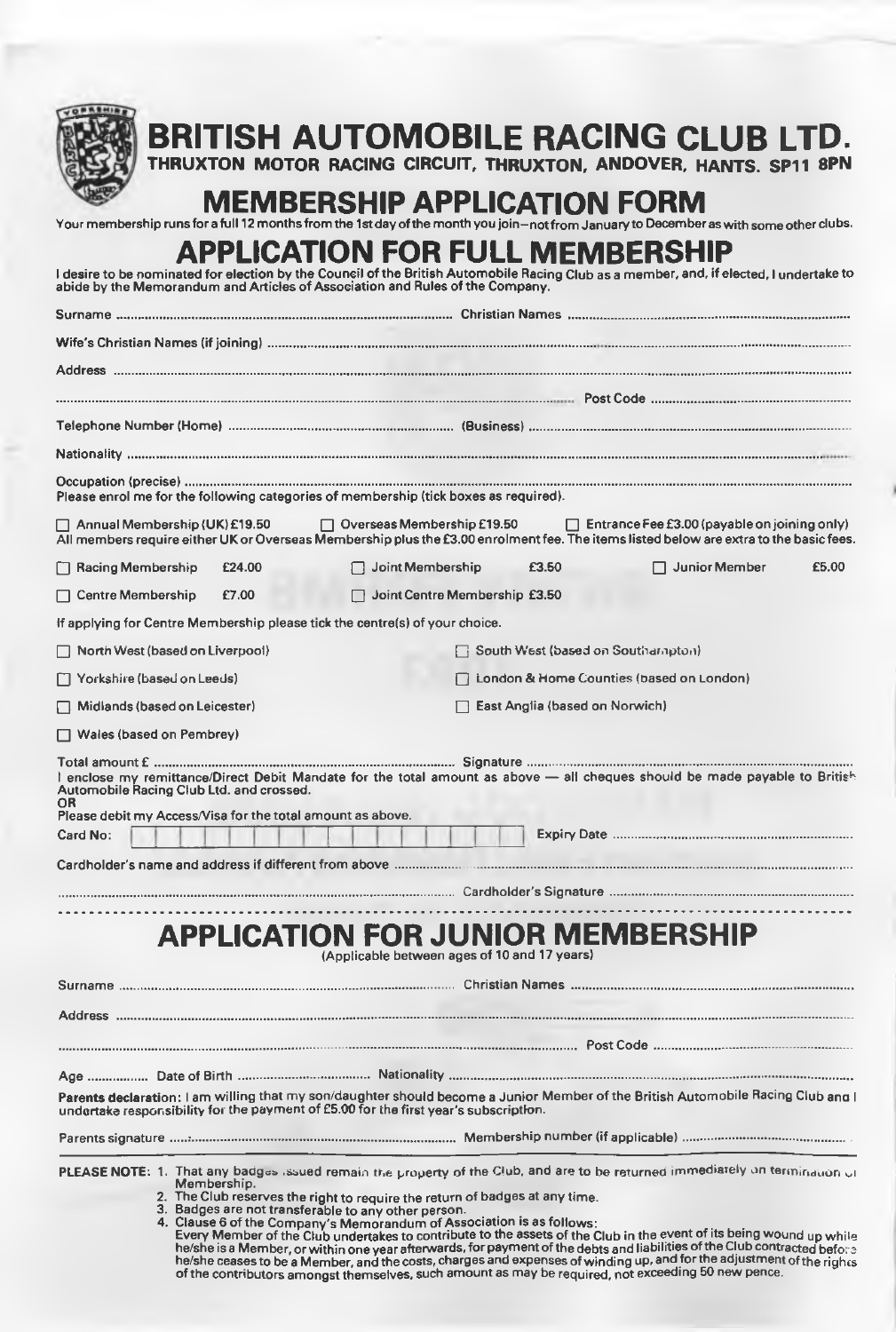**Entries Open - 1 February 1993 Entries Close - 2 April 1993**

#### **HAREWOOD HILLCLIMB 24 APRIL 1993 CARS & CAR CONVERSIONS/B.A.R.C. SPEED CHAMPIONSHIP HILLCLIMB Organised by British Automobile Racing Club - Yorkshire Centre**

PLEASE USE A SEPARATE FORM FOR EACH CAR/DRIVER IF THE ENTRANT AND THE DRIVER ARE THE SAME ONLY THE DRIVER SECTION NEED BE COMPLETED PLEASE USE BLOCK LETTERS

#### **ENTRANT (if not driver) DRIVER or ENTRANT DRIVER**

Name ............................................................................ N am e............................................................................. PLEASE COMPLETE NAME AND ADDRESS OVERLEAF Tel. No............................................................................ Tel. No......

| Entrant |  |
|---------|--|
|         |  |
|         |  |

**24 APRIL**

Comp. Lic. Cat. & No... which **MUST** be given above.

#### **GENERAL DECLARATION**

I understand that if this entry is accepted my participation in the event is subject to the undertaking and indemnities as specified in the General Regulations of the R.A.C. Motor Sports Association Ltd., and in the Conditions of Issue of my Competition Licence. I confirm that the information and details given on this entry form are correct.

**ENTRANT DRIVER** 

| If an entrant is under 18 years of age this form must be countersigned by the appropriate parent or guardian. |                                                           |  |
|---------------------------------------------------------------------------------------------------------------|-----------------------------------------------------------|--|
|                                                                                                               |                                                           |  |
| Please complete the details on the reverse of this form.                                                      |                                                           |  |
| <b>Entry Fee</b>                                                                                              | £42.50 B.A.R.C. Yorkshire Centre Members - Membership No. |  |
|                                                                                                               |                                                           |  |
| £10 Late Entry - If Received After 2 April 1993.                                                              |                                                           |  |
| P.O.'s and Cheques to be crossed and made payable to: "B.A.R.C."                                              |                                                           |  |
| <b>ENTRY FORM TO BE SENT TO:</b><br>D. NAYLOR, 6 WEST VIEW, ARTHINGTON, OTLEY, LS21 1NN.                      |                                                           |  |
|                                                                                                               | Non Start                                                 |  |
|                                                                                                               |                                                           |  |
|                                                                                                               |                                                           |  |
| $ $ PROC $ $<br>ACK                                                                                           |                                                           |  |
| <b>PLEASE NOTE ENTRIES CLOSE 2 APRIL. 1993</b>                                                                |                                                           |  |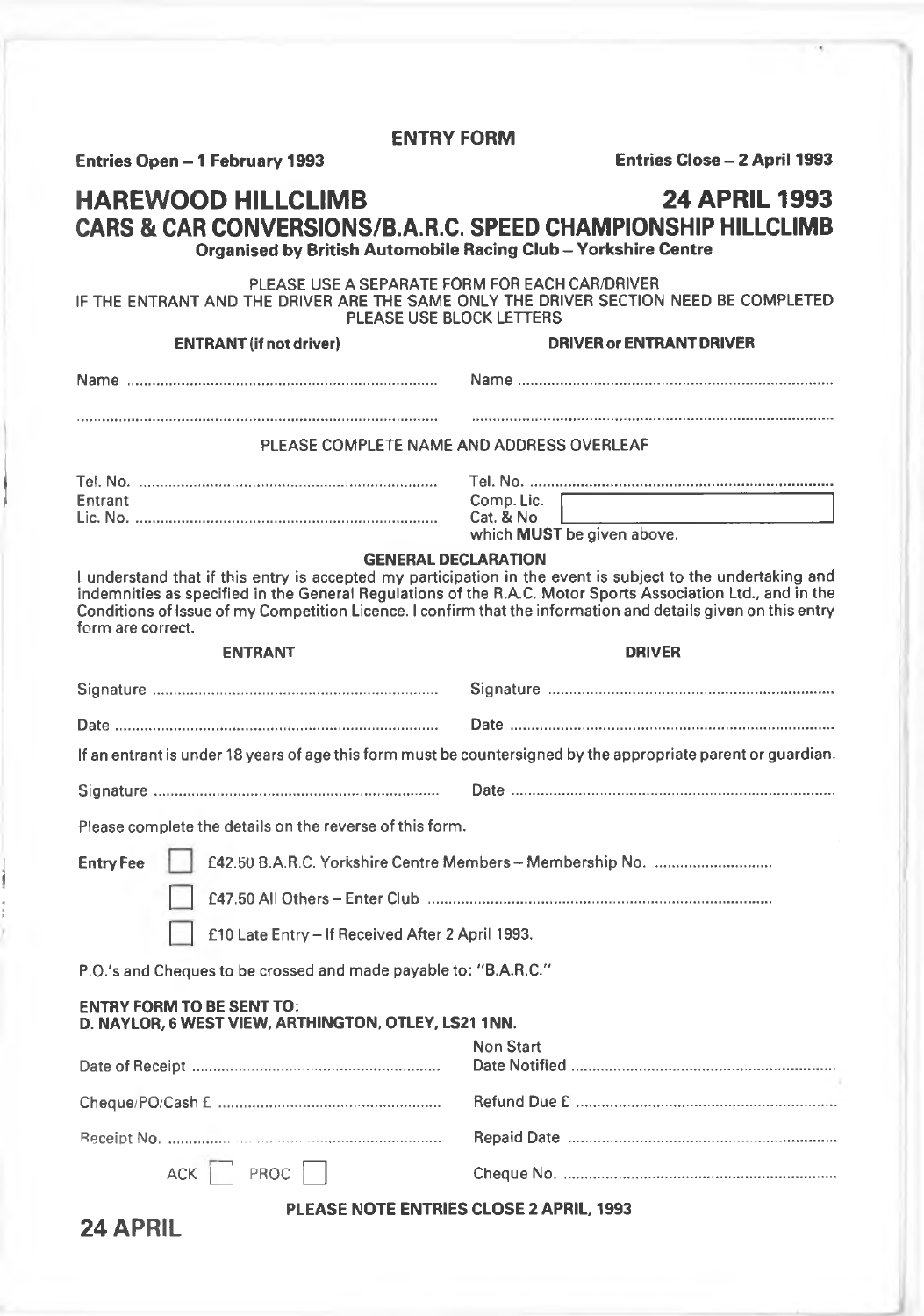| Please complete the following details                            | 24 APRIL 1993                                                                         |
|------------------------------------------------------------------|---------------------------------------------------------------------------------------|
|                                                                  |                                                                                       |
|                                                                  | FOR OFFICIAL USE                                                                      |
|                                                                  |                                                                                       |
|                                                                  |                                                                                       |
|                                                                  |                                                                                       |
|                                                                  |                                                                                       |
|                                                                  |                                                                                       |
|                                                                  |                                                                                       |
|                                                                  |                                                                                       |
|                                                                  |                                                                                       |
|                                                                  |                                                                                       |
|                                                                  | Turbocharged<br>Supercharged                                                          |
| I wish to enter this vehicle in class                            | <b>ENTER CLASS NUMBER</b>                                                             |
| I confirm that the vehicle is eligible for that class.           | OR LETTER IN BOX                                                                      |
|                                                                  |                                                                                       |
|                                                                  |                                                                                       |
| I wish to receive a souvenir award instead of cash.              |                                                                                       |
| I am registered for the following championships:-                |                                                                                       |
| Cars & Car Conversions/B.A.R.C. Speed Championship               |                                                                                       |
| M.G.C.C. Sprint and Hillclimb Championship                       |                                                                                       |
| Mid-Cheshire Sprint & Hillclimb Championship                     |                                                                                       |
| This is my first entry at Harewood                               |                                                                                       |
| This form must be returned with an appropriate<br>remittance to: | Name and address of friend or relative to be<br>informed in case of serious accident. |
| D. Naylor<br><b>6 West View</b>                                  |                                                                                       |
| <b>Arthington</b><br><b>Otley</b>                                |                                                                                       |
| <b>LS21 1NW</b>                                                  |                                                                                       |
|                                                                  |                                                                                       |

 $\ddot{\phantom{a}}$ 

ł

 $\rightarrow$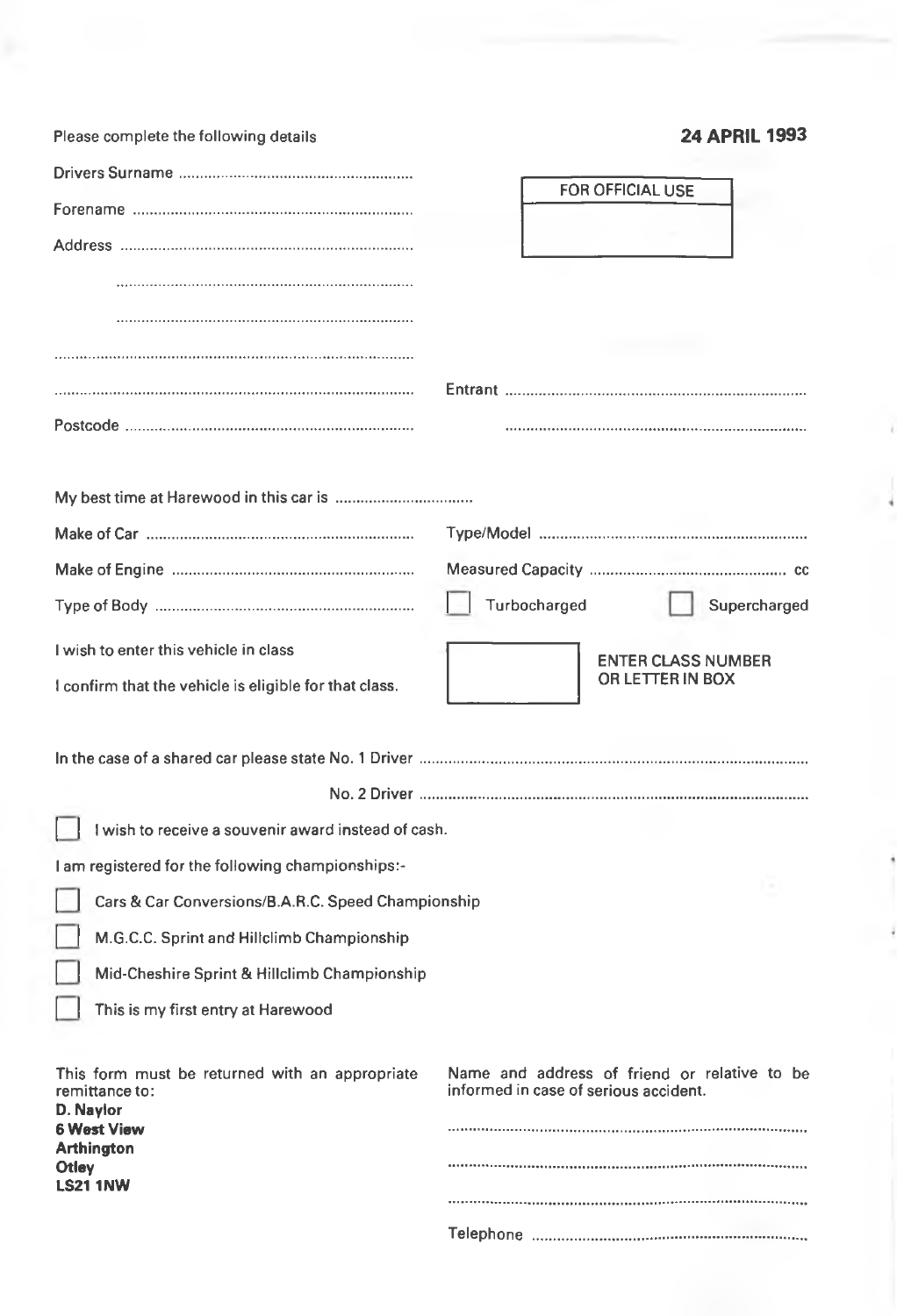**Entries Open - 1 February 1993 Entries Close - 2 April 1993**

### **HAREWOOD HILLCLIMB 25 APRIL 1993 SPRING NATIONAL MEETING**

**Organised by British Automobile Racing Club - Yorkshire Centre** 

PLEASE USE A SEPARATE FORM FOR EACH CAR/DRIVER IF THE ENTRANT AND THE DRIVER ARE THE SAME ONLY THE DRIVER SECTION NEED BE COMPLETED PLEASE USE BLOCK LETTERS

#### **ENTRANT (if not driver) DRIVER or ENTRANT DRIVER**

Name ............................................................................ Nam e............................................................................. PLEASE COMPLETE NAME AND ADDRESS OVERLEAF Tel. No............................................................................ Tel. No....... Entrant Comp. Lie. Lie. No............................................................................ Cat. & No

whieh **MUST** be given above.

#### **GENERAL DECLARATION**

I understand that if this entry is accepted my participation in the event is subject to the undertaking and indemnities as specified in the General Regulations of the R.A.C. Motor Sports Assoeiation Ltd., and in the Conditions of Issue of my Competition Licenee. I eonfirm that the information and details given on this entry form are eorrect.

| <b>ENTRANT</b>                                                                                                | <b>DRIVER</b>                                             |  |
|---------------------------------------------------------------------------------------------------------------|-----------------------------------------------------------|--|
|                                                                                                               |                                                           |  |
|                                                                                                               |                                                           |  |
| If an entrant is under 18 years of age this form must be countersigned by the appropriate parent or guardian. |                                                           |  |
|                                                                                                               |                                                           |  |
| Please complete the details on the reverse of this form.                                                      |                                                           |  |
| <b>Entry Fee</b>                                                                                              | £47.50 B.A.R.C. Yorkshire Centre Members - Membership No. |  |
| £52.50 All Others                                                                                             |                                                           |  |
| £10 Late Entry - If Received After 2 April 1993.                                                              |                                                           |  |
| P.O.'s and Cheques to be crossed and made payable to: "B.A.R.C."                                              |                                                           |  |
| <b>ENTRY FORM TO BE SENT TO:</b><br>D. NAYLOR, 6 WEST VIEW, ARTHINGTON, OTLEY, LS21 1NN.                      |                                                           |  |
|                                                                                                               | Non Start                                                 |  |
|                                                                                                               |                                                           |  |
|                                                                                                               |                                                           |  |
| ACK     PROC                                                                                                  |                                                           |  |

#### **PLEASE NOTE ENTRIES CLOSE 2 APRIL. 1993**

|  |  | <b>25 APRIL</b> |
|--|--|-----------------|
|--|--|-----------------|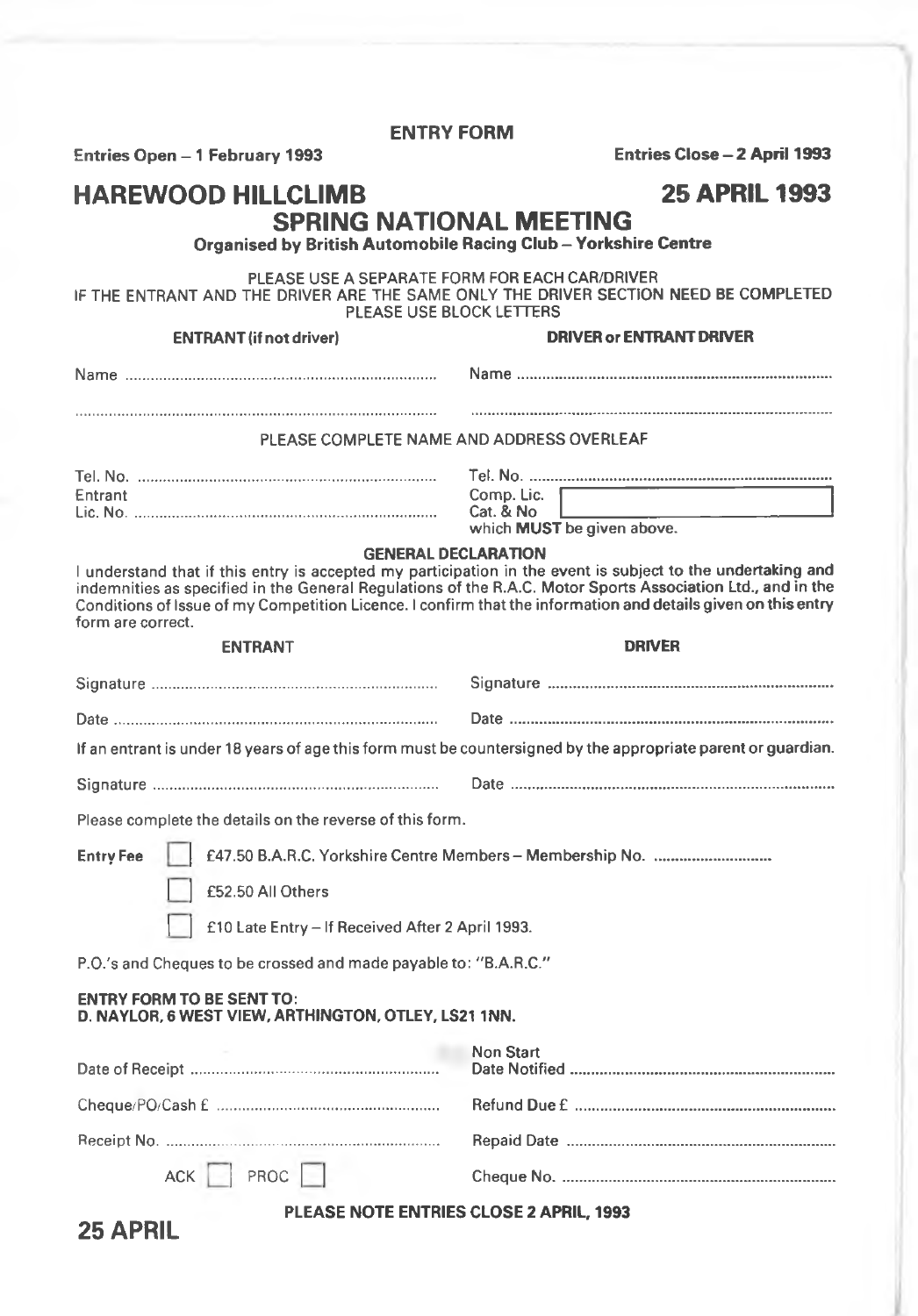| Please complete the following details                            | <b>25 APRIL 1993</b>                                                                  |
|------------------------------------------------------------------|---------------------------------------------------------------------------------------|
|                                                                  | FOR OFFICIAL USE                                                                      |
|                                                                  |                                                                                       |
|                                                                  |                                                                                       |
|                                                                  |                                                                                       |
|                                                                  |                                                                                       |
|                                                                  |                                                                                       |
|                                                                  |                                                                                       |
|                                                                  |                                                                                       |
|                                                                  |                                                                                       |
|                                                                  |                                                                                       |
|                                                                  |                                                                                       |
|                                                                  | Turbocharged<br>Supercharged                                                          |
| I wish to enter this vehicle in class                            | <b>ENTER CLASS NUMBER</b>                                                             |
| I confirm that the vehicle is eligible for that class.           | OR LETTER IN BOX                                                                      |
|                                                                  |                                                                                       |
|                                                                  |                                                                                       |
| I wish to receive a souvenir award instead of cash.              |                                                                                       |
| I am registered for the following championships:-                |                                                                                       |
| B.A.R.C. Harewood Hillclimo Championship                         | Motorsport Classic's 500                                                              |
| Longton & District Motor Club Championship                       | M.G.C.C./NW Moss Norwester                                                            |
| This is my first entry at Harewood                               | TR Register Sprint and Hillclimb Championship                                         |
|                                                                  |                                                                                       |
|                                                                  |                                                                                       |
| This form must be returned with an appropriate<br>remittance to: | Name and address of friend or relative to be<br>informed in case of serious accident. |
| D. Naylor<br><b>6 West View</b>                                  |                                                                                       |
| <b>Arthington</b><br>Otley                                       |                                                                                       |
| <b>LS21 1NW</b>                                                  |                                                                                       |
|                                                                  |                                                                                       |

 $\frac{1}{2}$ 

ł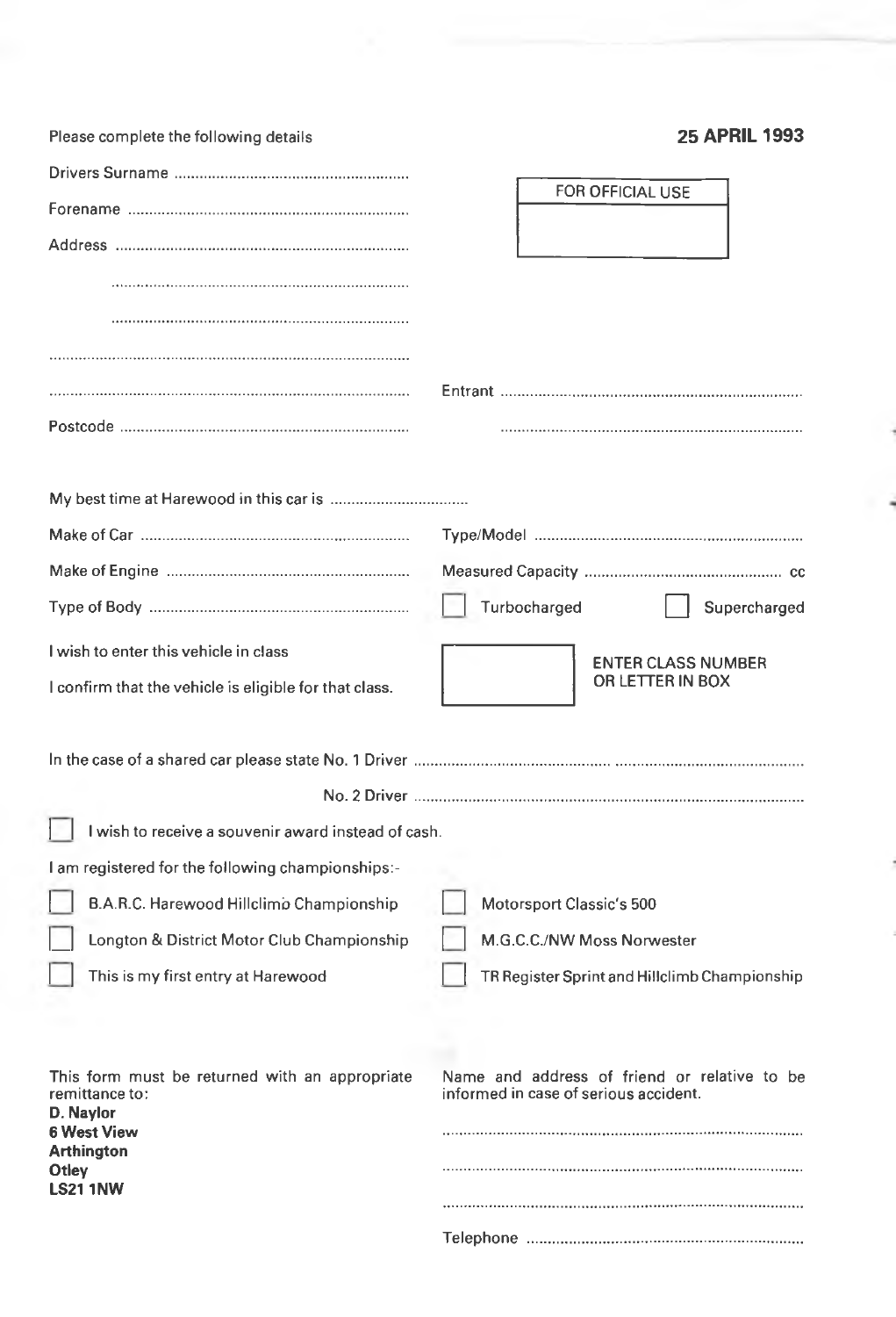PLEASE NOTE: If entries for both 15 May and 16 May are received together with one cheque a £10 reduction to the total of the two entry fees is offered.

**Entries Open - 1 February 1993 Entries Close - 23 April 1993**

**15 MAY**

### **HAREWOOD HILLCLIMB** 15 MAY 1993 **OPEN & NEWCOMERS MEETING**

**Organised by British Automobils Racing Club - Yorkshire Centre** 

PLEASE USE A SEPARATE FORM FOR EACH CAR/DRIVER IF THE ENTRANT AND THE DRIVER ARE THE SAME ONLY THE DRIVER SECTION NEED BE COMPLETED PLEASE USE BLOCK LETTERS

| <b>ENTRANT</b> (if not driver)                                                                                                                                                                                                                                                                                                                                                                 | <b>DRIVER or ENTRANT DRIVER</b>                       |
|------------------------------------------------------------------------------------------------------------------------------------------------------------------------------------------------------------------------------------------------------------------------------------------------------------------------------------------------------------------------------------------------|-------------------------------------------------------|
|                                                                                                                                                                                                                                                                                                                                                                                                |                                                       |
| PLEASE COMPLETE NAME AND ADDRESS OVERLEAF                                                                                                                                                                                                                                                                                                                                                      |                                                       |
| Entrant                                                                                                                                                                                                                                                                                                                                                                                        | Comp. Lic.<br>Cat. & No<br>which MUST be given above. |
| <b>GENERAL DECLARATION</b><br>I understand that if this entry is accepted my participation in the event is subject to the undertaking and<br>indemnities as specified in the General Regulations of the R.A.C. Motor Sports Association Ltd., and in the<br>Conditions of Issue of my Competition Licence. I confirm that the information and details given on this entry<br>form are correct. |                                                       |
| <b>ENTRANT</b>                                                                                                                                                                                                                                                                                                                                                                                 | <b>DRIVER</b>                                         |
|                                                                                                                                                                                                                                                                                                                                                                                                |                                                       |
|                                                                                                                                                                                                                                                                                                                                                                                                |                                                       |
| If an entrant is under 18 years of age this form must be countersigned by the appropriate parent or guardian.                                                                                                                                                                                                                                                                                  |                                                       |
|                                                                                                                                                                                                                                                                                                                                                                                                |                                                       |
| Please complete the details on the reverse of this form.                                                                                                                                                                                                                                                                                                                                       |                                                       |
| <b>Entry Fee</b>                                                                                                                                                                                                                                                                                                                                                                               |                                                       |
|                                                                                                                                                                                                                                                                                                                                                                                                |                                                       |
| £10 Late Entry - If Received After 23 April 1993.                                                                                                                                                                                                                                                                                                                                              |                                                       |
| P.O.'s and Cheques to be crossed and made payable to: "B.A.R.C."                                                                                                                                                                                                                                                                                                                               |                                                       |
| <b>ENTRY FORM TO BE SENT TO:</b><br>G. WRIDE. 124 WEST END DRIVE, HORSFORTH, LEEDS, LS18 5JX.<br>Non Start                                                                                                                                                                                                                                                                                     |                                                       |
|                                                                                                                                                                                                                                                                                                                                                                                                |                                                       |
|                                                                                                                                                                                                                                                                                                                                                                                                |                                                       |
| ACK     PROC                                                                                                                                                                                                                                                                                                                                                                                   |                                                       |
| PLEASE NOTE ENTRIES CLOSE 23 APRIL, 1993                                                                                                                                                                                                                                                                                                                                                       |                                                       |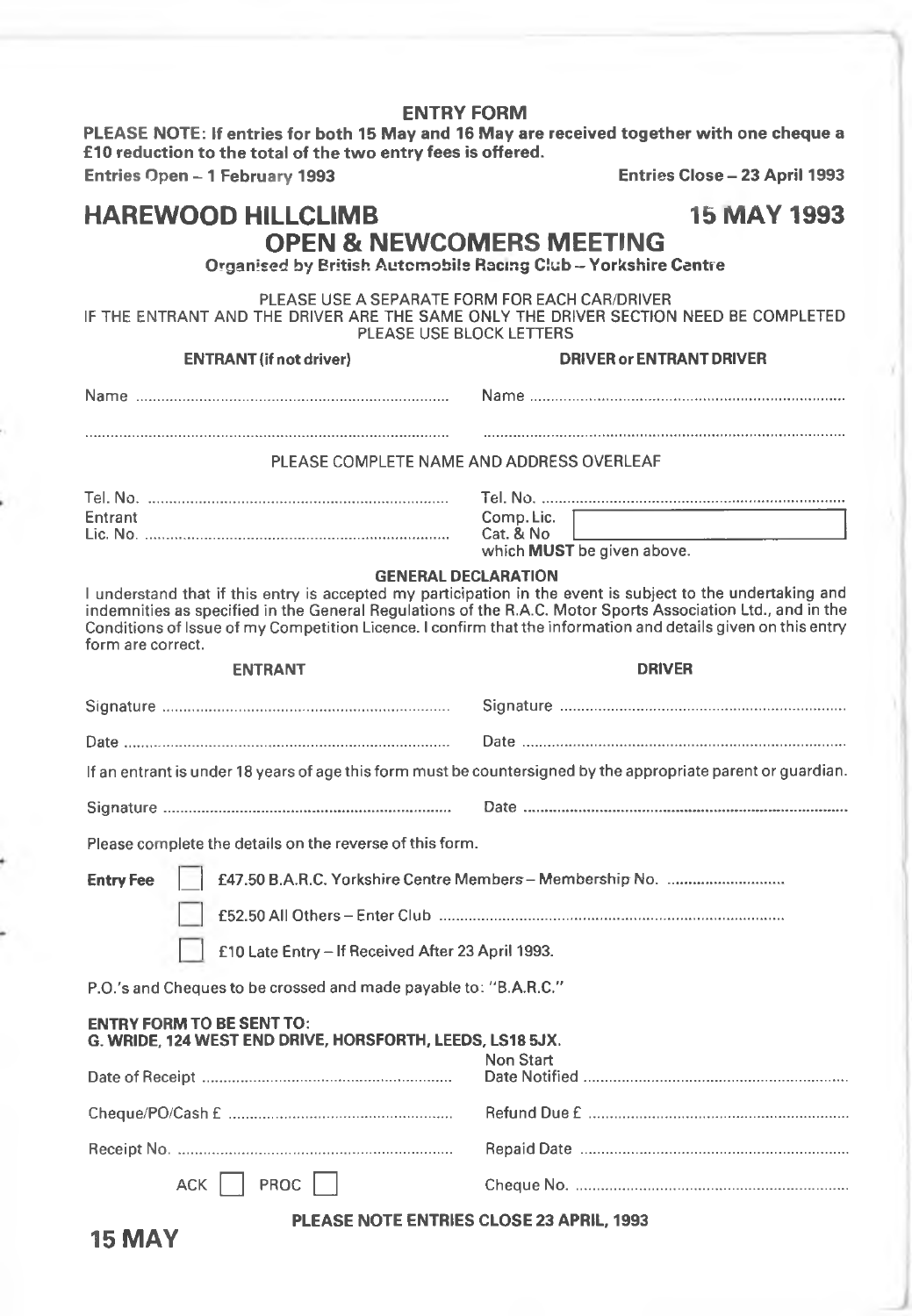| Please complete the following details                            | 15 MAY 1993                                                                               |
|------------------------------------------------------------------|-------------------------------------------------------------------------------------------|
|                                                                  |                                                                                           |
|                                                                  | FOR OFFICIAL USE                                                                          |
|                                                                  |                                                                                           |
|                                                                  |                                                                                           |
|                                                                  |                                                                                           |
|                                                                  |                                                                                           |
|                                                                  |                                                                                           |
|                                                                  |                                                                                           |
|                                                                  |                                                                                           |
|                                                                  |                                                                                           |
|                                                                  |                                                                                           |
|                                                                  |                                                                                           |
|                                                                  | Turbocharged<br>Supercharged                                                              |
| I wish to enter this vehicle in class                            | <b>ENTER CLASS NUMBER</b>                                                                 |
| I confirm that the vehicle is eligible for that class.           | OR LETTER IN BOX                                                                          |
|                                                                  |                                                                                           |
|                                                                  |                                                                                           |
| I wish to receive a souvenir award instead of cash.              |                                                                                           |
|                                                                  | <b>IMPORTANT</b>                                                                          |
| I am registered for the following championships:-                | Competitors in classes 1 to 7 and A to L must sign<br>the following: (If applicable).     |
| N.S.C.C. Hoosier Championship                                    | I am a "NOVICE" Competitor as defined in the                                              |
| M.G.C.C./NW Moss Championship                                    | Supplementary Regulations.                                                                |
| Morgan Northern Speed Championship                               |                                                                                           |
| This is my first entry at Harewood                               | (Entries in classes 1 to 7 and A to L without this<br>signed statement will be returned). |
| This form must be returned with an appropriate<br>remittance to: | Name and address of friend or relative to be<br>informed in case of serious accident.     |
| G. Wride<br><b>124 West End Drive</b>                            |                                                                                           |
| <b>Horsforth</b><br>Leeds                                        |                                                                                           |
| <b>LS18 5JX</b>                                                  |                                                                                           |
|                                                                  |                                                                                           |

 $\lambda$ 

ł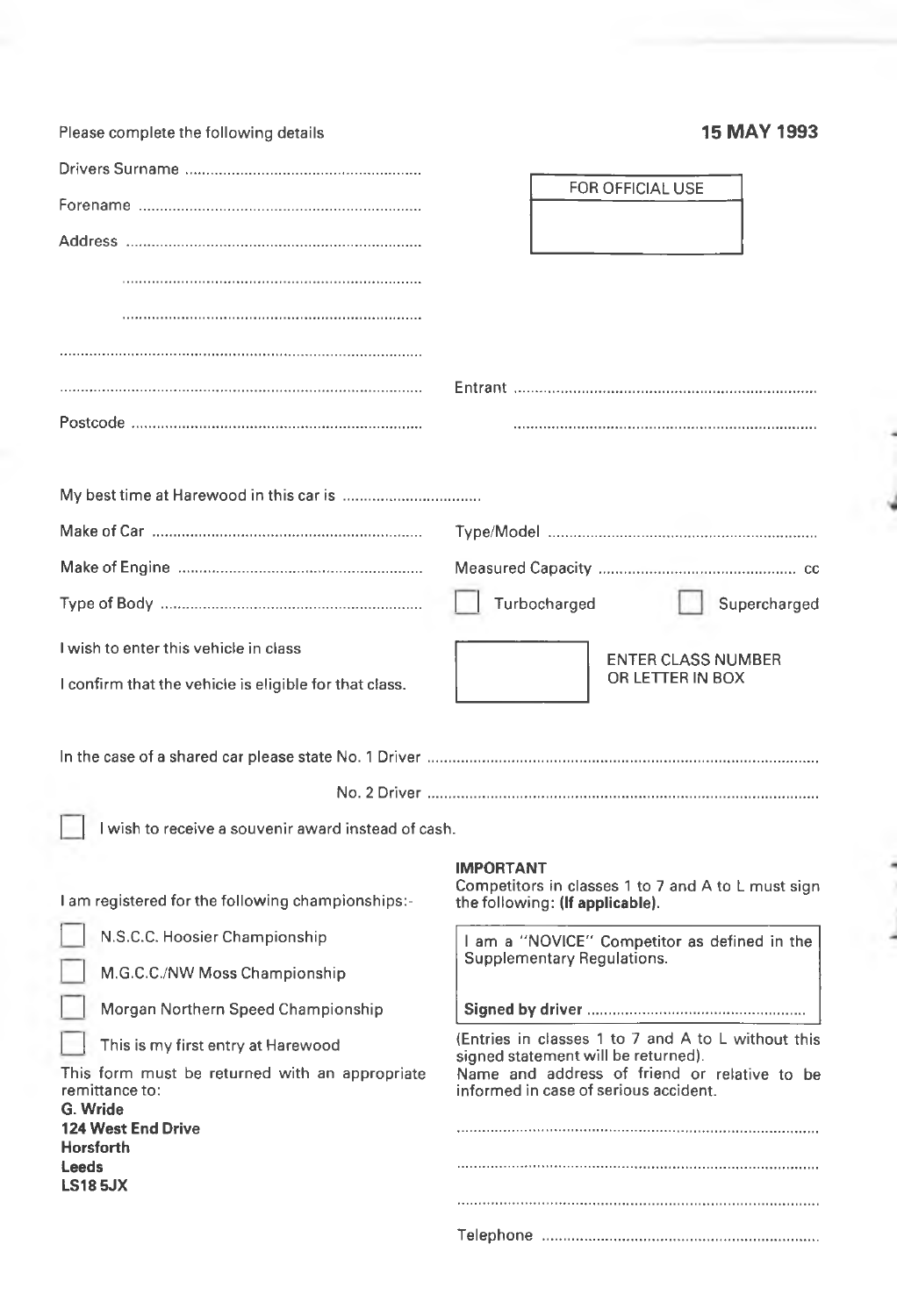PLEASE NOTE: If entries for both 15 May and 16 May are received together with one cheque a £10 reduction to the total of the two entry fees is offered.

**Entries Open - 1 February 1993 Entries Close - 23 April 1993**

### **HAREWOOD HILLCLIMB** 16 MAY 1993

### **OPEN CHAMPIONSHIP MEETING**

**Organised by British Automobile Racing Club - Yorkshire Centre** 

PLEASE USE A SEPARATE FORM FOR EACH CAR/DRIVER IF THE ENTRANT AND THE DRIVER ARE THE SAME ONLY THE DRIVER SECTION NEED BE COMPLETED

| <b>PLEASE USE BLOCK LETTERS</b>                                                                                                                                                                                                                                                                                                                                                                |                                                        |  |
|------------------------------------------------------------------------------------------------------------------------------------------------------------------------------------------------------------------------------------------------------------------------------------------------------------------------------------------------------------------------------------------------|--------------------------------------------------------|--|
| <b>ENTRANT</b> (if not driver)                                                                                                                                                                                                                                                                                                                                                                 | <b>DRIVER or ENTRANT DRIVER</b>                        |  |
|                                                                                                                                                                                                                                                                                                                                                                                                |                                                        |  |
| PLEASE COMPLETE NAME AND ADDRESS OVERLEAF                                                                                                                                                                                                                                                                                                                                                      |                                                        |  |
| Entrant                                                                                                                                                                                                                                                                                                                                                                                        | Comp. Lic.<br>Cat. & No.<br>which MUST be given above. |  |
| <b>GENERAL DECLARATION</b><br>I understand that if this entry is accepted my participation in the event is subject to the undertaking and<br>indemnities as specified in the General Regulations of the R.A.C. Motor Sports Association Ltd., and in the<br>Conditions of Issue of my Competition Licence. I confirm that the information and details given on this entry<br>form are correct. |                                                        |  |
| <b>ENTRANT</b>                                                                                                                                                                                                                                                                                                                                                                                 | <b>DRIVER</b>                                          |  |
|                                                                                                                                                                                                                                                                                                                                                                                                |                                                        |  |
|                                                                                                                                                                                                                                                                                                                                                                                                |                                                        |  |
| If an entrant is under 18 years of age this form must be countersigned by the appropriate parent or guardian.                                                                                                                                                                                                                                                                                  |                                                        |  |
|                                                                                                                                                                                                                                                                                                                                                                                                |                                                        |  |
| Please complete the details on the reverse of this form.                                                                                                                                                                                                                                                                                                                                       |                                                        |  |
| <b>Entry Fee</b>                                                                                                                                                                                                                                                                                                                                                                               |                                                        |  |
|                                                                                                                                                                                                                                                                                                                                                                                                |                                                        |  |
| £10 Late Entry - If Received After 23 April 1993.                                                                                                                                                                                                                                                                                                                                              |                                                        |  |
| P.O.'s and Cheques to be crossed and made payable to: "B.A.R.C."                                                                                                                                                                                                                                                                                                                               |                                                        |  |
| <b>ENTRY FORM TO BE SENT TO:</b><br>G. WRIDE, 124 WEST END DRIVE, HORSFORTH, LEEDS LS18 5JX.                                                                                                                                                                                                                                                                                                   | Non Start                                              |  |
|                                                                                                                                                                                                                                                                                                                                                                                                |                                                        |  |
|                                                                                                                                                                                                                                                                                                                                                                                                |                                                        |  |
| $ACK \mid \text{PROC} \mid \text{ }$                                                                                                                                                                                                                                                                                                                                                           |                                                        |  |
| PLEASE NOTE ENTRIES CLOSE 23 APRIL, 1993                                                                                                                                                                                                                                                                                                                                                       |                                                        |  |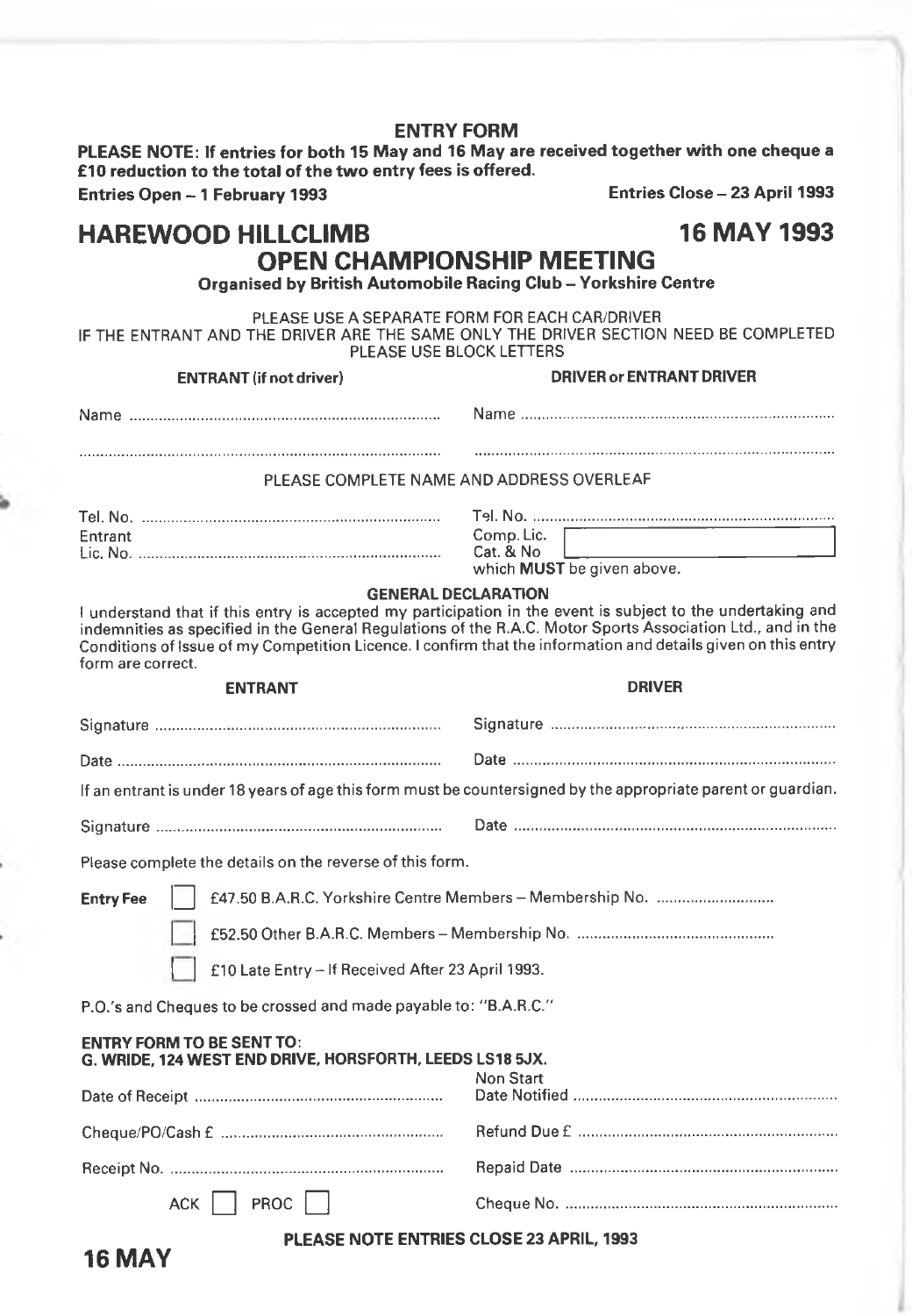|  |  | <b>16 MAY 1993</b> |
|--|--|--------------------|
|--|--|--------------------|

**)**

0

 $\mathbf{r}$ 

| Please complete the following details                  | 16 MAY 1993                                   |
|--------------------------------------------------------|-----------------------------------------------|
|                                                        | FOR OFFICIAL USE                              |
|                                                        |                                               |
|                                                        |                                               |
|                                                        |                                               |
|                                                        |                                               |
|                                                        |                                               |
|                                                        |                                               |
|                                                        |                                               |
|                                                        |                                               |
|                                                        |                                               |
|                                                        |                                               |
|                                                        |                                               |
|                                                        | Turbocharged<br>Supercharged                  |
| I wish to enter this vehicle in class                  |                                               |
| I confirm that the vehicle is eligible for that class. | <b>ENTER CLASS NUMBER</b><br>OR LETTER IN BOX |
|                                                        |                                               |
|                                                        |                                               |
|                                                        |                                               |
| I wish to receive a souvenir award instead of cash.    |                                               |
|                                                        |                                               |
| I am registered for the following championships:-      |                                               |
| B.A.R.C. Harewood Hillclimb Championship               |                                               |
| This is my first entry at Harewood                     |                                               |
|                                                        |                                               |
|                                                        |                                               |
| This form must be returned with an appropriate         | Name and address of friend or relative to be  |
| remittance to:<br>G. Wride                             | informed in case of serious accident.         |
| <b>124 West End Drive</b><br><b>Horsforth</b>          |                                               |
| <b>Leeds</b><br><b>LS18 5JX</b>                        |                                               |
|                                                        |                                               |
|                                                        |                                               |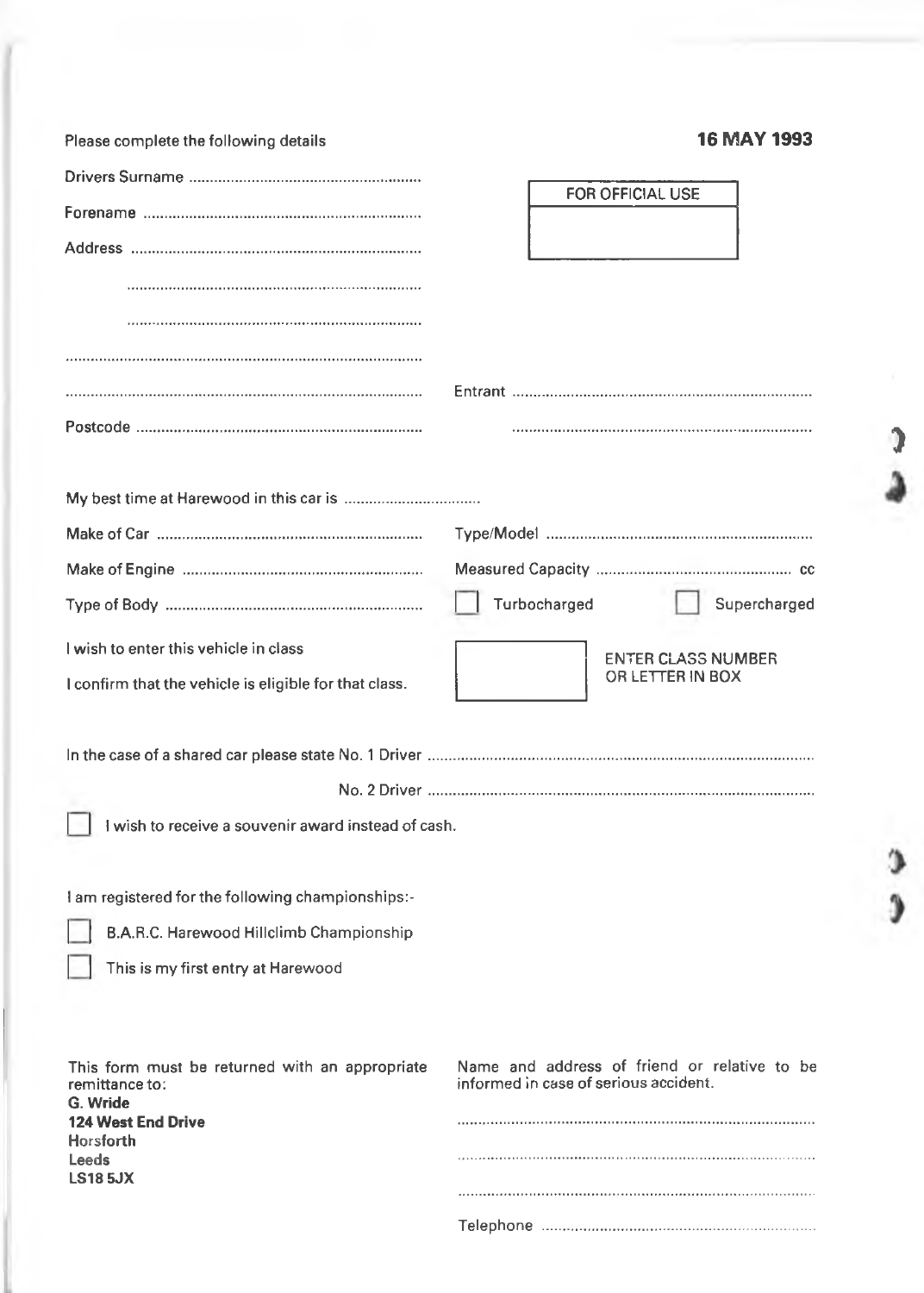**Entries Open - 1 February 1993 Entries Close - 21 May 1993** 

**ENTRY FORM**

### **HAREWOOD HILLCLIMB 12/13 JUNE 1993 R.A.C. CHAMPIONSHIP MEETING**

**Organised by British Automobile Racing Club - Yorkshire Centre** 

PLEASE USE A SEPARATE FORM FOR EACH CAR/DRIVER IF THE ENTRANT AND THE DRIVER ARE THE SAME ONLY THE DRIVER SECTION NEED BE COMPLETED PLEASE USE BLOCK LETTERS

**ENTRANT (if not driver) DRIVER or ENTRANT DRIVER**

|--|--|

#### PLEASE COMPLETE NAME AND ADDRESS OVERLEAF

| Tel. No. |                            |
|----------|----------------------------|
| Entrant  | Comp. Lic.                 |
|          | Cat. & No.                 |
|          | which MUST be given above. |

#### **GENERAL DECLARATION**

I understand that if this entry is accepted my participation in the event is subject to the undertaking and indemnities as specified in the General Regulations of the R.A.C. Motor Sports Association Ltd., and in the Conditions of Issue of my Competition Licence. I confirm that the information and details given on this entry form are correct.

#### **ENTRANT DRIVER**

| If an entrant is under 18 years of age this form must be countersigned by the appropriate parent or guardian. |           |  |
|---------------------------------------------------------------------------------------------------------------|-----------|--|
|                                                                                                               |           |  |
| Please complete the details on the reverse of this form.                                                      |           |  |
| <b>Entry Fee</b>                                                                                              |           |  |
|                                                                                                               |           |  |
| £10 Late Entry - If Received After 21 May 1993.                                                               |           |  |
| P.O.'s and Cheques to be crossed and made payable to: "B.A.R.C."                                              |           |  |
| <b>ENTRY FORM TO BE SENT TO:</b><br>I. PASHLEY, 14 PENNY PIECE PLACE, NORTH ANSTON, SHEFFIELD S31 7JZ.        |           |  |
|                                                                                                               | Non Start |  |
|                                                                                                               |           |  |
|                                                                                                               |           |  |
| ACK     PROC                                                                                                  |           |  |
| <b>PLEASE NOTE ENTRIES CLOSE 21 MAY, 1993</b>                                                                 |           |  |

**12/13 JUNE**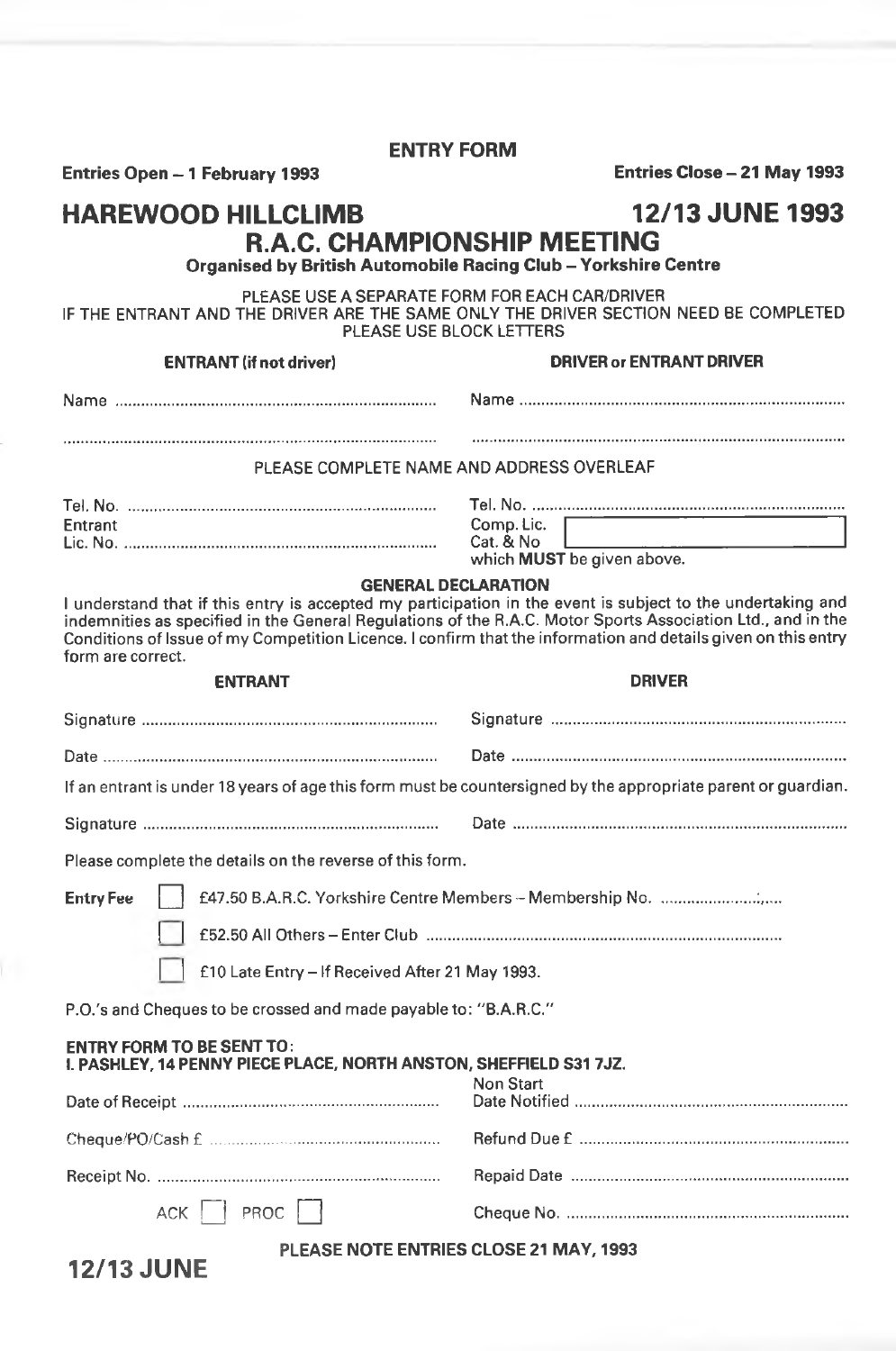| Please complete the following details                                         | <b>12/13 JUNE 1993</b>                                                                |
|-------------------------------------------------------------------------------|---------------------------------------------------------------------------------------|
|                                                                               | FOR OFFICIAL USE                                                                      |
|                                                                               |                                                                                       |
|                                                                               |                                                                                       |
|                                                                               |                                                                                       |
|                                                                               |                                                                                       |
|                                                                               |                                                                                       |
|                                                                               |                                                                                       |
|                                                                               |                                                                                       |
|                                                                               |                                                                                       |
|                                                                               |                                                                                       |
|                                                                               |                                                                                       |
|                                                                               |                                                                                       |
|                                                                               |                                                                                       |
|                                                                               | Turbocharged<br>Supercharged                                                          |
| I wish to enter this vehicle in class                                         | <b>ENTER CLASS NUMBER</b>                                                             |
| I confirm that the vehicle is eligible for that class.                        | OR LETTER IN BOX                                                                      |
|                                                                               |                                                                                       |
|                                                                               |                                                                                       |
|                                                                               |                                                                                       |
| I wish to receive a souvenir award instead of cash.                           |                                                                                       |
| I am registered for the following championships:-                             |                                                                                       |
| 1992 R.A.C. M.S.A. British Hillclimb Championship                             |                                                                                       |
| B.A.R.C. Harewood Hillclimb Championship                                      |                                                                                       |
| N.S.C.C. Hoosier Championship                                                 |                                                                                       |
| This is my first entry at Harewood                                            |                                                                                       |
|                                                                               |                                                                                       |
| This form must be returned with an appropriate<br>remittance to:<br>L Pashlev | Name and address of friend or relative to be<br>informed in case of serious accident. |
| <b>14 Penny Piece Place</b><br><b>North Anston</b>                            |                                                                                       |
| Sheffield S31 7JZ                                                             |                                                                                       |
|                                                                               |                                                                                       |
|                                                                               |                                                                                       |

 $\frac{1}{2}$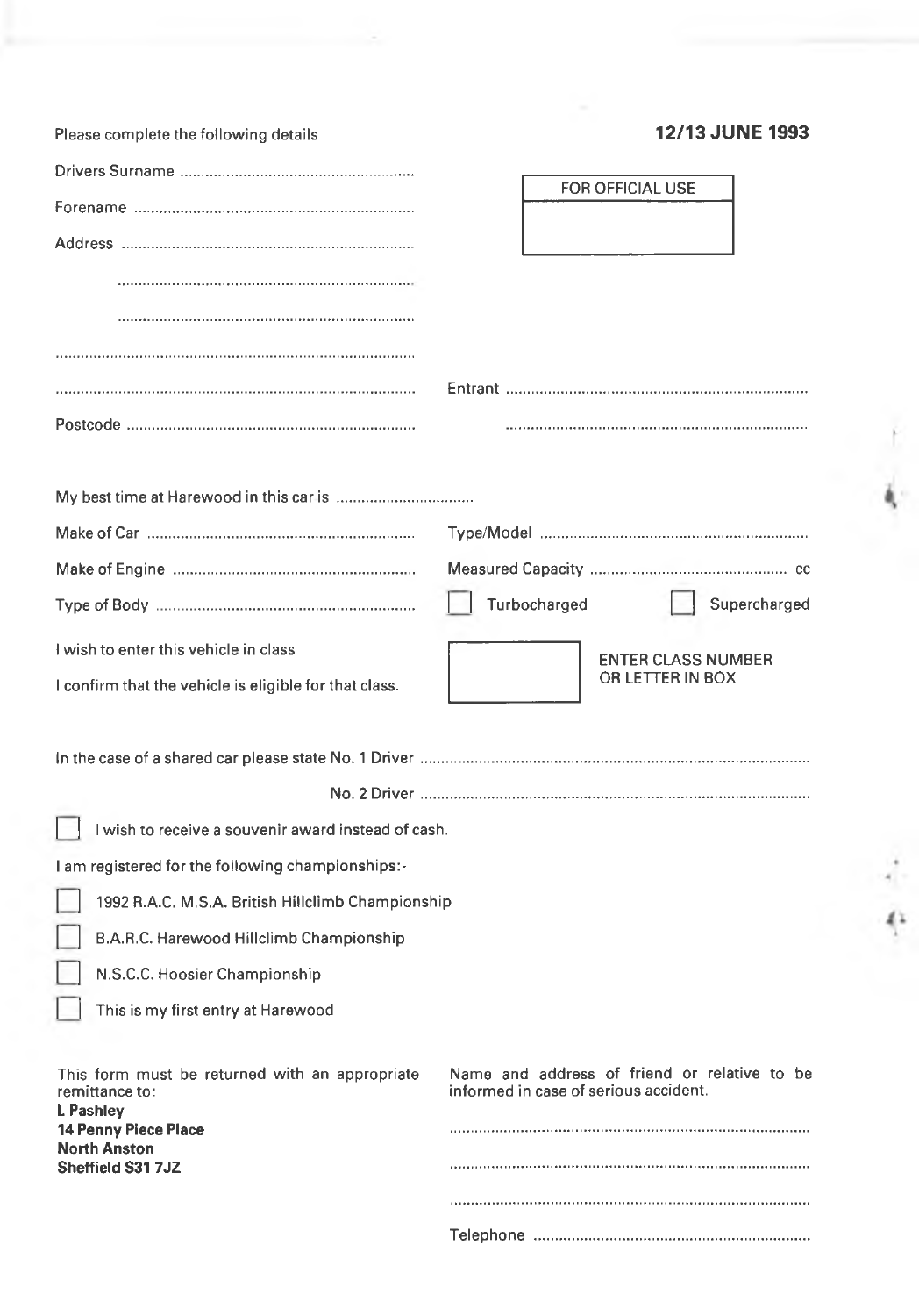**Entries Open - 1 February 1993 Entries Close - 25 JUNE 1993**

**17/18 JULY**

#### **HAREWOOD HILLCLIMB 17/18 JULY 1993 JIM THOMSON TROPHY/LEADERS CHAMPIONSHIP MEETING Organised by British Automobile Racing Club - Yorkshire Centre**

PLEASE USE A SEPARATE FORM FOR EACH CAR/DRIVER IF THE ENTRANT AND THE DRIVER ARE THE SAME ONLY THE DRIVER SECTION NEED BE COMPLETED PLEASE USE BLOCK LETTERS

**ENTRANT (if not driver) DRIVER or ENTRANT DRIVER** Name ............................................................................ N am e............................................................................. PLEASE COMPLETE NAME AND ADDRESS OVERLEAF Tel. No............................................................................ Tel. No....... Comp. Lic.<br>Cat. & No Lie. No............................................................................ Cat. & No whieh **MUST** be given above. **GENERAL DECLARATION** I understand that if this entry is aeeepted my participation in the event is subjeet to the undertaking and indemnities as specified in the General Regulations of the R.A.C. Motor Sports Association Ltd., and in the Conditions of Issue of my Competition Licence. I confirm that the information and details given on this entry form are correct. **ENTRANT DRIVER** Signature...................................................................... Signature ............•......................................................... Date............................................................................... Date ............................................................................... If an entrant is under 18 years of age this form must be countersigned by the appropriate parent or guardian, Signature...................................................................... Date ............................................................................... Please complete the details on the reverse of this form. **Entry Fee | | £47.50 B.A.R.C. Yorkshire Centre Members - Membership No............................** £52.50 All Others £10 Late Entry - If Received After 25 June 1993. P.O.'s and Cheques to be crossed and made payable to: "B.A.R.C." **ENTRY FORM TO BE SENT TO: I. PASHLEY, 14 PENNY PIECE PLACE, NORTH ANSTON, SHEFFIELD 831 7JZ.** Non Start Date of Receipt............................................................ Date N otified................................................................ Cheque/PO/Cash £ ...................................................... Refund Due £ ................ Receipt No..................................................................... Repaid Date .................. ACK Q PROC n H Cheque No.....................

**PLEASE NOTE ENTRIES CLOSE 25 JUNE, 1993**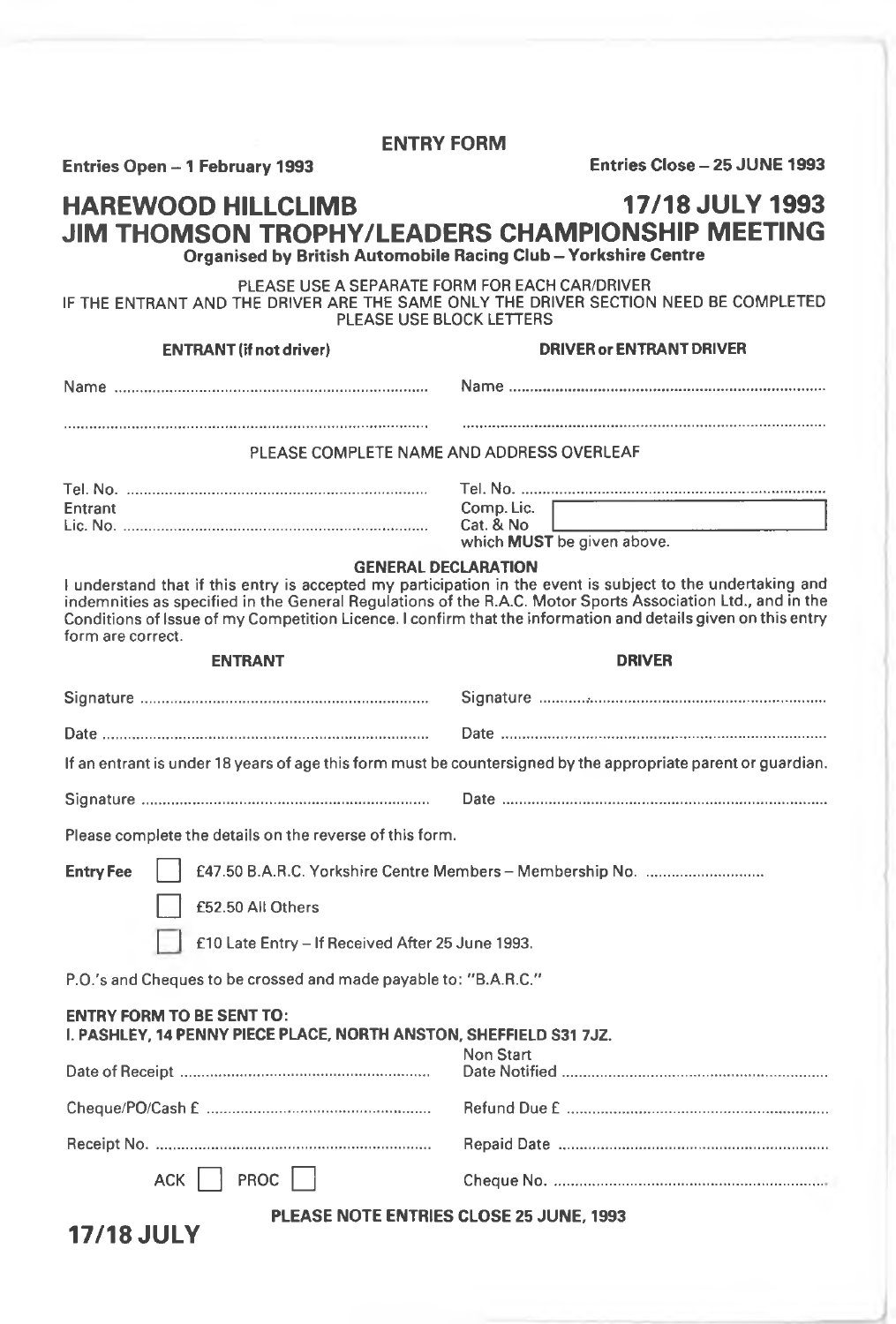| Please complete the following details                                                                         | <b>17/18 JULY 1993</b>                                                                |
|---------------------------------------------------------------------------------------------------------------|---------------------------------------------------------------------------------------|
|                                                                                                               |                                                                                       |
|                                                                                                               | <b>FOR OFFICIAL USE</b>                                                               |
|                                                                                                               |                                                                                       |
|                                                                                                               |                                                                                       |
|                                                                                                               |                                                                                       |
|                                                                                                               |                                                                                       |
|                                                                                                               |                                                                                       |
|                                                                                                               |                                                                                       |
|                                                                                                               |                                                                                       |
| My best time at Harewood in this car is manufactured and My best time at Harewood in this car is manufactured |                                                                                       |
|                                                                                                               |                                                                                       |
|                                                                                                               |                                                                                       |
|                                                                                                               | Turbocharged<br>Supercharged                                                          |
|                                                                                                               |                                                                                       |
| I wish to enter this vehicle in class                                                                         | <b>ENTER CLASS NUMBER</b><br>OR LETTER IN BOX                                         |
| I confirm that the vehicle is eligible for that class.                                                        |                                                                                       |
|                                                                                                               |                                                                                       |
|                                                                                                               |                                                                                       |
|                                                                                                               |                                                                                       |
| I wish to receive a souvenir award instead of cash.                                                           |                                                                                       |
| I am registered for the following championships:-                                                             |                                                                                       |
| 1993 Leaders Hillclimb Championship                                                                           |                                                                                       |
| B.A.R.C. Harewood Hillclimb Championship                                                                      |                                                                                       |
| Longton & District Motor Club Championship                                                                    |                                                                                       |
| This is my first entry at Harewood                                                                            |                                                                                       |
|                                                                                                               |                                                                                       |
| This form must be returned with an appropriate<br>remittance to:                                              | Name and address of friend or relative to be<br>informed in case of serious accident. |
| I. Pashley<br><b>14 Penny Piece Place</b>                                                                     |                                                                                       |
| <b>North Anston</b><br>Sheffield S31 7JZ                                                                      |                                                                                       |
|                                                                                                               |                                                                                       |
|                                                                                                               |                                                                                       |

÷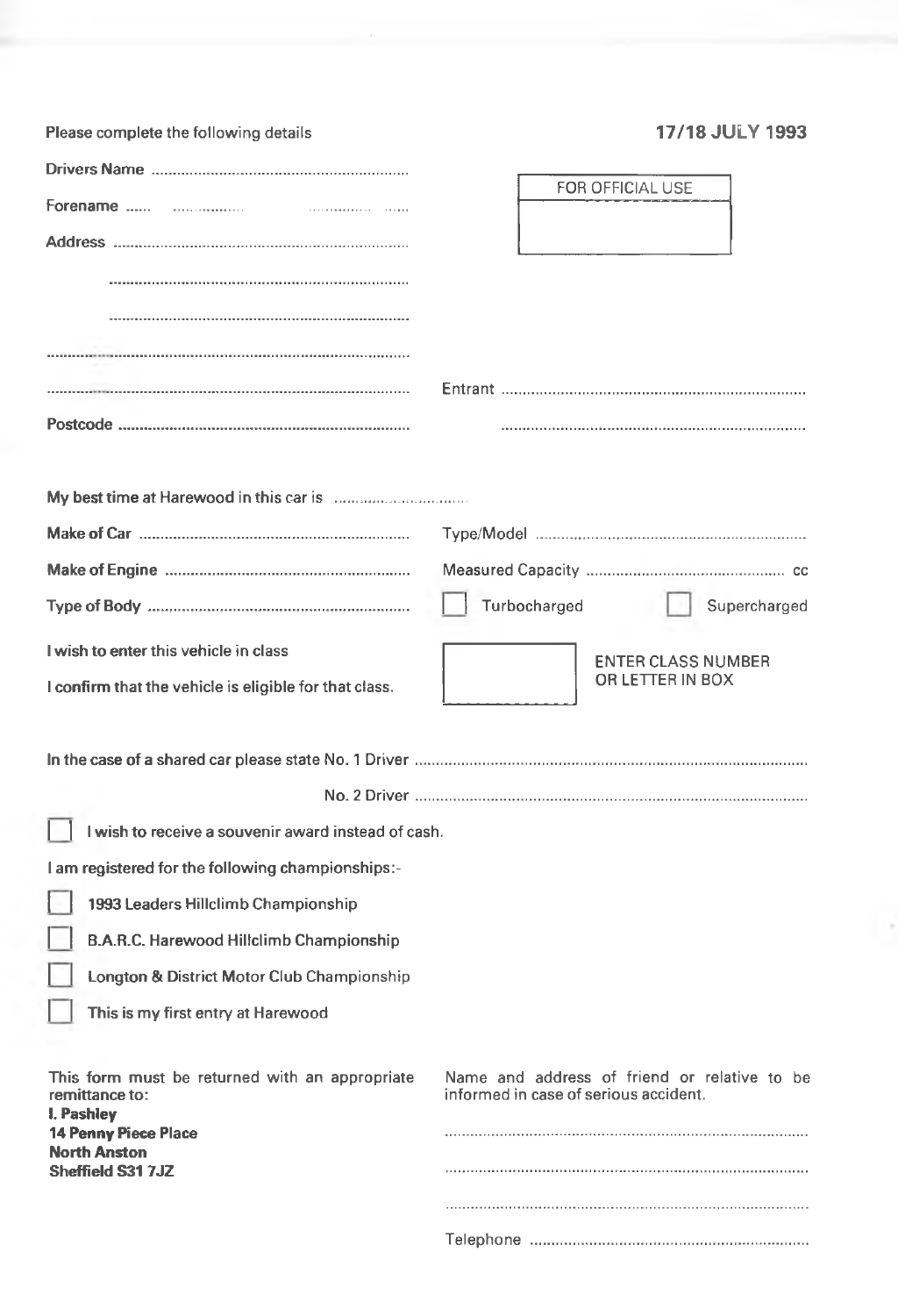**Entries Open - 1 February 1993 Entries Close - 15 July 1993**

### **HAREWOOD HILLCLIMB 8 AUGUST 1993 MONTAGUE BURTON TROPHY MEETING**

**Organised by British Automobile Racing Club - Yorkshire Centre** 

PLEASE USE A SEPARATE FORM FOR EACH CAR/DRIVER IF THE ENTRANT AND THE DRIVER ARE THE SAME ONLY THE DRIVER SECTION NEED BE COMPLETED PLEASE USE BLOCK LETTERS

#### **ENTRANT (if not driver) DRIVER or ENTRANT DRIVER**

| Name                                      |  |  |  |
|-------------------------------------------|--|--|--|
|                                           |  |  |  |
|                                           |  |  |  |
| PLEASE COMPLETE NAME AND ADDRESS OVERLEAF |  |  |  |
|                                           |  |  |  |

| Entrant |  |
|---------|--|
|         |  |

Tel. No........................................................................... Tel. No....... Comp. Lic.  $Cat. & No.$ which **MUST** be given above.

#### **GENERAL DECLARATION**

I understand that if this entry is accepted my participation in the event is subject to the undertaking and indemnities as specified in the General Regulations of the R.A.C. Motor Sports Association Ltd., and in the Conditions of Issue of my Competition Licence. I confirm that the information and details given on this entry form are correct.

**8 AUGUST**

#### **ENTRANT DRIVER**

| If an entrant is under 18 years of age this form must be countersigned by the appropriate parent or guardian. |  |  |
|---------------------------------------------------------------------------------------------------------------|--|--|
|                                                                                                               |  |  |
| Please complete the details on the reverse of this form.                                                      |  |  |
| <b>Entry Fee</b>                                                                                              |  |  |
|                                                                                                               |  |  |
| £10 Late Entry - If Received After 15 July 1993.                                                              |  |  |
| P.O.'s and Cheques to be crossed and made payable to: "B.A.R.C."                                              |  |  |
| <b>ENTRY FORM TO BE SENT TO:</b><br>D. NAYLOR, 6 WEST VIEW, ARTHINGTON, OTLEY, LS21 1NN.                      |  |  |

|                       | Non Start |
|-----------------------|-----------|
|                       |           |
|                       |           |
| $ACK$ $R$ PROC $\Box$ |           |

#### **PLEASE NOTE ENTRIES CLOSE 15 JULY, 1993**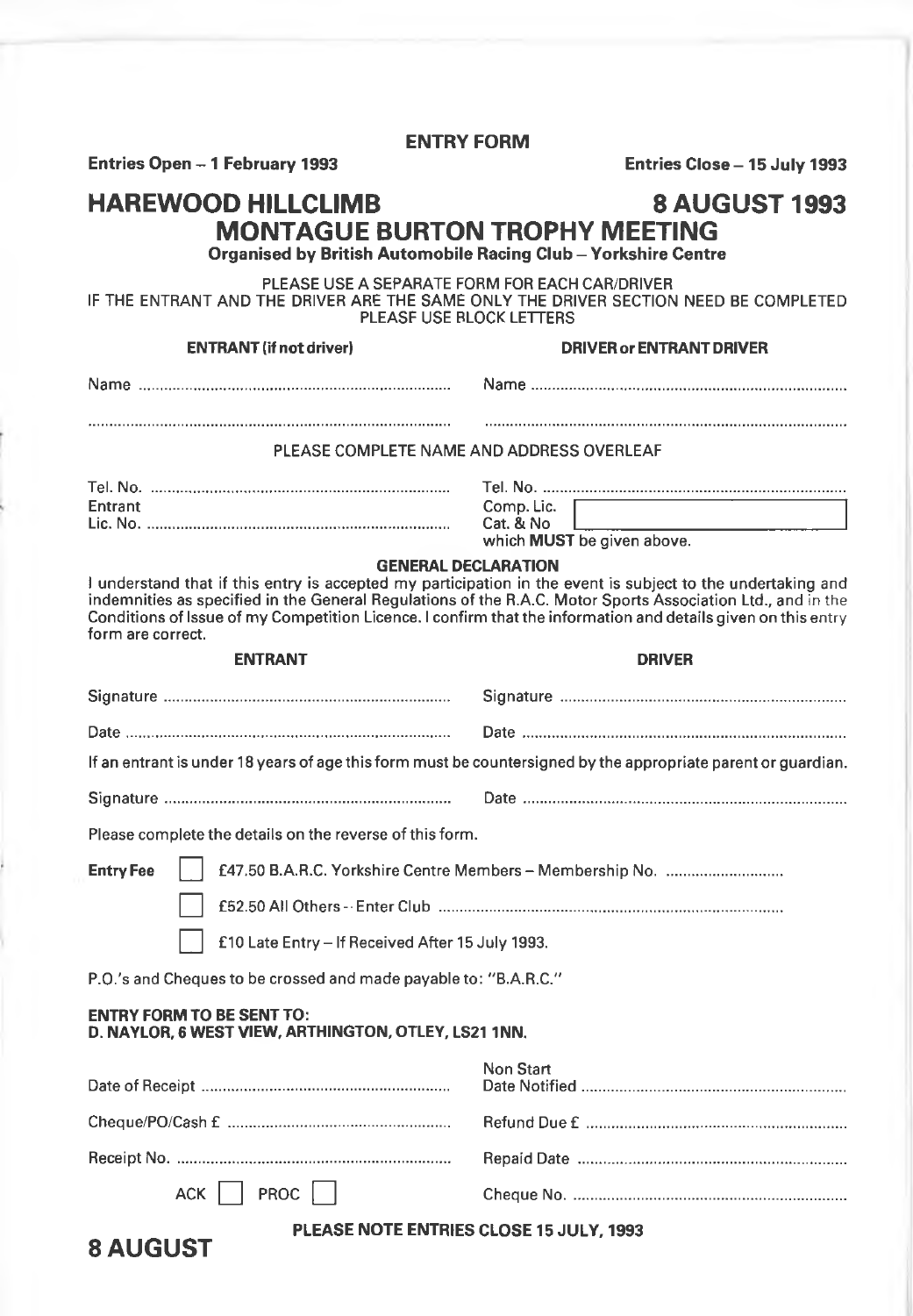| Please complete the following details                  | <b>8 AUGUST 1993</b>                         |
|--------------------------------------------------------|----------------------------------------------|
|                                                        |                                              |
|                                                        | FOR OFFICIAL USE                             |
|                                                        |                                              |
|                                                        |                                              |
|                                                        |                                              |
|                                                        |                                              |
|                                                        |                                              |
|                                                        |                                              |
|                                                        |                                              |
|                                                        |                                              |
|                                                        |                                              |
|                                                        |                                              |
|                                                        |                                              |
|                                                        | Turbocharged<br>Supercharged                 |
| I wish to enter this vehicle in class                  | <b>ENTER CLASS NUMBER</b>                    |
| I confirm that the vehicle is eligible for that class. | OR LETTER IN BOX                             |
|                                                        |                                              |
|                                                        |                                              |
|                                                        |                                              |
| I wish to receive a souvenir award instead of cash.    |                                              |
|                                                        |                                              |
| I am registered for the following championships:-      |                                              |
| B.A.R.C. Harewood Hillclimb Championship               | M.G. T Register Drivers Championship         |
| Ryobi IDC Morgan Speed Championship                    | M.G.C.C. Sprint & Hillclimb Championship     |
| This is my first event at Harewood                     |                                              |
|                                                        |                                              |
| This form must be returned with an appropriate         | Name and address of friend or relative to be |
| remittance to:<br>D. Naylor                            | informed in case of serious accident.        |
| <b>6 West View</b><br><b>Arthington</b>                |                                              |
| Otley<br><b>LS211NW</b>                                |                                              |
|                                                        |                                              |
|                                                        |                                              |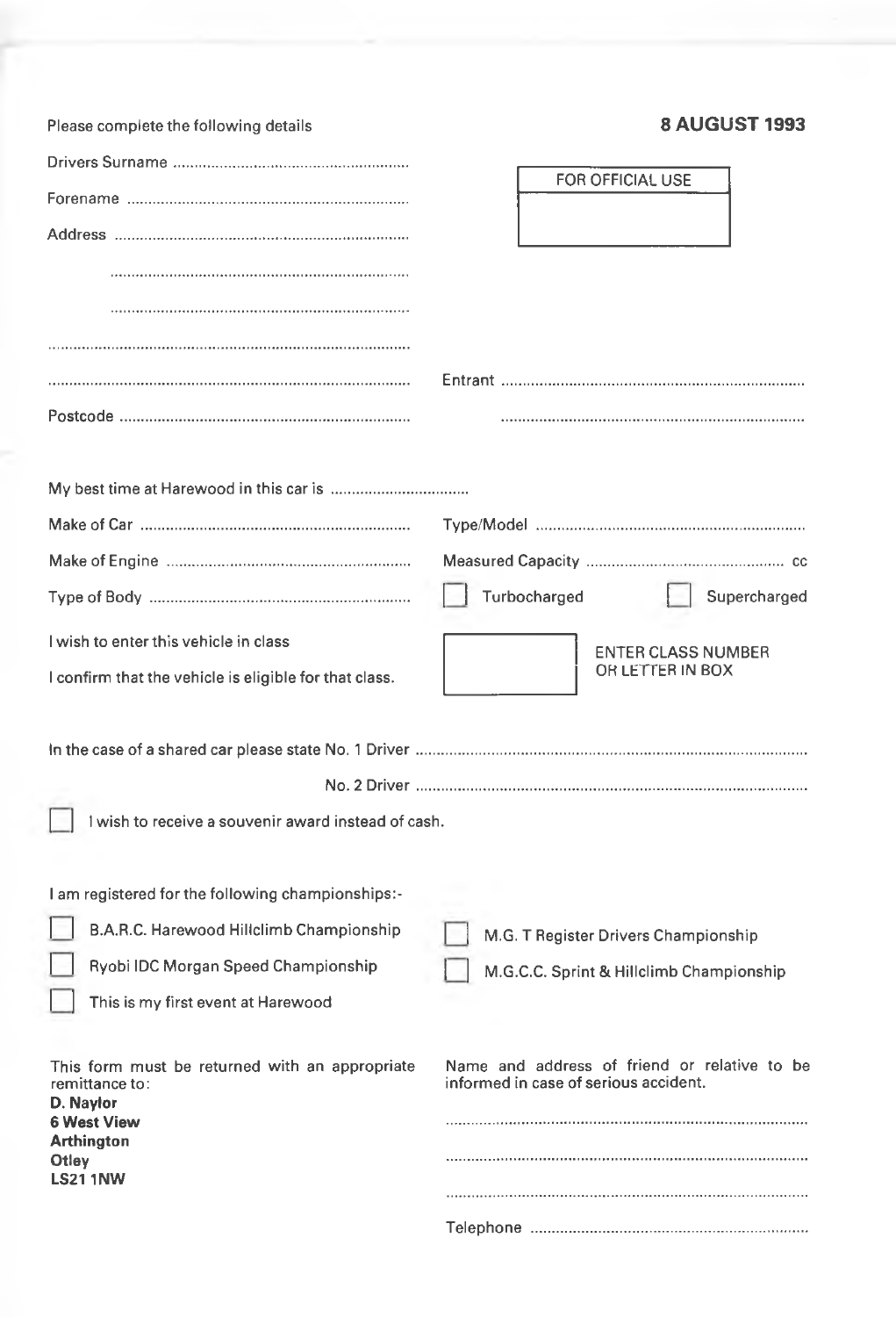#### **Entries Open - 1 February 1993 Entries Close - 3 Septem ber 1993**

### **HAREWOOD HILLCLIMB 26 SEPTEMBER 1993 HAREWOOD CHAMPIONSHIP - FINALS MEETING**

**Organised by British Automobile Racing Club - Yorkshire Centre**

PLEASE USE A SEPARATE FORM FOR EACH CAR/DRIVER IF THE ENTRANT AND THE DRIVER ARE THE SAME ONLY THE DRIVER SECTION NEED BE COMPLETED PLEASE USE BLOCK LETTERS

| IF THE ENTRANT AND THE DRIVER ARE THE SAME ONLY THE DRIVER SECTION NEED BE COMPLETED<br>PLEASE USE BLOCK LETTERS                                                                                                                                                                                                                                                                               |                                                           |  |  |
|------------------------------------------------------------------------------------------------------------------------------------------------------------------------------------------------------------------------------------------------------------------------------------------------------------------------------------------------------------------------------------------------|-----------------------------------------------------------|--|--|
| <b>ENTRANT</b> (if not driver)                                                                                                                                                                                                                                                                                                                                                                 | <b>DRIVER or ENTRANT DRIVER</b>                           |  |  |
|                                                                                                                                                                                                                                                                                                                                                                                                |                                                           |  |  |
|                                                                                                                                                                                                                                                                                                                                                                                                |                                                           |  |  |
| PLEASE COMPLETE NAME AND ADDRESS OVERLEAF                                                                                                                                                                                                                                                                                                                                                      |                                                           |  |  |
|                                                                                                                                                                                                                                                                                                                                                                                                |                                                           |  |  |
| Entrant                                                                                                                                                                                                                                                                                                                                                                                        | Comp. Lic.<br>Cat. & No.                                  |  |  |
|                                                                                                                                                                                                                                                                                                                                                                                                | which MUST be given above.                                |  |  |
| <b>GENERAL DECLARATION</b><br>I understand that if this entry is accepted my participation in the event is subject to the undertaking and<br>indemnities as specified in the General Regulations of the R.A.C. Motor Sports Association Ltd., and in the<br>Conditions of Issue of my Competition Licence. I confirm that the information and details given on this entry<br>form are correct. |                                                           |  |  |
| <b>ENTRANT</b>                                                                                                                                                                                                                                                                                                                                                                                 | <b>DRIVER</b>                                             |  |  |
|                                                                                                                                                                                                                                                                                                                                                                                                |                                                           |  |  |
|                                                                                                                                                                                                                                                                                                                                                                                                |                                                           |  |  |
| If an entrant is under 18 years of age this form must be countersigned by the appropriate parent or guardian.                                                                                                                                                                                                                                                                                  |                                                           |  |  |
|                                                                                                                                                                                                                                                                                                                                                                                                |                                                           |  |  |
| Please complete the details on the reverse of this form.                                                                                                                                                                                                                                                                                                                                       |                                                           |  |  |
| <b>Entry Fee</b><br>£52.50 All Others                                                                                                                                                                                                                                                                                                                                                          | £47.50 B.A.R.C. Yorkshire Centre Members - Membership No. |  |  |
| £10 Late Entry - If Received After 3 September 1993.                                                                                                                                                                                                                                                                                                                                           |                                                           |  |  |
| P.O.'s and Cheques to be crossed and made payable to: "B.A.R.C."                                                                                                                                                                                                                                                                                                                               |                                                           |  |  |
| <b>ENTRY FORM TO BE SENT TO:</b><br>G. WRIDE, 124 WEST END DRIVE, HORSFORTH, LEEDS LS18 5JX.                                                                                                                                                                                                                                                                                                   |                                                           |  |  |
|                                                                                                                                                                                                                                                                                                                                                                                                | Non Start                                                 |  |  |
|                                                                                                                                                                                                                                                                                                                                                                                                |                                                           |  |  |
|                                                                                                                                                                                                                                                                                                                                                                                                |                                                           |  |  |
| FROC<br>ACK                                                                                                                                                                                                                                                                                                                                                                                    |                                                           |  |  |

**PLEASE NOTE ENTRIES CLOSE 3 SEPTEMBER, 1993**

### **26 SEPTEMBER**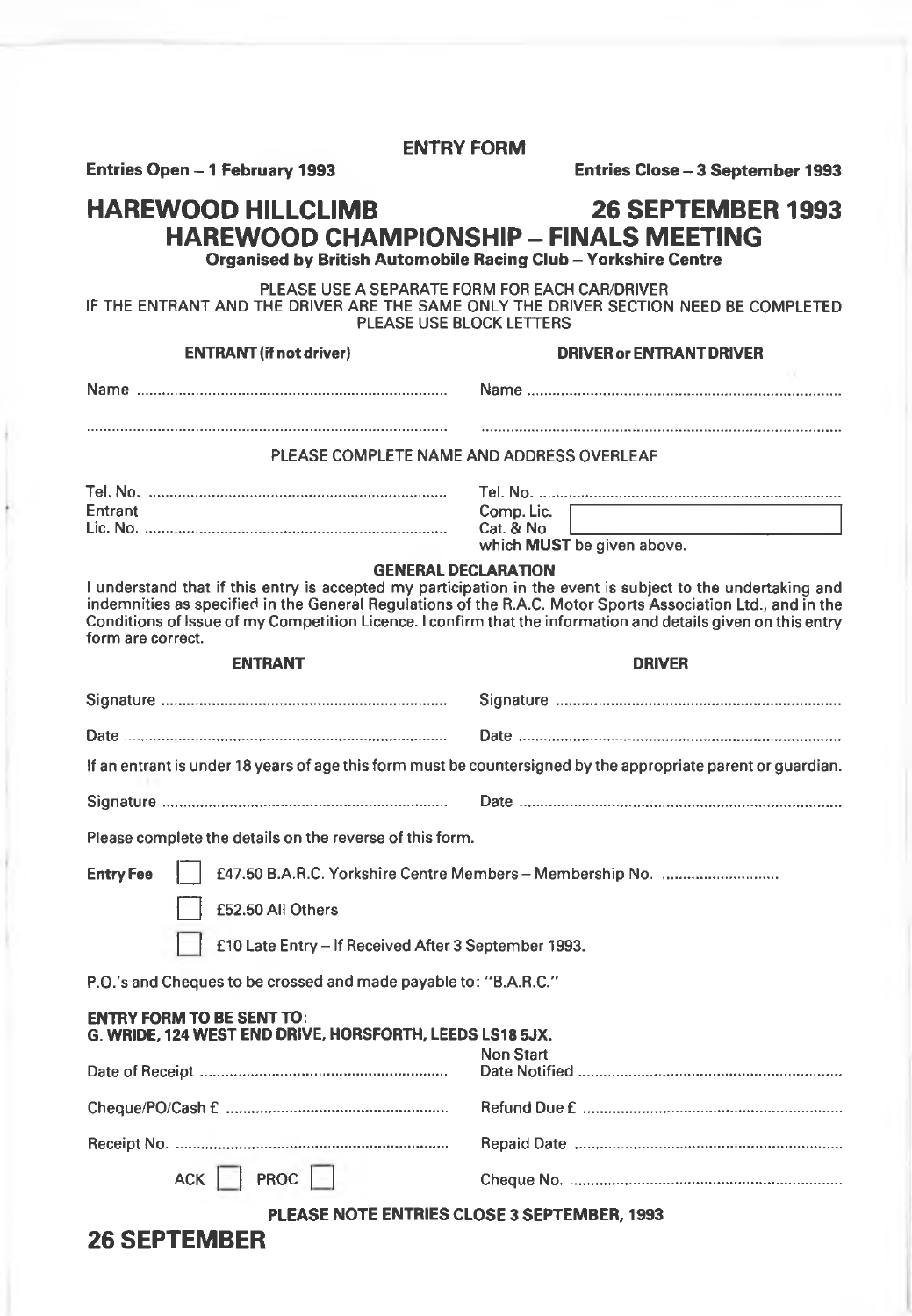| Please complete the following details                            | <b>26 SEPTEMBER 1993</b>                                                              |
|------------------------------------------------------------------|---------------------------------------------------------------------------------------|
|                                                                  |                                                                                       |
|                                                                  | FOR OFFICIAL USE                                                                      |
|                                                                  |                                                                                       |
|                                                                  |                                                                                       |
|                                                                  |                                                                                       |
|                                                                  |                                                                                       |
|                                                                  |                                                                                       |
|                                                                  |                                                                                       |
|                                                                  |                                                                                       |
|                                                                  |                                                                                       |
|                                                                  |                                                                                       |
|                                                                  | Supercharged<br>Turbocharged                                                          |
| I wish to enter this vehicle in class                            | <b>ENTER CLASS NUMBER</b>                                                             |
| I confirm that the vehicle is eligible for that class.           | OR LETTER IN BOX                                                                      |
|                                                                  |                                                                                       |
|                                                                  |                                                                                       |
| I wish to receive a souvenir award instead of cash.              |                                                                                       |
| I am registered for the following championships:-                |                                                                                       |
| B.A.R.C. Harewood Hillclimb Championship                         | Mid Cheshire Sprint and Hillclimb Championship                                        |
| Motorsport Classic's 500                                         | TR Register Sprint and Hillclimb Championship                                         |
| Longton & District Motor Club Championship                       | This is my first event at Harewood                                                    |
|                                                                  |                                                                                       |
| This form must be returned with an appropriate<br>remittance to: | Name and address of friend or relative to be<br>informed in case of serious accident. |
| G. Wride<br>124 West End Drive                                   |                                                                                       |
| Horsforth<br>Leeds                                               |                                                                                       |
| <b>LS185JX</b>                                                   |                                                                                       |
|                                                                  |                                                                                       |